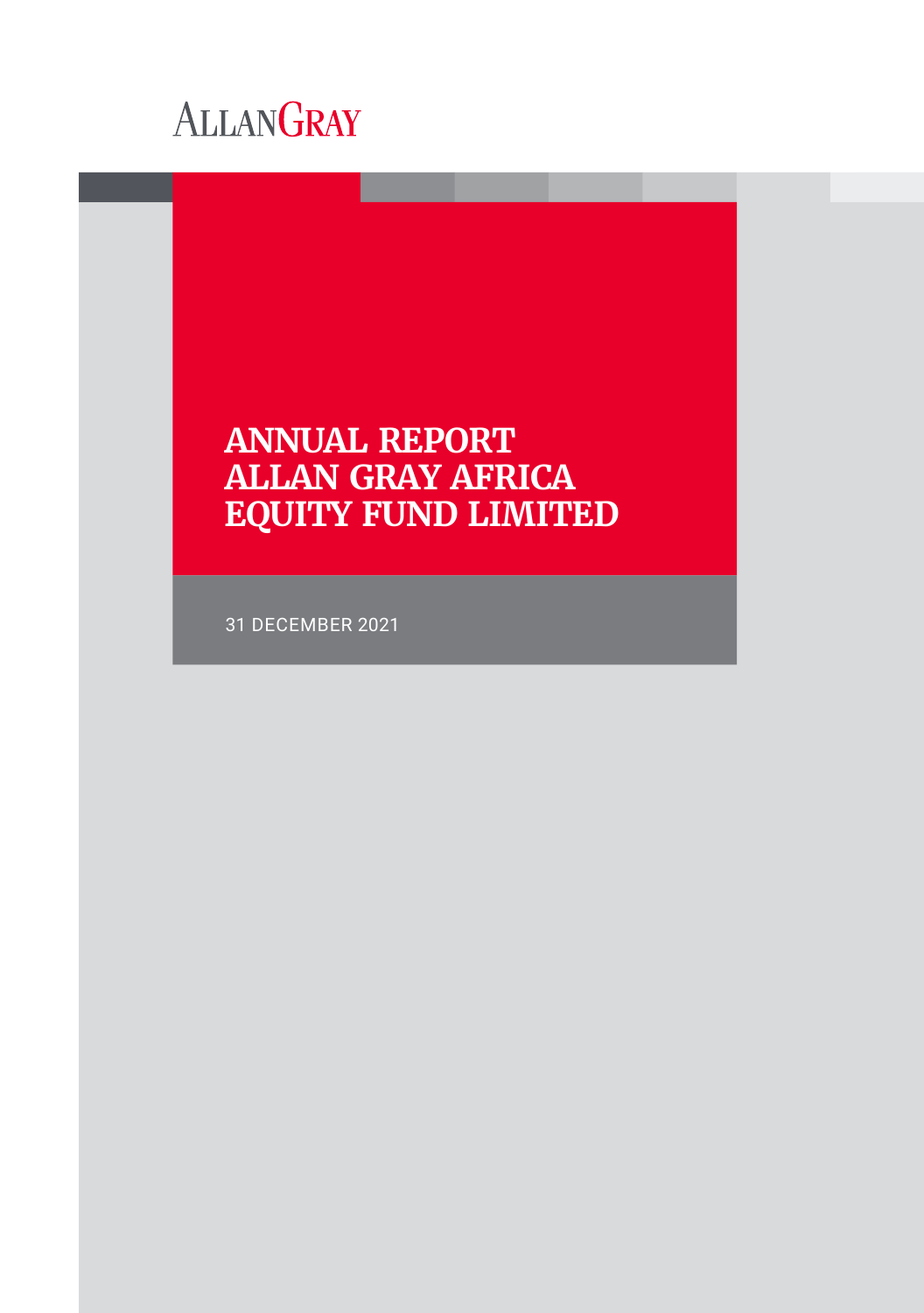| Contents | Allan Gray Africa Equity Fund Limited strategy                                     | 1              |
|----------|------------------------------------------------------------------------------------|----------------|
|          | Schedule of net assets                                                             | $\overline{4}$ |
|          | Approval of the annual financial statements                                        | 5              |
|          | Independent auditor's report                                                       | 6              |
|          | Statement of financial position                                                    | 10             |
|          | Statement of comprehensive income                                                  | 11             |
|          | Statement of changes in net assets attributable to holders of<br>redeemable shares | 12             |
|          | Statement of cash flows                                                            | 13             |
|          | Notes to the annual financial statements                                           | 14             |
|          | Important notes for investors                                                      | 34             |
|          | Characteristics and directory                                                      | 38             |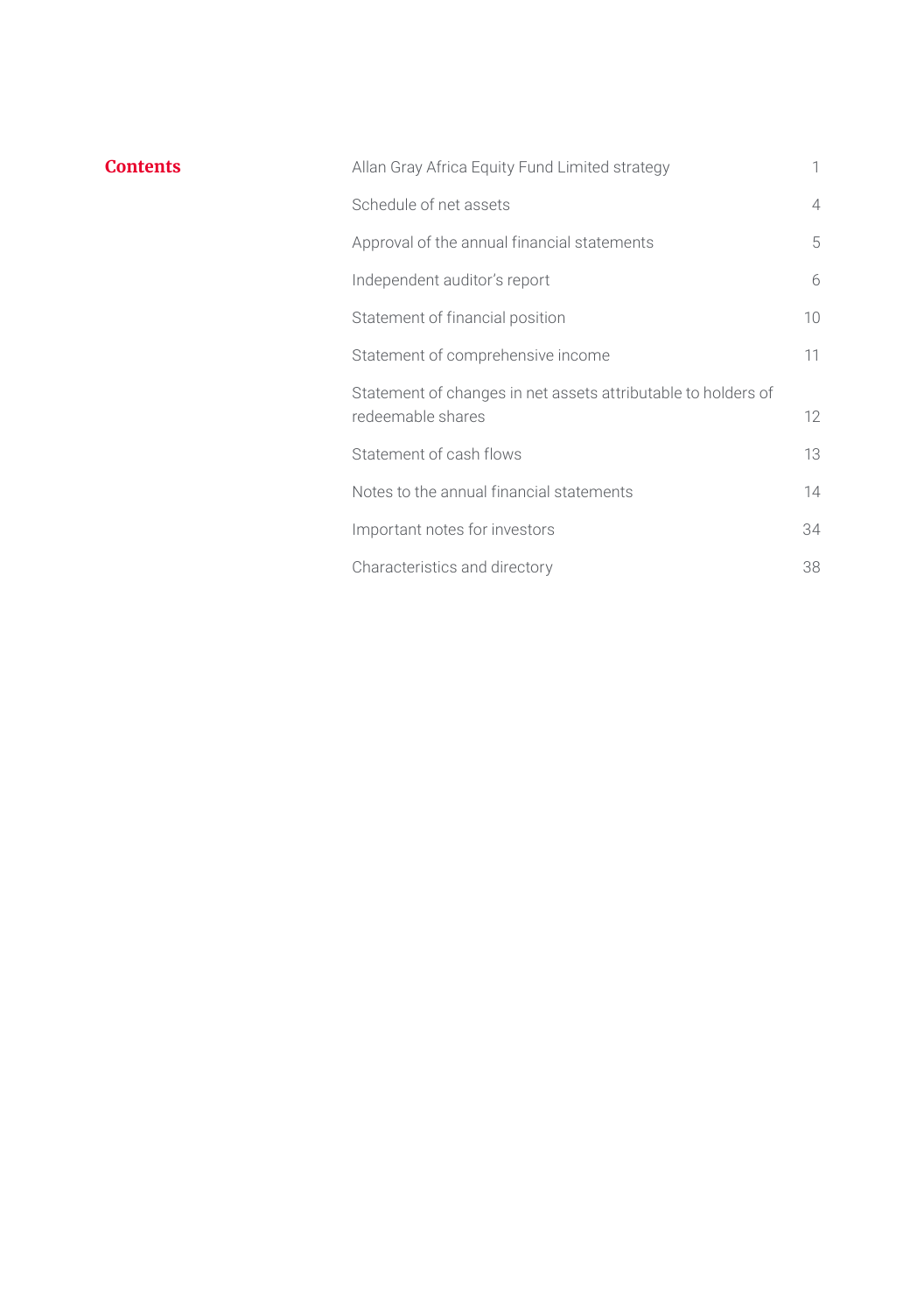### **ALLAN GRAY AFRICA EQUITY FUND LIMITED STRATEGY**

As at 31 December 2021

#### **Inception date**

1 July 1998

#### **Portfolio managers**

Kamal Govan, Rory Kutisker-Jacobson

### **Fund description and summary of investment policy**

Allan Gray Africa Equity Fund Limited (the 'Fund') invests in a focused portfolio of companies with significant business interests in Africa, regardless of the location of the stock exchange listing. The Fund price is reported in US dollars but the underlying holdings are denominated in various currencies. Returns are likely to be volatile.

### **Fund objective and benchmark**

The Fund aims to outperform African equity markets over the long term without taking on greater risk of loss. The Fund's benchmark is the MSCI Emerging and Frontier Markets (EFM) Africa Index (total returns).

#### **Suitable for those investors who**

Seek exposure to African equities Are comfortable with stock market and currency fluctuations Are prepared to take on the risk of capital loss Typically have an investment horizon of more than five years

### **Capacity**

The Fund currently has limited capacity. Allan Gray Bermuda Limited (the 'Investment Manager') may, at its discretion, refuse a subscription or phase a subscription into the Fund over a number of dealing days. Redemptions may be limited to US\$5m or 2.5% of the Fund (whichever is less) per dealing day.

#### **Commentary**

After a highly volatile 2020, global markets were steadier in 2021, with most major bourses moving up. The MSCI World Index was up 21.8% compared to 4.2% for the MSCI EFM Africa Index. The main African indices were all up over 2021. Morocco was the outperformer, up 14.4% (in US dollar terms) while Egypt, Nigeria and Kenya were up 10.4%, 0.1% and 5.6% (in US dollar terms) respectively. The Fund returned 28.9% for the year.

Major moves impacting the Fund include oil, which was up 55.0% over 2021, and gold, which dropped 3.6% for the year. The oil move was very positive for the Fund given the overweight oil-related exposure (directly through Seplat and indirectly through Nigerian stocks). Seplat and Nigerian banks, both sizeable holdings in the Fund, were large contributors to the year's outperformance. While we hold gold exposure through Caledonia Mining, which performed poorly over the year, we are overall underweight gold miner exposure relative to our benchmark, and down moves generally benefit the Fund on a relative basis.

In addition, the US Dollar Index, a proxy for the strength of the US dollar against a basket of currencies, increased by 6.4% during 2021, reversing all losses of 2020, and was generally stronger against most currencies in our universe. There is usually a negative correlation between the US dollar and emerging/frontier market returns: one that is direct given that most companies in those markets earn in local currency, but also indirectly through increased macro vulnerability, given reduced flexibility in monetary and fiscal policy. This is especially true for those countries that manage their currency or have a high foreign debt level.

On both an absolute and relative basis, the African stock universe continues to be very attractively valued and we are finding decent pockets of opportunities. One of the markets we are looking to gain further exposure to is the BRVM. The BRVM is the regional stock exchange serving the seven French West African countries, with the main ones being Cote d'Ivoire and Senegal.

We generally like this market for a number of reasons:

- 1. The economies are relatively better run, maintaining a disciplined rule-based policy framework that results in a much more stable macroeconomic environment, and they adopt a fixed exchange regime that is backed by the French treasury. This means that they virtually offer a hard currency type of return.
- 2. The market is underresearched and undercovered by foreign investors meaning that mispricing is common, and this creates more opportunities to find quality undervalued names.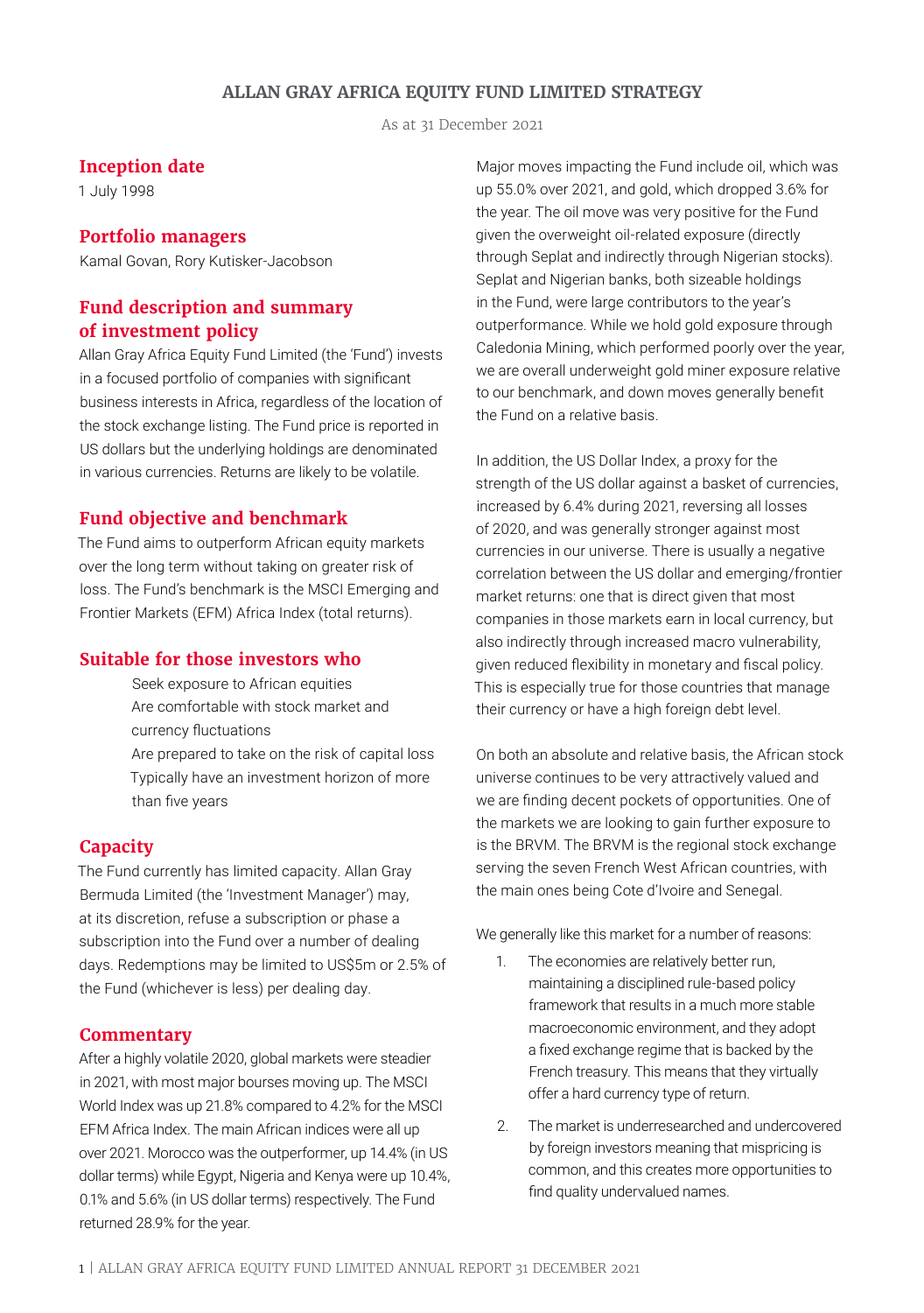### **ALLAN GRAY AFRICA EQUITY FUND LIMITED STRATEGY**

As at 31 December 2021

3. The correlation with global market movements is very low both due to the fact that local dynamics are less tied to the global cycles, and the fact that the market is less exposed to foreign investor sentiment. This means that this is a great diversification play and has also proven to offer downside protection in periods of global downturns.

#### Fund long-term performance

In US dollar terms, the Fund is up 4.5% per annum over the last 10 years and 12.3% per annum over the last five years, outperforming the Fund's benchmark. For our South African investor base whose decision to allocate to the Fund is weighed against South African equity indices, it is pleasing to see that the Fund has also outperformed the Capped SWIX – the benchmark used in most South African local equity indices – over both 10 and five years (1% and 9% per annum relative outperformance in ZAR terms, respectively).

What this illustrates is the opportunity present in our universe for decent absolute returns, and it is also a testament to the capabilities of skilled bottom-up research to identify the set of stocks that will outperform the market over long periods of time.

We believe that the Africa investment thesis is stronger today than at any point in the past decade, particularly because it has been strongly discarded over the past number of years and valuations have derated substantially. We are very excited about the stocks we hold and continue to have more buy ideas than cash. A patient approach to investing in this market will prove highly rewarding a few years down the line.

#### Commentary contributed by Rami Hajjar

### Performance in US\$ net of all fees and expenses<sup>1</sup>

| % Returns                                                            | <b>Fund</b> | Benchmark <sup>2</sup> |
|----------------------------------------------------------------------|-------------|------------------------|
| <b>Cumulative:</b>                                                   |             |                        |
| Since inception (1 July 1998)                                        | 3122.7      | 513.5                  |
| Annualised:                                                          |             |                        |
| Since inception (1 July 1998)                                        | 15.9        | 8.0                    |
| Latest 10 years                                                      | 4.5         | 1.8                    |
| Latest 5 years                                                       | 12.3        | 2.7                    |
| Latest 3 years                                                       | 5.6         | 3.5                    |
| Latest 2 years                                                       | 12.1        | 0.0                    |
| Latest 1 year                                                        | 28.9        | 4.2                    |
| <b>Risk measures (since inception,</b><br>based on month-end prices) |             |                        |
| Maximum drawdown $3$                                                 | $-52.5$     | $-60.5$                |
| Percentage positive months <sup>4</sup>                              | 59.6        | 56.7                   |
| Annualised monthly volatility <sup>5</sup>                           | 24.6        | 25.9                   |
| Highest annual return <sup>6</sup>                                   | 136.4       | 94.1                   |
| Lowest annual return <sup>6</sup>                                    | $-48.6$     | $-54.1$                |

Relative to benchmark return required to reach high watermark: 1.1%.

Note: The Fund's returns shown above are all for Class A.

- 1. The Fund is currently priced in US dollars. From inception to 30 April 2012 the Fund was priced in South African rands.
- 2. The current benchmark is the MSCI EFM Africa Index (total returns). From inception to 30 Aprilꢀ2012 the benchmark was the FTSE/ JSE All Share Index including income. Performance as calculated by Allan Gray Proprietary Limited as at 31 December 2021 (source: Bloomberg). Calculation based on the latest available data as supplied by third parties.
- 3. Maximum percentage decline over any period. The maximum drawdown occurred from October 2007 to February 2009 and maximum benchmark drawdown occurred from October 2007 to February 2009. Drawdown is calculated on the total return of the Fund/benchmark (i.e. including income).
- 4. The percentage of calendar months in which the Fund produced a positive monthly return since inception.
- 5. The standard deviation of the Fund's monthly return. This is a measure of how much an investment's return varies from its average over time.
- 6. This is the highest or lowest rolling 12-month return the Fund has experienced since inception. The Fund's highest annual return occurred during the 12 months ended 31 August 1999 and the benchmark's occurred during the 12 months ended 28 February 2010. The Fund's lowest annual return occurred during the 12 months ended 31 October 2008 and the benchmark's occurred during the 12 months ended 31 October 2008. All rolling 12-month figures for the Fund and the benchmark are available from the Allan Gray Service Team on request.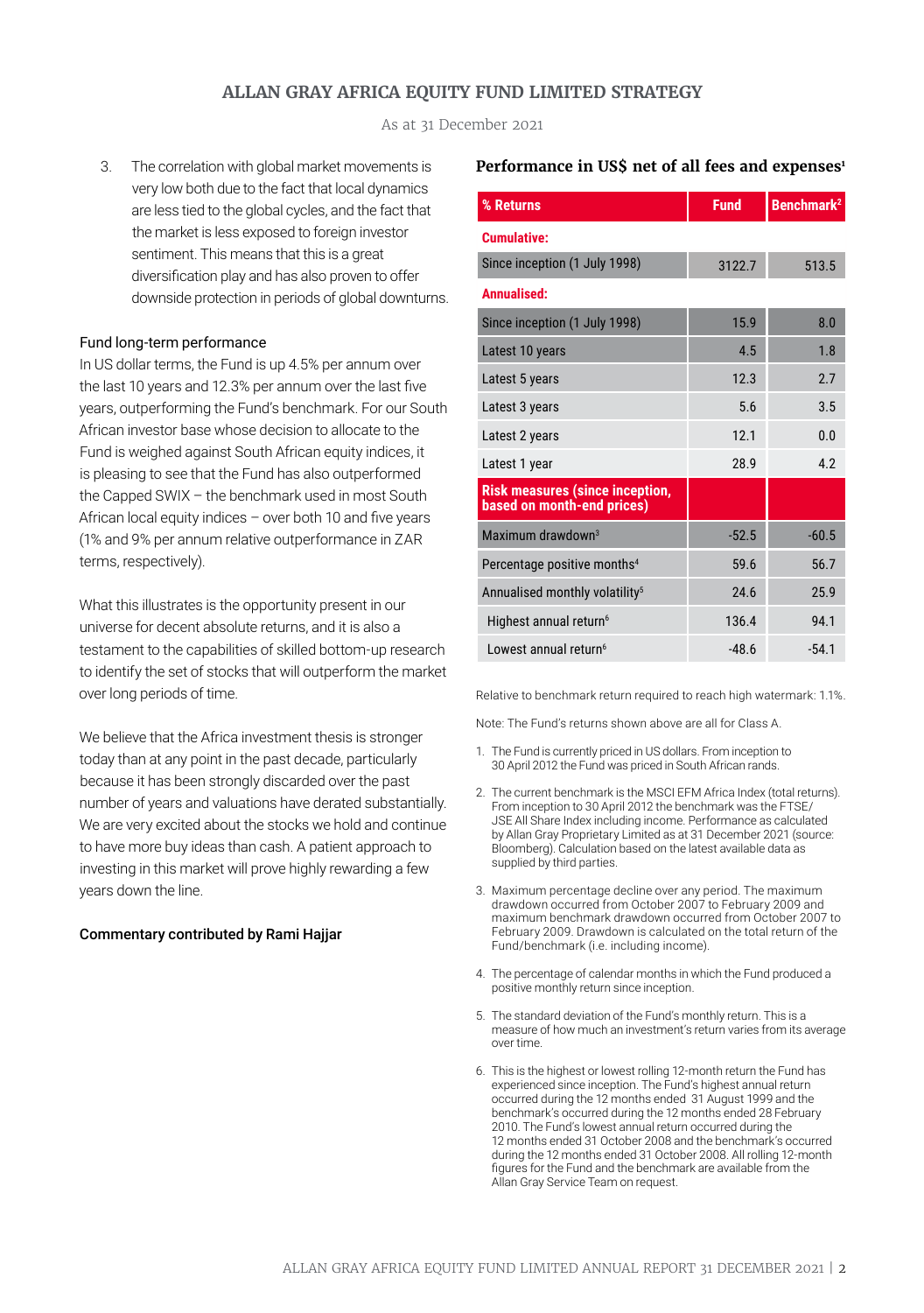### **ALLAN GRAY AFRICA EQUITY FUND LIMITED STRATEGY**

As at 31 December 2021

#### **Subscription and redemption charge**

Investors may be charged 0.5% when subscribing for Fund shares. Investors may be charged 0.5% when redeeming Fund shares in the case of significant redemptions. These charges are paid into the Fund to offset the costs associated with the transactions that are borne by the Fund. The Investment Manager may waive these charges if transactions substantially offset one another.

#### **Annual management fee**

The management fee consists of a base fee of 1% p.a. and a performance component. The fee rate is calculated weekly by comparing the Fund's total performance for the week, after the base fee is deducted, to that of the benchmark.

For each percentage point above or below the benchmark we add or deduct 0.2%. This means that AllanꢀGray shares in approximately 20% of the performance relative to the benchmark.

The fee is capped at 5% over any 12 month rolling period and can decrease to a minimum of 0%. If the fee would have been negative, the negative fee will be carried forward to reduce the next week's fee (and all subsequent weeks until the underperformance is recovered).

#### **Total expense ratio ('TER') and transaction costs**

The annual management fee charged is included in the TER. The TER is a measure of the actual expenses incurred by the Fund over a one- and three-year period (annualised). Since Fund returns are quoted after deduction of these expenses, the TER should not be deducted from the published returns. Transaction costs are disclosed separately.

| <b>TER and transaction costs</b><br>breakdown for the 1- and 3-year<br>period ending 31 December 2021 | 1yr % | 3yr % |
|-------------------------------------------------------------------------------------------------------|-------|-------|
| <b>Total expense ratio</b>                                                                            | 2.59  | 1.37  |
| Fee for benchmark performance                                                                         | 1.00  | 1.00  |
| Performance fees                                                                                      | 1.37  | 0.01  |
| <b>Custody fees</b>                                                                                   | 0.16  | 0.27  |
| Other costs excluding transaction costs                                                               | 0.06  | 0.09  |
| <b>Transaction costs</b>                                                                              | 0.04  | 0.16  |
| <b>Total investment charge</b>                                                                        | 2.63  | 1.53  |

Note: The fees, TERs and transaction costs provided are for Class A only. The fees, TERs and transaction costs for all other classes are available from the Allan Gray service team.

#### **Sector allocation on 31 December 2021**

| <b>Sector</b>                  | % of Fund | Benchmark <sup>7</sup> |
|--------------------------------|-----------|------------------------|
| Energy                         | 6.1       | 1.0                    |
| <b>Basic materials</b>         | 21.7      | 22.9                   |
| Industrials                    | 1.1       | 2.6                    |
| Consumer staples               | 17.2      | 9.2                    |
| Healthcare                     | 0.0       | 1.9                    |
| Consumer discretionary         | 1.7       | 2.9                    |
| Telecommunications             | 14.1      | 12.4                   |
| <b>Utilities</b>               | 1.5       | 0.1                    |
| <b>Financials</b>              | 22.7      | 32.6                   |
| Technology                     | 9.4       | 12.0                   |
| Real estate                    | 0.0       | 2.3                    |
| Money market and bank deposits | 4.6       | 0.0                    |
| <b>Total</b> <sup>8</sup>      | 100.0     | 100.0                  |

#### **Country of primary listing on 31 December 2021**

| <b>Country</b>            | % of Equities Benchmark <sup>7</sup> |       |
|---------------------------|--------------------------------------|-------|
| Zimbabwe                  | 27.1                                 | 0.0   |
| Nigeria                   | 23.7                                 | 1.6   |
| South Africa              | 16.5                                 | 86.9  |
| Australia                 | 7.5                                  | 0.0   |
| Egypt                     | 7.2                                  | 2.4   |
| Jersey                    | 6.9                                  | 0.0   |
| <b>United Kingdom</b>     | 3.5                                  | 0.0   |
| Kenya                     | 2.6                                  | 2.1   |
| <b>Netherlands</b>        | 1.7                                  | 0.0   |
| <b>BRVM</b>               | 1.7                                  | 0.3   |
| Uganda                    | 1.6                                  | 0.0   |
| Luxembourg                | 0.2                                  | 0.9   |
| Morocco                   | 0.0                                  | 3.8   |
| Romania                   | 0.0                                  | 1.0   |
| <b>Mauritius</b>          | 0.0                                  | 0.8   |
| <b>Tunisia</b>            | 0.0                                  | 0.2   |
| <b>Total</b> <sup>8</sup> | 100.0                                | 100.0 |

7. MSCI EFM Africa Index (total returns) (source: Bloomberg). Calculation based on the latest available data as supplied by third parties.

8. There may be slight discrepancies in the totals due to rounding.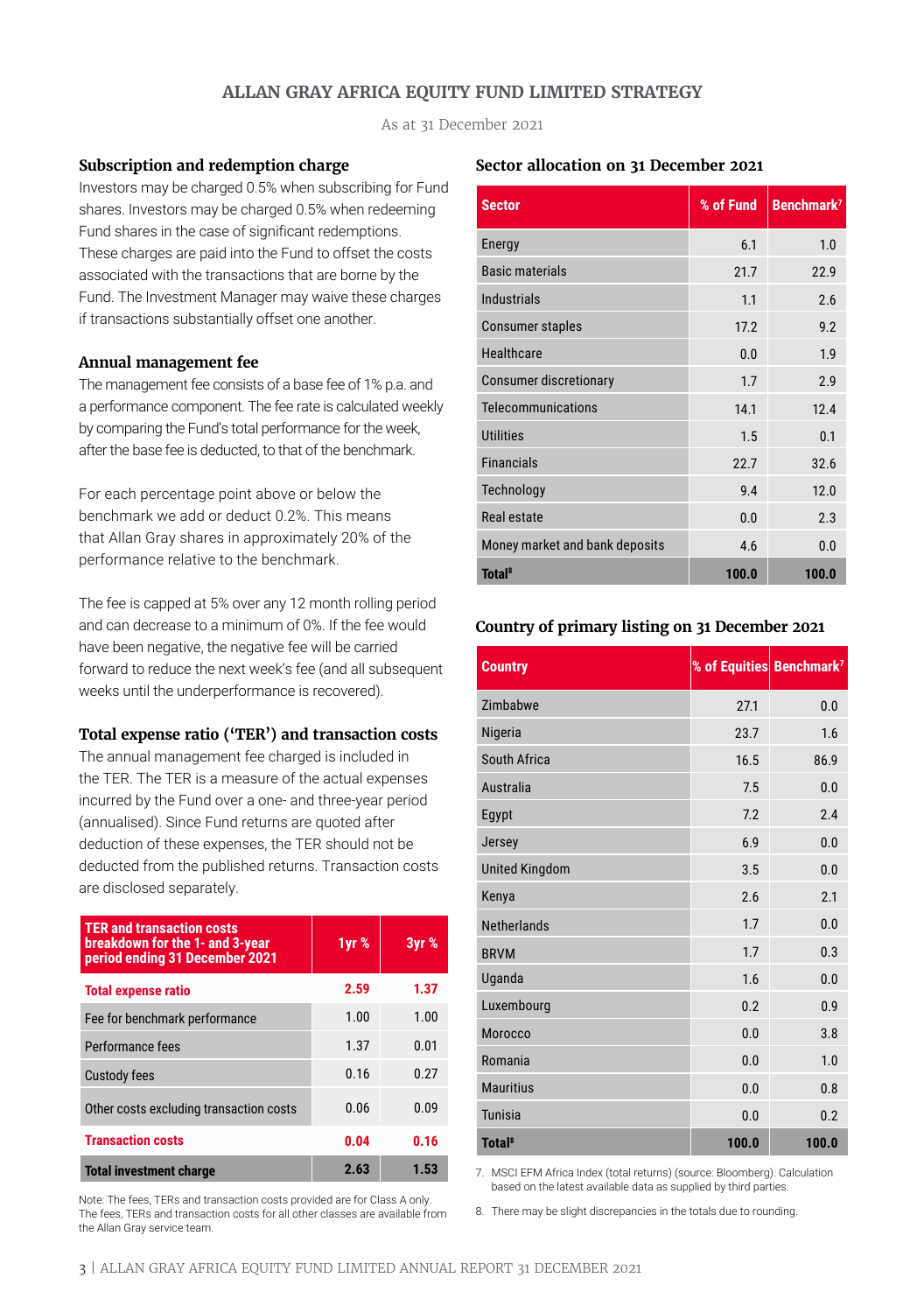### ALLAN GRAY AFRICA EQUITY FUND LIMITED

### **SCHEDULE OF NET ASSETS**

As at 31 December 2021

| <b>Number held</b>      | <b>Security (ranked by sector)</b>                                    | <b>Market value</b><br>USŚ | % of Fund | <b>MSCI EFM Africa index</b><br>(total returns) (%) |
|-------------------------|-----------------------------------------------------------------------|----------------------------|-----------|-----------------------------------------------------|
|                         | <b>FINANCIALS</b>                                                     | 64 801 873                 | 22.7%     | 32.6%                                               |
| 286 376 921 Zenith Bank |                                                                       | 16 982 338                 | 5.9%      |                                                     |
|                         | 614 783 371 Access Bank                                               | 13 481 138                 | 4.7%      |                                                     |
|                         | 166 190 381 Guaranty Trust Bank                                       | 10 188 276                 | 3.6%      |                                                     |
|                         | 764 123 Standard Bank Group                                           | 6709786                    | 2.3%      |                                                     |
|                         | 68 649 816 Stanbic IBTC Holdings                                      | 5 827 246                  | 2.0%      |                                                     |
|                         | 5 680 033 CFC Stanbic Holdings                                        | 4 374 849                  | 1.5%      |                                                     |
|                         | 315 515 Nedbank Group                                                 | 3 463 331                  | 1.2%      |                                                     |
|                         | Positions less than 1%                                                | 3774909                    | 1.3%      |                                                     |
|                         | <b>BASIC MATERIALS</b>                                                | 62 044 386                 | 21.7%     | 22.9%                                               |
|                         | 1 198 413 Zimplats Holdings                                           | 20 368 026                 | 7.1%      |                                                     |
| 3 681 856 Glencore      |                                                                       | 18 738 796                 | 6.6%      |                                                     |
|                         | 723 298 Caledonia Mining                                              | 8704912                    | 3.0%      |                                                     |
|                         | 2 264 419 Sibanye Stillwater                                          | 6 973 080                  | 2.4%      |                                                     |
|                         | Positions less than 1%                                                | 7 259 572                  | 2.5%      |                                                     |
|                         | <b>CONSUMER STAPLES</b>                                               | 49 061 127                 | 17.2%     | 9.2%                                                |
|                         | 26 544 840 Delta Corporation                                          | 20 174 078                 | 7.1%      |                                                     |
|                         | 28 746 347 Eastern Tobacco                                            | 19 582 304                 | 6.8%      |                                                     |
|                         | 9 504 989 Innscor Africa                                              | 7 603 991                  | 2.7%      |                                                     |
|                         | Positions less than 1%                                                | 1700754                    | 0.6%      |                                                     |
|                         | <b>TELECOMMUNICATIONS</b>                                             | 40 308 397                 | 14.1%     | 12.4%                                               |
|                         | 88 735 417 Econet Wireless                                            | 33 719 458                 | 11.8%     |                                                     |
| 187 765 Sonatel         |                                                                       | 4 5 5 1 3 2 3              | 1.6%      |                                                     |
|                         | Positions less than 1%                                                | 2 037 616                  | 0.7%      |                                                     |
|                         | <b>TECHNOLOGY</b>                                                     | 26 977 632                 | 9.4%      | 12.0%                                               |
|                         | 72 977 573 EcoCash Holdings                                           | 12 406 187                 | 4.3%      |                                                     |
|                         | 64 032 Naspers                                                        | 9 9 2 7 3 1 7              | 3.5%      |                                                     |
|                         | 56 537 Prosus                                                         | 4 644 128                  | 1.6%      |                                                     |
|                         | <b>ENERGY</b>                                                         | 17 336 057                 | 6.1%      | 1.0%                                                |
|                         | 9 426 222 Seplat Energy London                                        | 10 656 168                 | 3.7%      |                                                     |
|                         | 4 244 464 Seplat Energy Nigeria                                       | 6 505 156                  | 2.3%      |                                                     |
|                         | Positions less than 1%                                                | 174733                     | 0.1%      |                                                     |
|                         | <b>CONSUMER DISCRETIONARY</b>                                         | 4 859 402                  | 1.7%      | 2.9%                                                |
|                         | 1051054 Woolworths Holdings                                           | 3 418 566                  | 1.2%      |                                                     |
|                         | Positions less than 1%                                                | 1440836                    | 0.5%      |                                                     |
|                         | <b>UTILITIES</b>                                                      | 4 329 136                  | 1.5%      | 0.1%                                                |
| 81 415 363 Umeme        |                                                                       | 4 318 560                  | 1.5%      |                                                     |
|                         | Positions less than 1%                                                | 10 576                     | 0.0%      |                                                     |
|                         | <b>INDUSTRIALS</b>                                                    | 3 139 809                  | 1.1%      | 2.6%                                                |
|                         | 27 061 078 Sephaku Holdings Limited                                   | 3 139 809                  | 1.1%      |                                                     |
|                         | <b>CASH. FUTURES CONTRACTS. GILTS</b><br>AND SEMI-GILTS, AND ACCRUALS | 13 035 613                 | 4.6%      | 0.0%                                                |
|                         | <b>NET ASSETS</b>                                                     | 285 893 432                | 100.0%    |                                                     |

Note: There may be slight discrepancies in the totals due to rounding.

\*The Investment Manager adopted and used a fair value methodology utilising unobservable inputs to estimate the fair value of one Zimbabwean financial asset<br>at 31 December 2021 and 31 December 2020. This valuation process

\*\* The schedule of net assets has been prepared in accordance with the Funds internal pricing valuation policy as at 31 December 2021.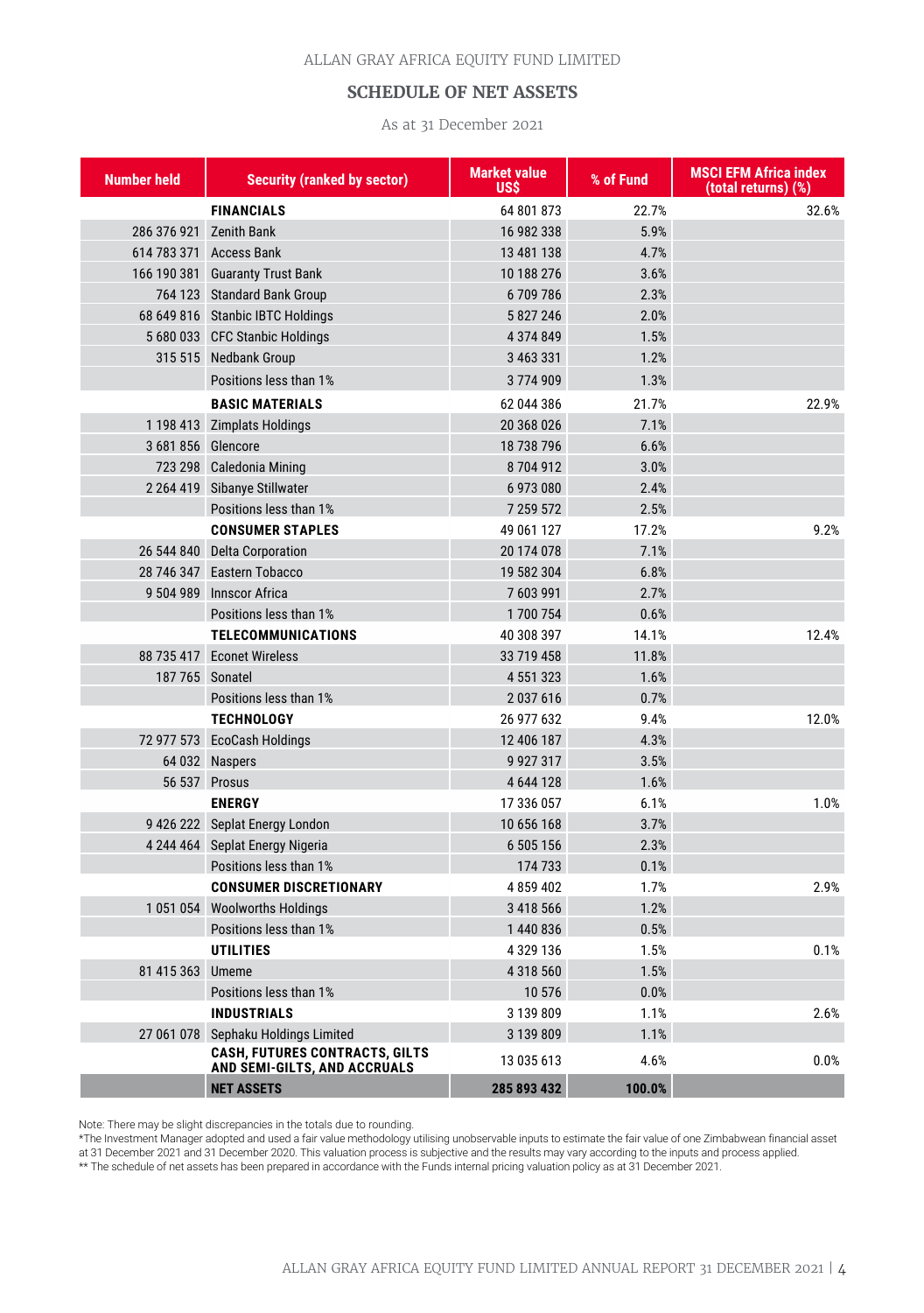### **APPROVAL OF THE ANNUAL FINANCIAL STATEMENTS**

As at 31 December 2021

The directors of the Fund are responsible for the preparation of the annual financial statements and related financial information included in this report.

The annual financial statements, which comprise the financial position as at 31 December 2021 and its financial performance and cash flows for the year ended 31 December 2021, are set out on pages 10 to 33 and have been approved by the directors of the Fund and are signed on its behalf by:

John Collis Director 8 March 2022

Craig Bodenstab Director 8 March 2022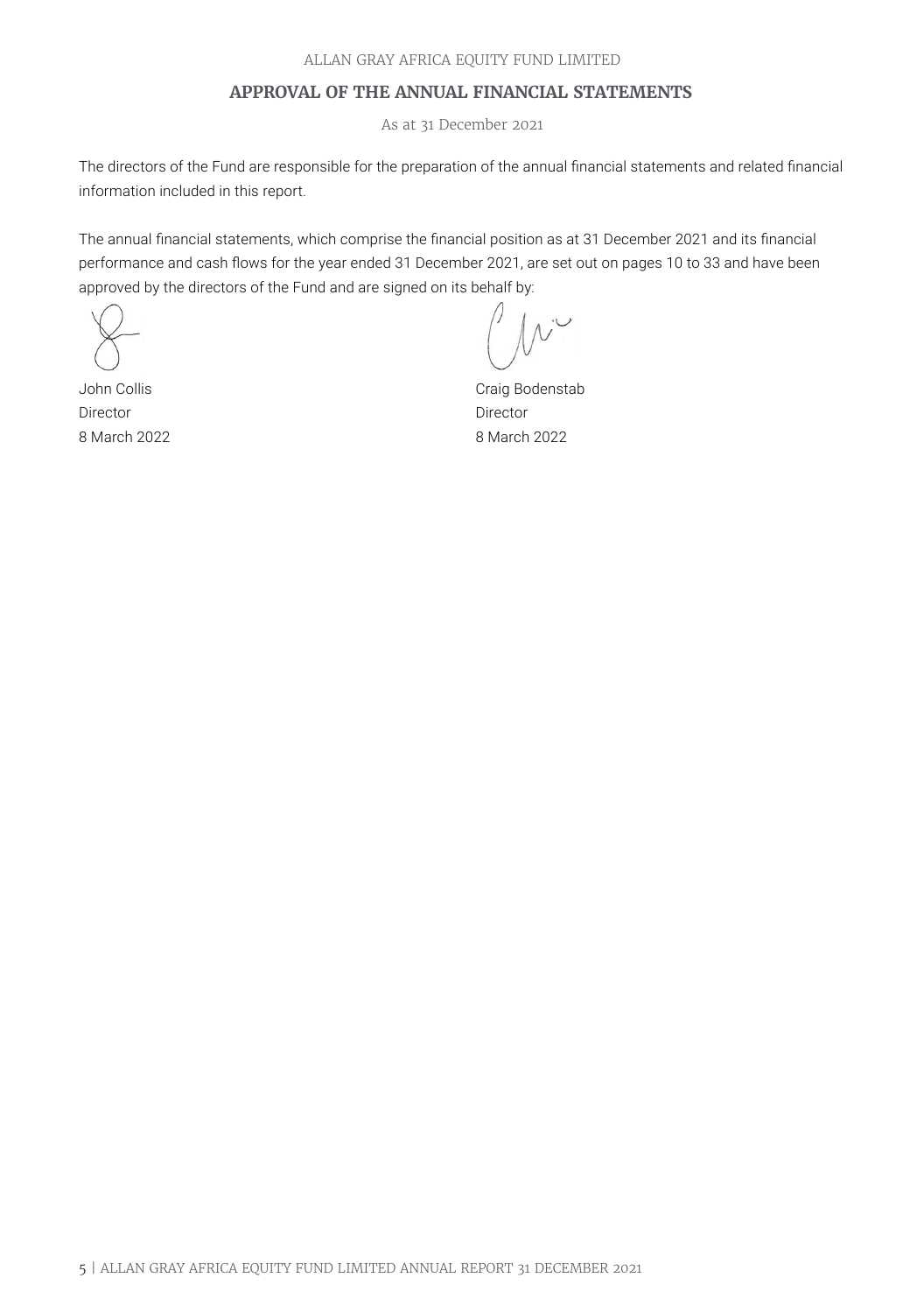### **The Board of Directors of Allan Gray Africa Equity Fund Limited**

### **Report on the audit of the financial statements**

### **Opinion**

We have audited the financial statements of Allan Gray Africa Equity Fund Limited (the "Fund") which comprise the statement of financial position as at 31 December 2021, and the statement of comprehensive income, statement of changes in net assets attributable to holders of redeemable shares and statement of cash flows for the year then ended, and notes to the financial statements, including a summary of significant accounting policies.

In our opinion, the accompanying financial statements present fairly, in all material respects, the financial position of the Fund as at 31 December 2021, and its financial performance and its cash flows for the year then ended in accordance with International Financial Reporting Standards.

### **Basis for opinion**

We conducted our audit in accordance with International Standards on Auditing (ISAs). Our responsibilities under those standards are further described in the *Auditor's responsibilities for the audit of the financial statements* section of our report. We are independent of the Fund in accordance with the International Ethics Standards Board for Accountants' *International Code of Ethics for Professional Accountants (including International Independence Standards)* (IESBA Code) and we have fulfilled our other ethical responsibilities in accordance with the IESBA Code. We believe that the audit evidence we have obtained is sufficient and appropriate to provide a basis for our opinion.

### **Key audit matters**

Key audit matters are those matters that, in our professional judgement, were of most significance in our audit of the financial statements of the current period. These matters were addressed in the context of our audit of the financial statements as a whole, and in forming our opinion thereon, and we do not provide a separate opinion on these matters. For each matter below, our description of how our audit addressed the matter is provided in that context.

We have fulfilled the responsibilities described in the *Auditor's responsibilities of the audit of the financial statements* section of our report, including in relation to these matters. Accordingly, our audit included the performance of procedures designed to respond to our assessment of the risks of material misstatement of the financial statements. The results of our audit procedures, including the procedures performed to address the matters below, provide the basis for our audit opinion on the accompanying financial statements.

### **Risk:**

### **Valuation of financial assets and financial liabilities at fair value through profit or loss**

The valuation of the Fund's financial assets and financial liabilities at fair value through profit or loss is a key audit matter because it significantly impacts the Fund's performance and net asset value.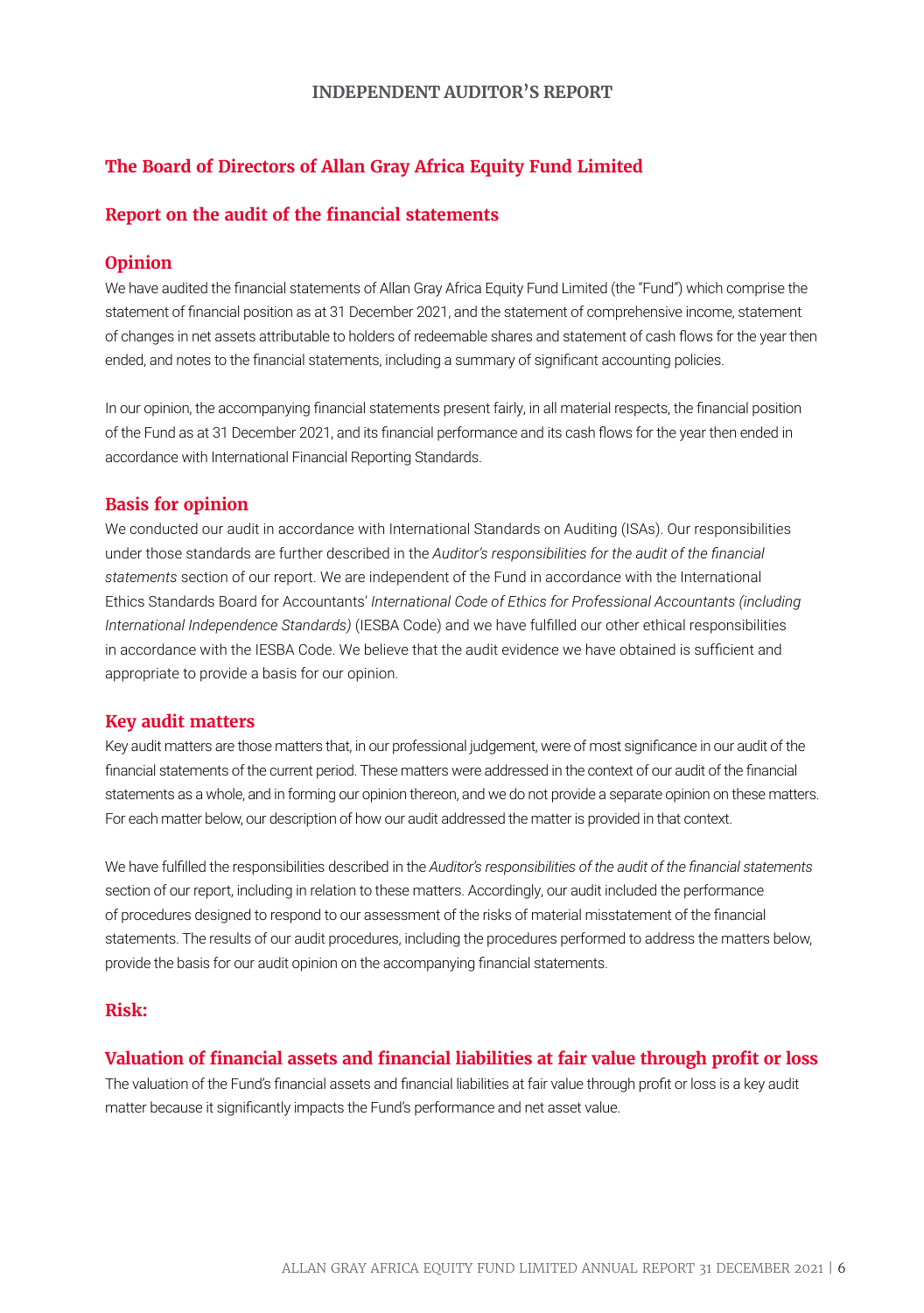As of 31 December 2021, the Fund's financial assets and financial liabilities at fair value through profit or loss amounted to US\$ 274,617,213 and US\$ 273,286, respectively. Financial assets and financial liabilities include equities, gilts and semi-gilts and futures contracts. As disclosed in Notes 1.3.6 and 7.2 to the financial statements, the Fund records its investments in financial assets and financial liabilities carried at fair value through profit or loss based on a quoted price in an active market. For all other financial instruments not traded in an active market, the fair value is determined by using appropriate valuation techniques.

#### **Our response to the risk:**

We evaluated management's valuation methodology applied to determine the fair value of the Fund's financial assets and financial liabilities and performed the following procedures among others.

We obtained the listing of financial assets and financial liabilities as at 31 December 2021. For the Fund's investment in equities, gilts and semi-gilts and futures contracts we compared the values recorded by the Fund to independently quoted prices, observable trades and/or vendor prices.

### **Other information included in the Fund's 2021 Annual Report**

Other information consists of the information included in the Annual Report, other than the financial statements and our auditor's report thereon. Management is responsible for the other information.

Our opinion on the financial statements does not cover the other information and we do not express any form of assurance conclusion thereon.

In connection with our audit of the financial statements, our responsibility is to read the other information and, in doing so, consider whether the other information is materially inconsistent with the financial statements or our knowledge obtained in the audit or otherwise appears to be materially misstated. If, based on the work we have performed, we conclude that there is a material misstatement of this other information, we are required to report that fact. We have nothing to report in this regard.

### **Responsibilities of Management and the Board of Directors for the financial statements**

Management is responsible for the preparation and fair presentation of the financial statements in accordance with International Financial Reporting Standards, and for such internal control as management determines is necessary to enable the preparation of financial statements that are free from material misstatement, whether due to fraud or error.

In preparing the financial statements, management is responsible for assessing the Fund's ability to continue as a going concern, disclosing, as applicable, matters related to going concern and using the going concern basis of accounting unless management either intends to liquidate the Fund or to cease operations, or has no realistic alternative but to do so.

The Board of Directors is responsible for overseeing the Fund's financial reporting process.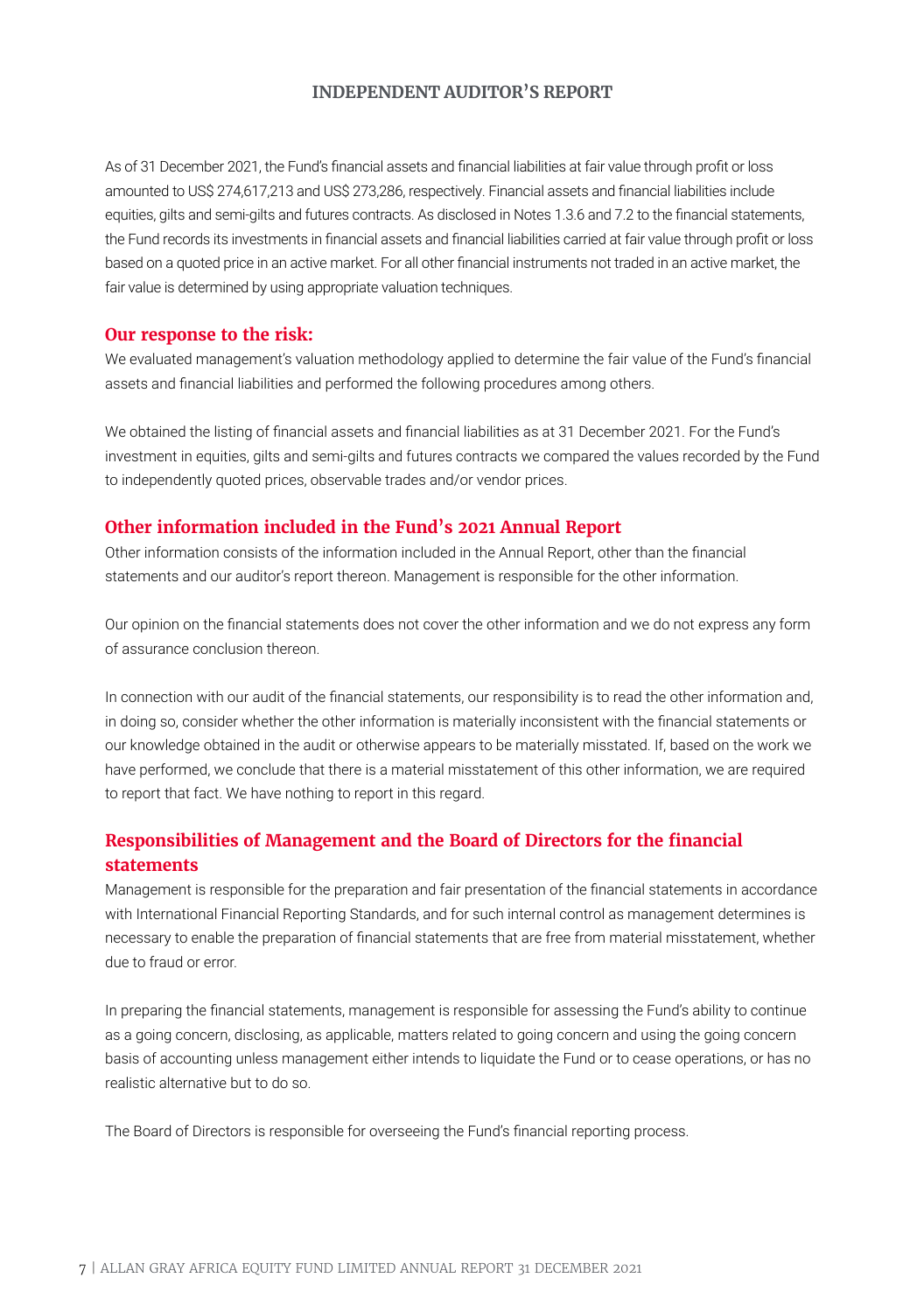#### **Auditor's responsibilities for the audit of the financial statements**

This report is made solely to the Board of Directors, as a body. Our audit work has been undertaken so that we might state to the Board of Directors those matters we are required to state to them in an auditor's report and for no other purpose. To the fullest extent permitted by law, we do not accept or assume responsibility to anyone other than the Fund and the Board of Directors as a body, for our audit work, for this report, or for the opinions we have formed.

Our objectives are to obtain reasonable assurance about whether the financial statements as a whole are free from material misstatement, whether due to fraud or error, and to issue an auditor's report that includes our opinion. Reasonable assurance is a high level of assurance, but is not a guarantee that an audit conducted in accordance with ISAs will always detect a material misstatement when it exists. Misstatements can arise from fraud or error and are considered material if, individually or in the aggregate, they could reasonably be expected to influence the economic decisions of users taken on the basis of these financial statements.

As part of an audit in accordance with ISAs, we exercise professional judgment and maintain professional skepticism throughout the audit. We also:

Identify and assess the risks of material misstatement of the financial statements, whether due to fraud or error, design and perform audit procedures responsive to those risks, and obtain audit evidence that is sufficient and appropriate to provide a basis for our opinion. The risk of not detecting a material misstatement resulting from fraud is higher than for one resulting from error, as fraud may involve collusion, forgery, intentional omissions, misrepresentations, or the override of internal control.

Obtain an understanding of internal control relevant to the audit in order to design audit procedures that are appropriate in the circumstances, but not for the purpose of expressing an opinion on the effectiveness of the Fund's internal control.

Evaluate the appropriateness of accounting policies used and the reasonableness of accounting estimates and related disclosures made by management.

Conclude on the appropriateness of management's use of the going concern basis of accounting and, based on the audit evidence obtained, whether a material uncertainty exists related to events or conditions that may cast significant doubt on the Fund's ability to continue as a going concern. If we conclude that a material uncertainty exists, we are required to draw attention in our auditor's report to the related disclosures in the financial statements or, if such disclosures are inadequate, to modify our opinion. Our conclusions are based on the audit evidence obtained up to the date of our auditor's report. However, future events or conditions may cause the Fund to cease to continue as a going concern.

Evaluate the overall presentation, structure and content of the financial statements, including the disclosures, and whether the financial statements represent the underlying transactions and events in a manner that achieves fair presentation.

We communicate with the Board of Directors regarding, among other matters, the planned scope and timing of the audit and significant audit findings, including any significant deficiencies in internal control that we identify during our audit.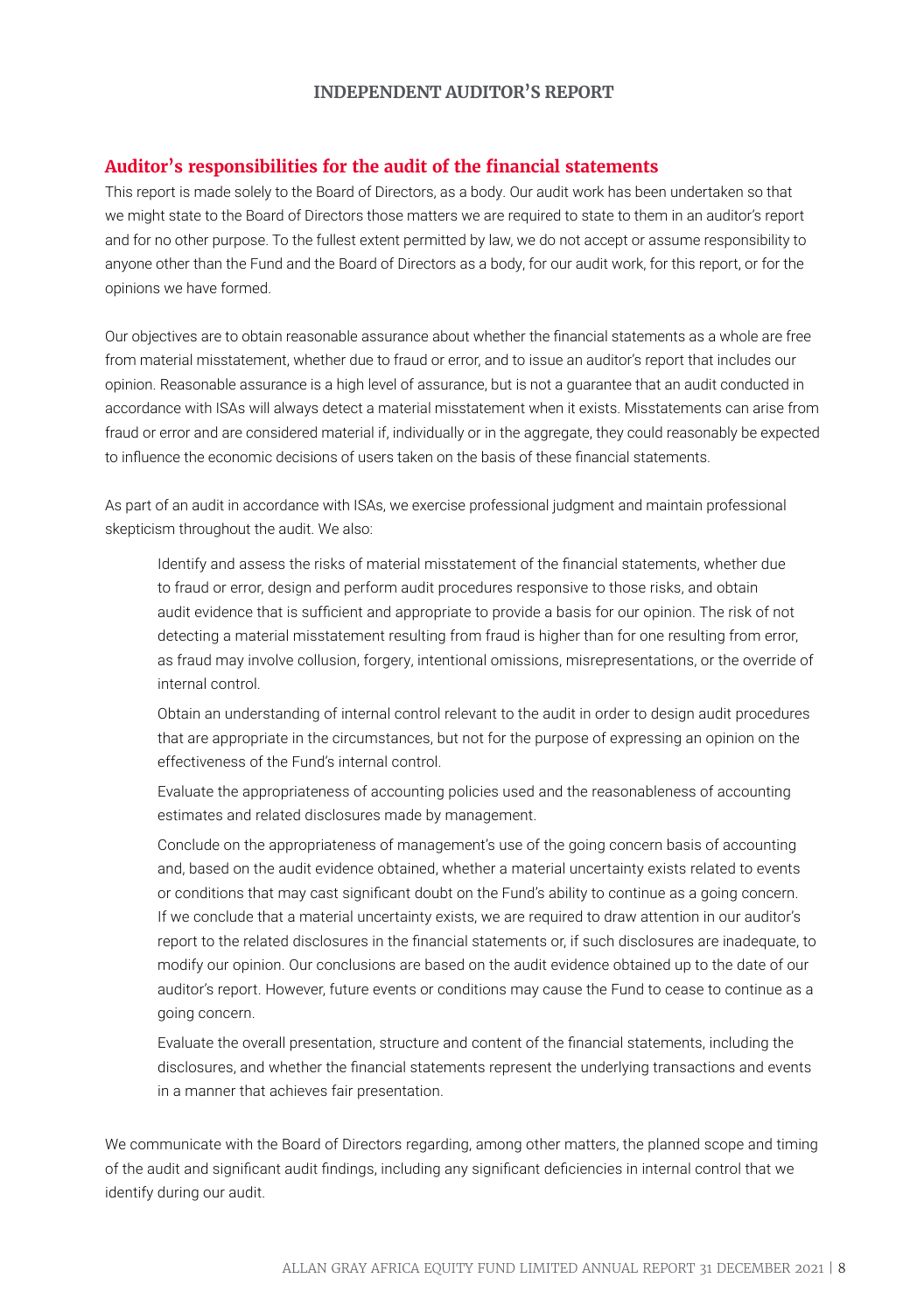We also provide the Board of Directors with a statement that we have complied with relevant ethical requirements regarding independence, and to communicate with them all relationships and other matters that may reasonably be thought to bear on our independence, and where applicable, actions taken to eliminate threats or safeguards applied.

From the matters communicated with the Board of Directors, we determine those matters that were of most significance in the audit of financial statements of the current period and are therefore the key audit matters. We describe these matters in our auditor's report unless law or regulation precludes public disclosure about the matter or when, in extremely rare circumstances, we determine that a matter should not be communicated in our report because the adverse consequences of doing so would reasonably be expected to outweigh the public interest benefits of such communication.

The partner in charge of the audit resulting in this independent auditor's report is Jessel Mendes.

Ernet + Young Ltd.<br>Hamilton, Bermuda

8 March 2022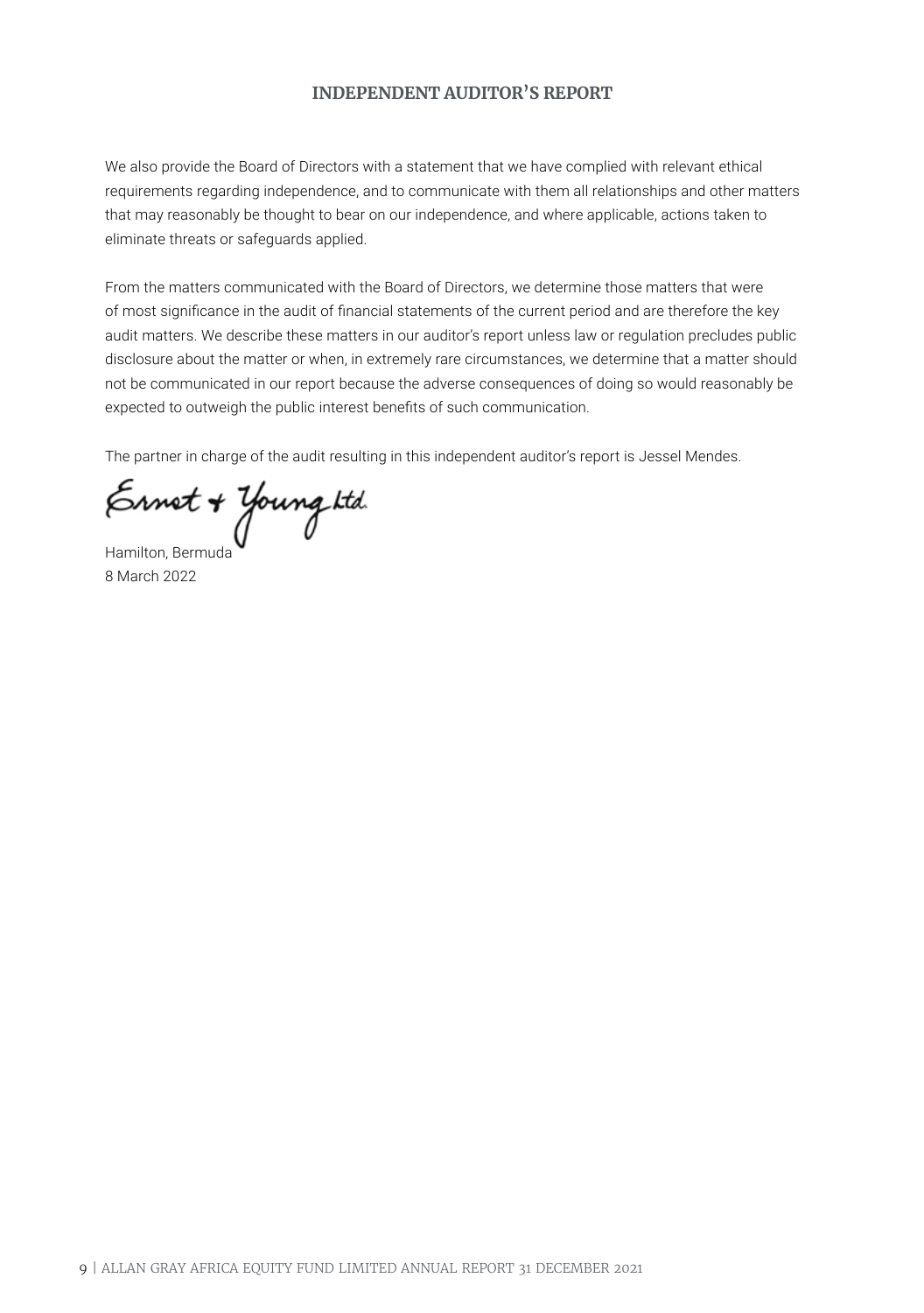### **STATEMENT OF FINANCIAL POSITION**

As at 31 December 2021

|                                                                                                | <b>Note</b>    | 2021<br>US\$ | 2020<br>US\$  |
|------------------------------------------------------------------------------------------------|----------------|--------------|---------------|
| <b>ASSETS</b>                                                                                  |                |              |               |
| Financial assets at fair value through profit or loss                                          | $\mathfrak{p}$ | 274 617 213  | 214 810 509   |
| Cash and cash equivalents                                                                      | 3              | 8 147 197    | 8 2 2 5 0 7 8 |
| Trade and other receivables                                                                    | $\overline{4}$ | 4 161 273    | 3 022 368     |
| <b>TOTAL ASSETS</b>                                                                            |                | 286 925 683  | 226 057 955   |
| <b>LIABILITIES</b>                                                                             |                |              |               |
| Financial liabilities at fair value through profit and loss                                    | $\mathfrak{p}$ | 273 286      |               |
| Trade and other payables                                                                       | 5              | 758 964      | 58 766        |
| TOTAL LIABILITIES, EXCLUDING NET ASSETS ATTRIBUTABLE TO HOLDERS OF<br><b>REDEEMABLE SHARES</b> |                | 1 032 250    | 58 766        |
| NET ASSETS ATTRIBUTABLE TO HOLDERS OF REDEEMABLE SHARES                                        |                | 285 893 433  | 225 999 189   |

The above Statement of financial position should be read in conjunction with the accompanying notes.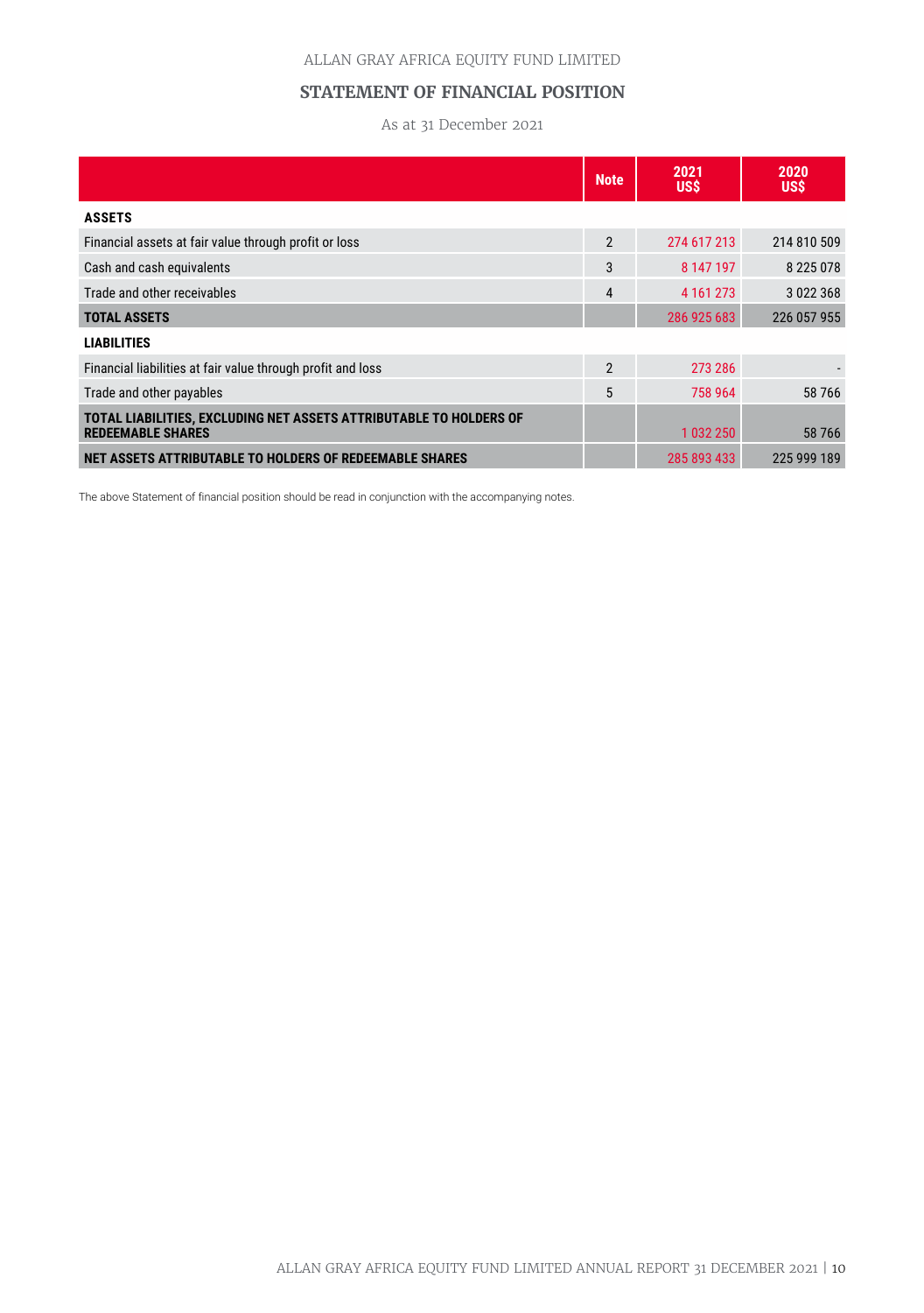#### ALLAN GRAY AFRICA EQUITY FUND LIMITED

### **STATEMENT OF COMPREHENSIVE INCOME**

For the year ended 31 December 2021

|                                                | <b>Note</b> | 2021<br><b>US\$</b> | 2020<br><b>US\$</b> |
|------------------------------------------------|-------------|---------------------|---------------------|
| <b>NET INVESTMENT INCOME/(LOSS)</b>            |             | 74 117 888          | (3348893)           |
| Dividend income                                |             | 17 083 561          | 12 018 352          |
| Interest income                                |             | 149 675             | 150 692             |
| Realised losses on disposal of investments     |             | (6676318)           | (36793407)          |
| Unrealised gains on investments                |             | 64 111 094          | 21 565 126          |
| Foreign exchange losses                        |             | (550643)            | (292 411)           |
| Other income                                   |             | 519                 | 2755                |
| <b>OPERATING EXPENSES</b>                      |             | (6180319)           | (1613163)           |
| Management fees                                | 1.3.2       | (5564348)           | (911156)            |
| Audit fees                                     |             | (21 471)            | (30000)             |
| Custodian fees                                 |             | (441668)            | (390312)            |
| Directors' fees                                |             | (24000)             | (18000)             |
| <b>Administration fees</b>                     |             | (92372)             | (63772)             |
| Other expenses                                 |             | (36 460)            | (199923)            |
| <b>PROFIT/(LOSS) BEFORE TAXES</b>              |             | 67 937 569          | (4962056)           |
| Withholding and other taxes                    |             | (1454673)           | (1090757)           |
| TOTAL COMPREHENSIVE INCOME/(LOSS) FOR THE YEAR |             | 66 482 896          | (6052813)           |

The above Statement of comprehensive income should be read in conjunction with the accompanying notes.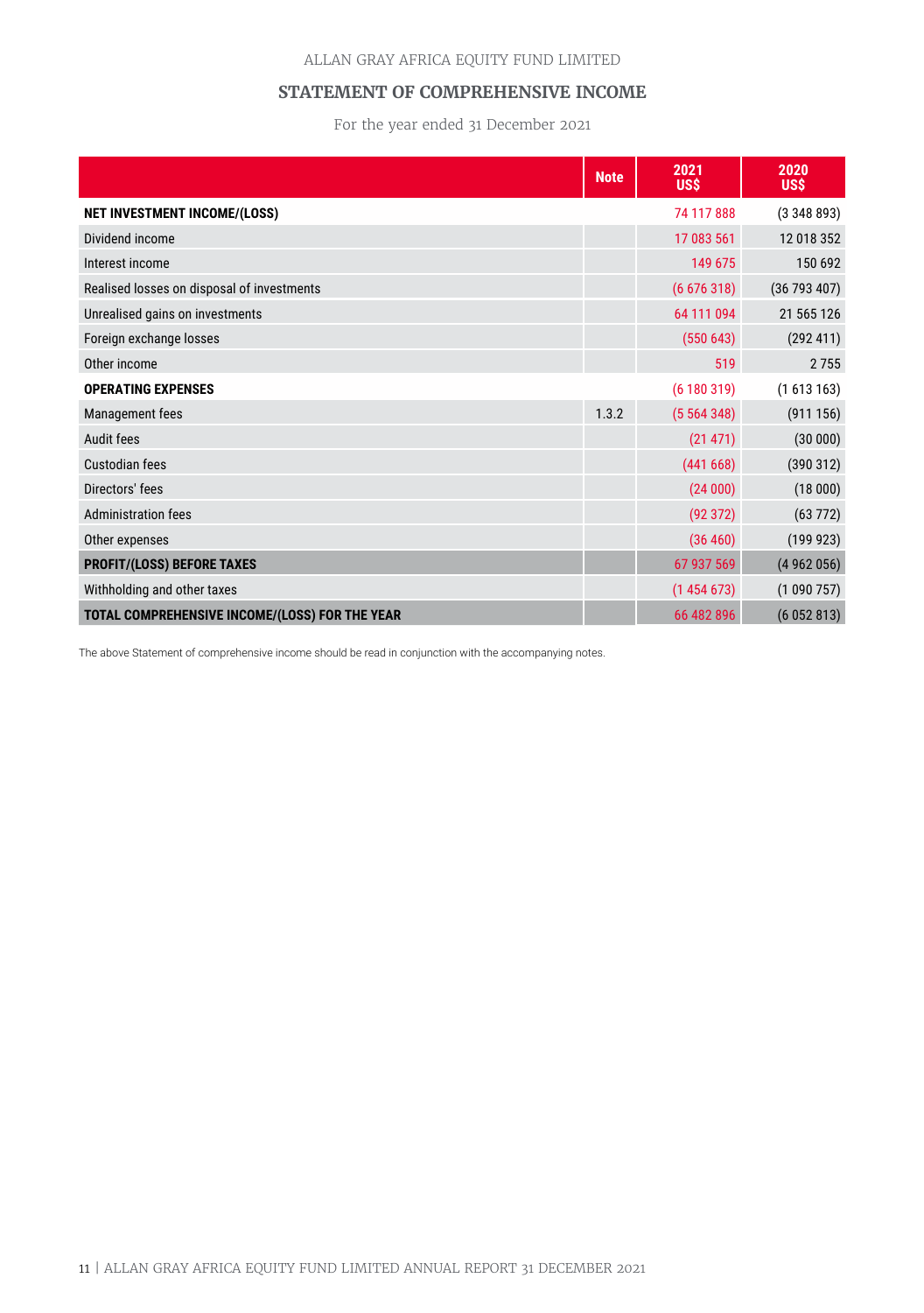#### **STATEMENT OF CHANGES IN NET ASSETS ATTRIBUTABLE TO HOLDERS OF REDEEMABLE SHARES**

For the year ended 31 December 2021

|                                         | <b>Note</b> | Net assets attributable<br>to holders of<br>redeemable shares<br><b>USS</b> | <b>Number of shares</b> |
|-----------------------------------------|-------------|-----------------------------------------------------------------------------|-------------------------|
| <b>BALANCE AT 31 DECEMBER 2019</b>      |             | 232 925 045                                                                 | 1 343 417               |
| Total comprehensive loss for the year   |             | (6052813)                                                                   |                         |
| Net capital redemptions                 |             | (873043)                                                                    | (6702)                  |
| <b>BALANCE AT 31 DECEMBER 2020</b>      | 8           | 225 999 189                                                                 | 1 336 715               |
| Total comprehensive income for the year |             | 66 482 896                                                                  |                         |
| Net capital redemptions                 |             | (6588652)                                                                   | (29693)                 |
| <b>BALANCE AT 31 DECEMBER 2021</b>      | 8           | 285 893 433                                                                 | 1 307 022               |

The above Statement of changes in net assets attributable to holders of redeemable shares should be read in conjunction with the accompanying notes.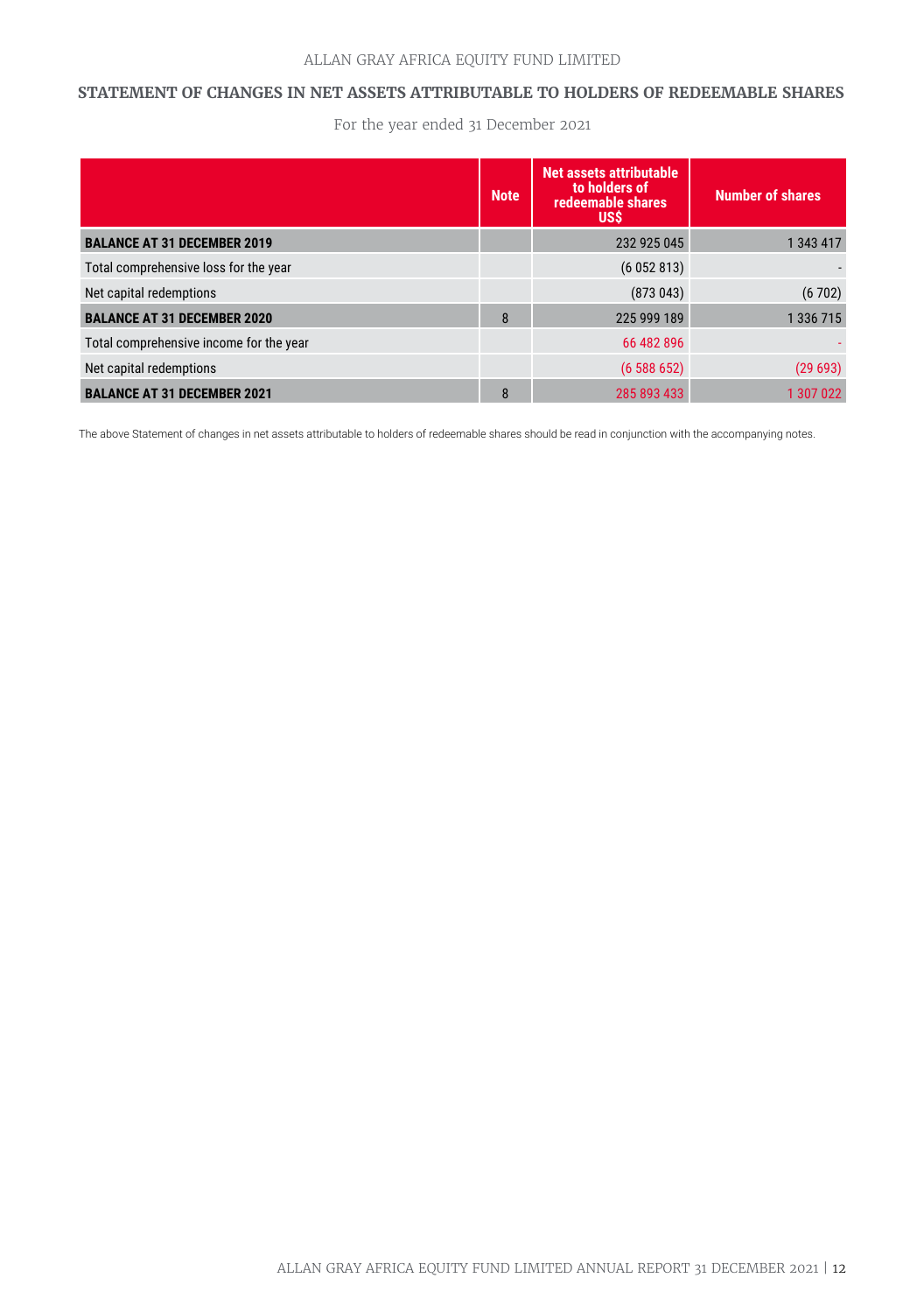#### ALLAN GRAY AFRICA EQUITY FUND LIMITED

### **STATEMENT OF CASH FLOWS**

For the year ended 31 December 2021

|                                                                 | <b>Note</b> | 2021<br><b>US\$</b> | 2020<br><b>US\$</b> |
|-----------------------------------------------------------------|-------------|---------------------|---------------------|
| <b>CASH FLOW FROM OPERATING ACTIVITIES</b>                      |             |                     |                     |
| Net cash outflow from operations before working capital changes | 6.1         | (6179800)           | (1610408)           |
| Working capital changes                                         | 6.2         | 1 247 850           | (1459859)           |
| Interest received                                               |             | 38 367              | 15 2 27             |
| Dividends received, net of withholding tax                      |             | 14 053 639          | 10 350 646          |
| NET CASH GENERATED BY OPERATING ACTIVITIES                      |             | 9 160 056           | 7 295 606           |
| <b>CASH FLOW FROM INVESTING ACTIVITIES</b>                      |             |                     |                     |
| Acquisition of investments                                      |             | (51 503 837)        | (44885249)          |
| Proceeds from sale of investments                               |             | 49 405 195          | 43 820 134          |
| NET CASH UTILISED BY INVESTING ACTIVITIES                       |             | (2098642)           | (1065115)           |
| <b>CASH FLOW FROM FINANCING ACTIVITIES</b>                      |             |                     |                     |
| Proceeds from issue of redeemable shares                        |             | 104 004             | 12 576 992          |
| Redemption of redeemable shares                                 |             | (6692656)           | (13 450 035)        |
| <b>NET CASH UTILISED BY FINANCING ACTIVITIES</b>                |             | (6588652)           | (873043)            |
| Net increase in cash and cash equivalents                       |             | 472762              | 5 3 5 7 4 4 8       |
| Cash and cash equivalents at the beginning of the year          |             | 8 2 2 5 0 7 8       | 3 160 041           |
| Effect of exchange rate changes on cash and cash equivalents    |             | (550643)            | (292 411)           |
| CASH AND CASH EQUIVALENTS AT THE END OF THE YEAR                |             | 8 147 197           | 8 2 2 5 0 7 8       |

The above Statement of cash flows should be read in conjunction with the accompanying notes.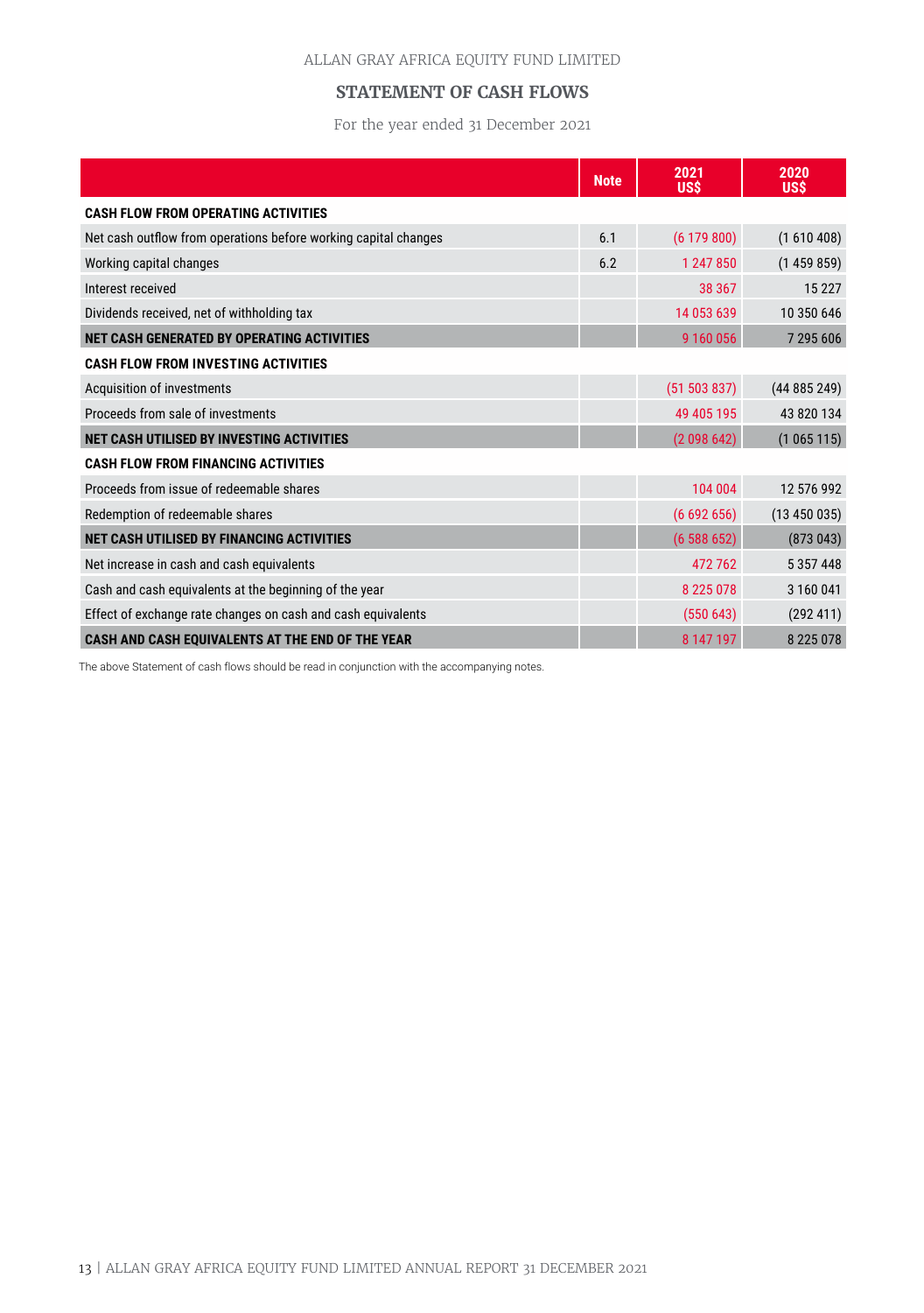For the year ended 31 December 2021

### **Corporate information**

Allan Gray Africa Equity Fund Limited (the 'Fund') was incorporated on 22 April 1997 and is a limited liability company of unlimited duration. The Fund was launched to the public on 1 July 1998 and is a Bermuda exempted Mutual Fund Company. The investment manager of the Fund is Allan Gray Bermuda Limited (the 'Investment Manager'). Allan Gray Proprietary Limited, a fellow subsidiary within the Allan Gray group, is the Investment Adviser to the Fund.

The financial statements of the Fund were authorised for issue by the directors of the Fund on 8 March 2022.

### **1. Accounting standards and policies**

### **1.1 Basis of preparation**

The financial statements have been prepared on a going concern basis, using the historical cost basis, except for financial instruments that have been measured at either fair value or amortised cost, in accordance with International Financial Reporting Standards ('IFRS'). These financial statements are presented in US dollars, being the functional currency of the Fund.

#### **1.2 IFRS**

The Fund has adopted all new and revised standards, interpretations and amendments issued by the International Accounting Standards Board (the 'IASB') and the IFRS Interpretations Committee ('IFRIC') of the IASB that are relevant to its operations and effective for the annual accounting period ended 31 December 2021.

The significant accounting policies adopted in the preparation of the financial statements are set out below and are in accordance with and comply with IFRS.

A number of other changes, that are effective for the periods beginning on or after 1 January 2021, have been issued by the IASB and IFRIC. However, these are not considered relevant to the Fund's operations.

The following new or revised IFRS standards, interpretations and amendments applicable to the Fund have been issued but are not yet effective:

|                  | <b>Standards</b>                                                | <b>Effective date:</b><br>Years beginning on/after |
|------------------|-----------------------------------------------------------------|----------------------------------------------------|
| IAS <sub>1</sub> | <b>Presentation of Financial Statements</b>                     | 01 January 2023                                    |
| IAS <sub>8</sub> | Accounting Policies, Changes in Accounting Estimates and Errors | 01 January 2023                                    |

The Fund intends to adopt these new and amended standards and interpretations, if applicable, when they become effective.

### **1.3 Accounting policies**

The Fund has identified the accounting policies that are most significant to its business operations and the understanding of its results. These accounting policies are set out below and have been consistently applied.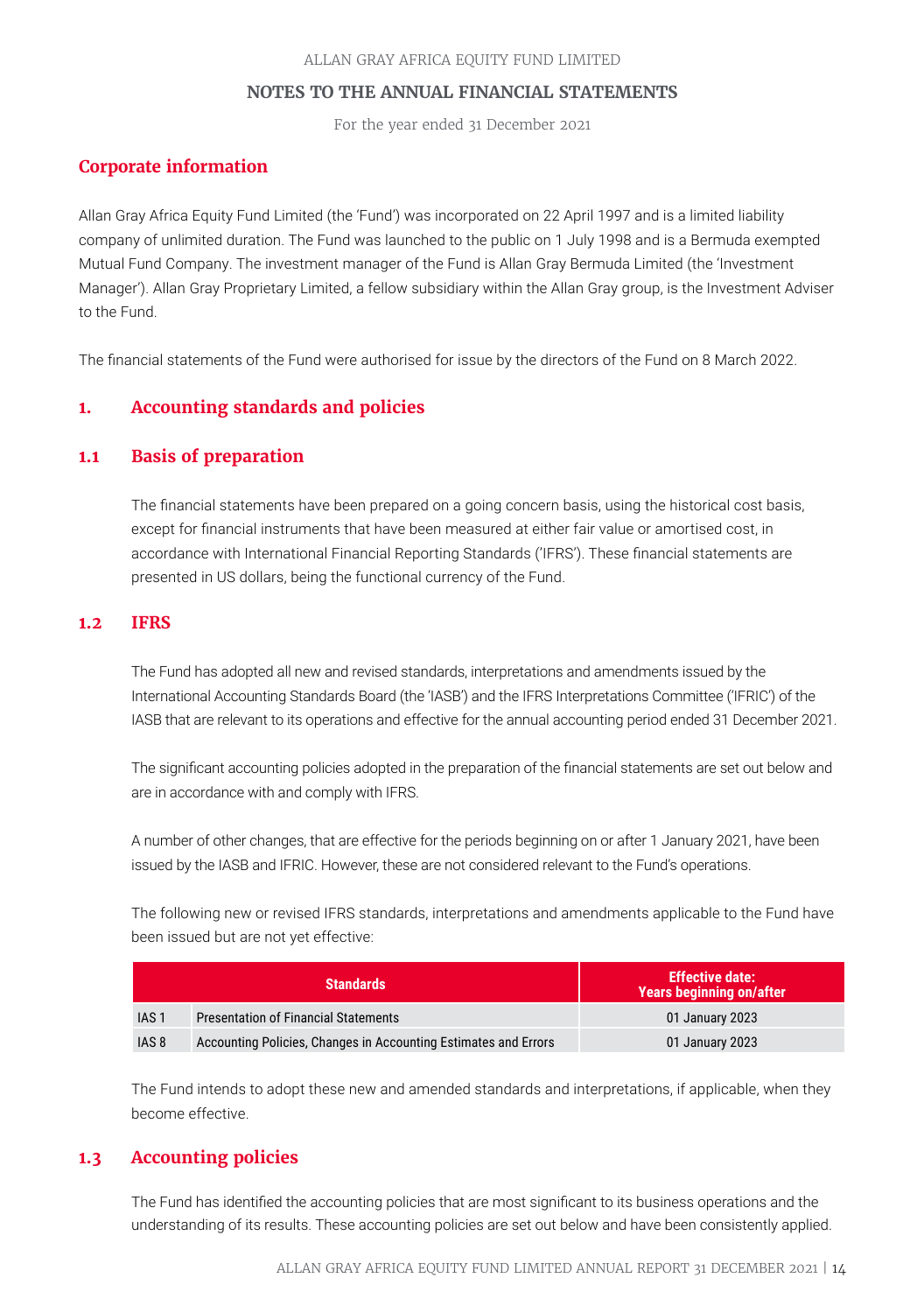For the year ended 31 December 2021

#### **1.3.1 Net investment income or loss**

Net investment income comprises interest income, dividend income, foreign currency gains or losses on investments, other income and realised and unrealised gains and losses on investments.

#### Interest income

Interest is recognised in the Statement of comprehensive income using the effective interest method.

#### Dividend income

Dividends are recognised when the Fund's right to receive payment of the dividend is established. Dividend income is presented gross of any non-recoverable withholding taxes, which are disclosed separately in the Statement of comprehensive income.

#### Other income

Investors are charged 0.5% when subscribing for Fund shares. Investors may be charged 0.5% when redeeming Fund shares in the case of significant redemptions. These charges are paid into the Fund to offset the costs associated with the transactions that are borne by the Fund. The Investment Manager may waive these charges if transactions substantially offset one another.

#### Investment gains and losses

Changes in the fair value of financial assets held at fair value through profit or loss, and gains or losses made on the disposal of these financial assets, calculated using the average cost method, are recognised in profit or loss.

#### **1.3.2 Management fee**

The management fee is the fee paid by the Fund to the Investment Manager for the management of the Fund. Management fees are calculated and accrued based on the weekly net asset value of the share class and recognised on an accrual basis in profit or loss.

#### **1.3.3 Expenses**

All expenses are recognised on an accrual basis in profit or loss.

#### **1.3.4 Distributions to holders of redeemable shares**

Distributions from the Fund will be automatically reinvested in additional redeemable shares unless a holder of redeemable shares requests in writing that any dividends be paid to them. Distributions to holders of redeemable shares are recognised in the Statement of comprehensive income as finance costs.

#### **1.3.5 Taxation**

There is no income tax, corporation tax, profits tax, withholding tax, capital gains tax, capital transfer tax, estate or stamp duty or inheritance tax in Bermuda payable by the Fund or its members in respect of shares in the Fund. The government of Bermuda has undertaken that in the event that any income, profit, capital, capital gains, estate or inheritance taxes are levied in Bermuda in the future, the Fund and its shares will be exempt from such taxes until 31 March 2035.

Income and capital gains on the Fund's investments, however, may be subject to taxes in certain countries.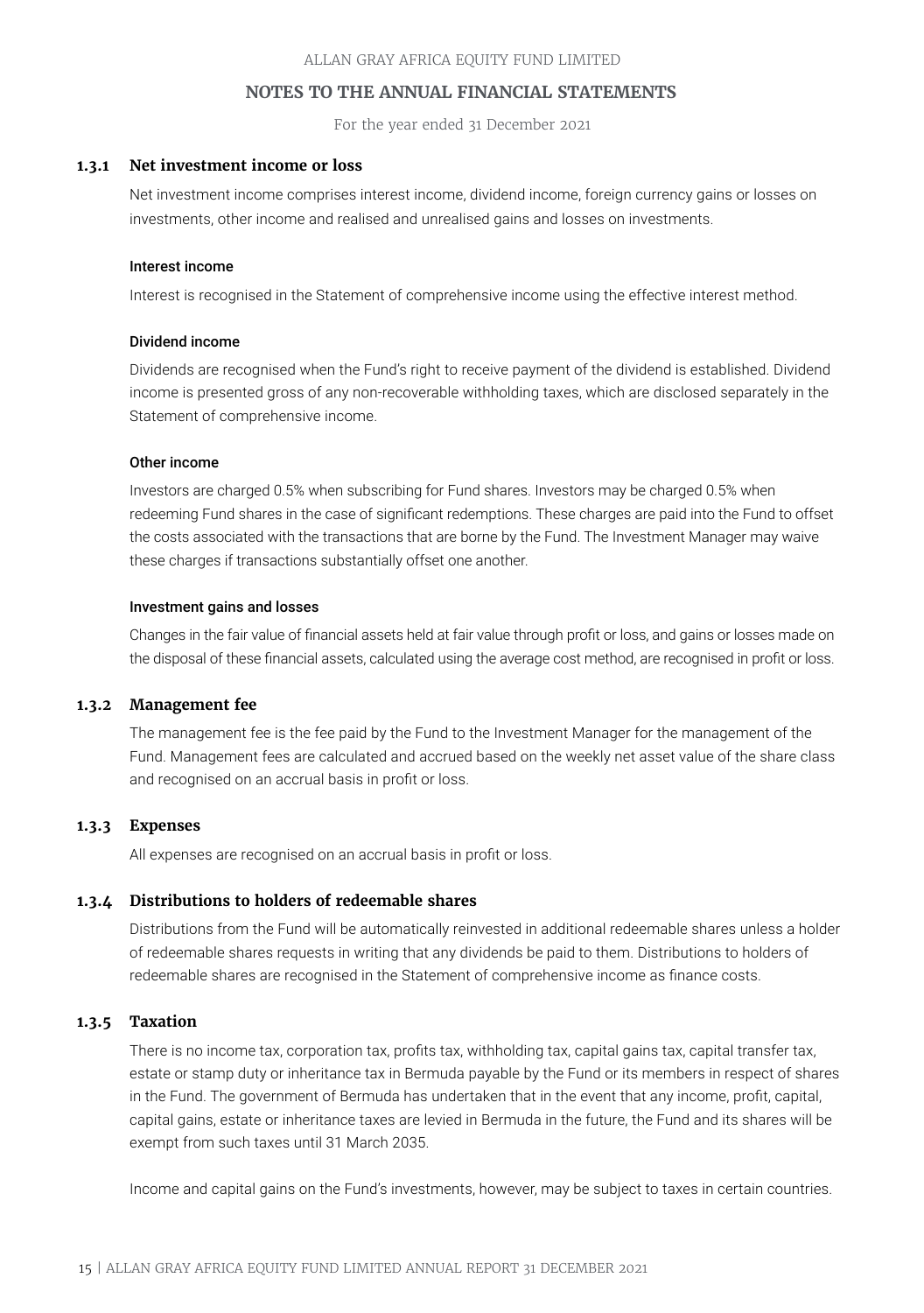For the year ended 31 December 2021

The Fund evaluates tax positions to determine whether, for all tax years still subject to assessment or challenge by the relevant taxation authorities, the tax positions are probable to be accepted on examination by the relevant tax authorities. If it is probable that the Fund's tax positions will be accepted, the taxable profit/tax loss should be consistent with the Fund's tax filings. If it is not probable, the Fund must reflect the effect of the uncertainty in determining its taxable profit/tax loss. The effect of the uncertain tax treatment is determined by applying either the expected value method or the most likely method.

The Fund has analysed its tax positions at and for the year ended 31 December 2021, and has concluded that no asset/liability relating to tax positions that are certain, where it is probable that the Fund's tax positions will be accepted by the relevant taxation authorities, should be recorded. There are no uncertain tax positions. Additionally, the Fund has recorded withholding and other taxes applicable to certain income types.

### **1.3.6 Financial instruments: Financial assets and liabilities**

#### Classification

#### Financial assets

The Fund determines the classification of its financial assets on initial recognition, when it becomes a party to the contract governing the instrument. The classification depends on how the Fund manages its financial assets in order to generate cash flows.

#### *Financial assets at fair value through profit or loss*

Financial assets are classified as financial assets at fair value through profit or loss when:

They are held for trading;

The contractual cash flows do not represent solely payments of principal and interest; or Designated as such upon initial recognition to eliminate or significantly reduce a measurement or recognition inconsistency.

The Fund classifies its investment in equity instruments, related derivatives and gilts and semi-gilts as financial assets at fair value through profit or loss.

The Fund's investments in equity instruments are designated upon initial recognition on the basis that they are part of a group of financial assets that are managed and have their performance evaluated on a fair value basis, in accordance with the risk management and investment strategies of the Fund, as set out in the Fund's offering document. Derivatives are categorised as held for trading and are not designated as effective hedging instruments in terms of IFRS 9. When a derivative financial instrument is not designated in a hedge relationship that qualifies for hedge accounting, all changes in its fair value are recognised immediately in profit or loss.

### *Financial assets at amortised cost*

The Fund classifies financial assets at amortised cost when:

The financial asset is held with the objective to collect contractual cash flows; and

The terms of the financial asset give rise on specified dates to cash flows that are solely payments of principal and interest on the principal amount outstanding.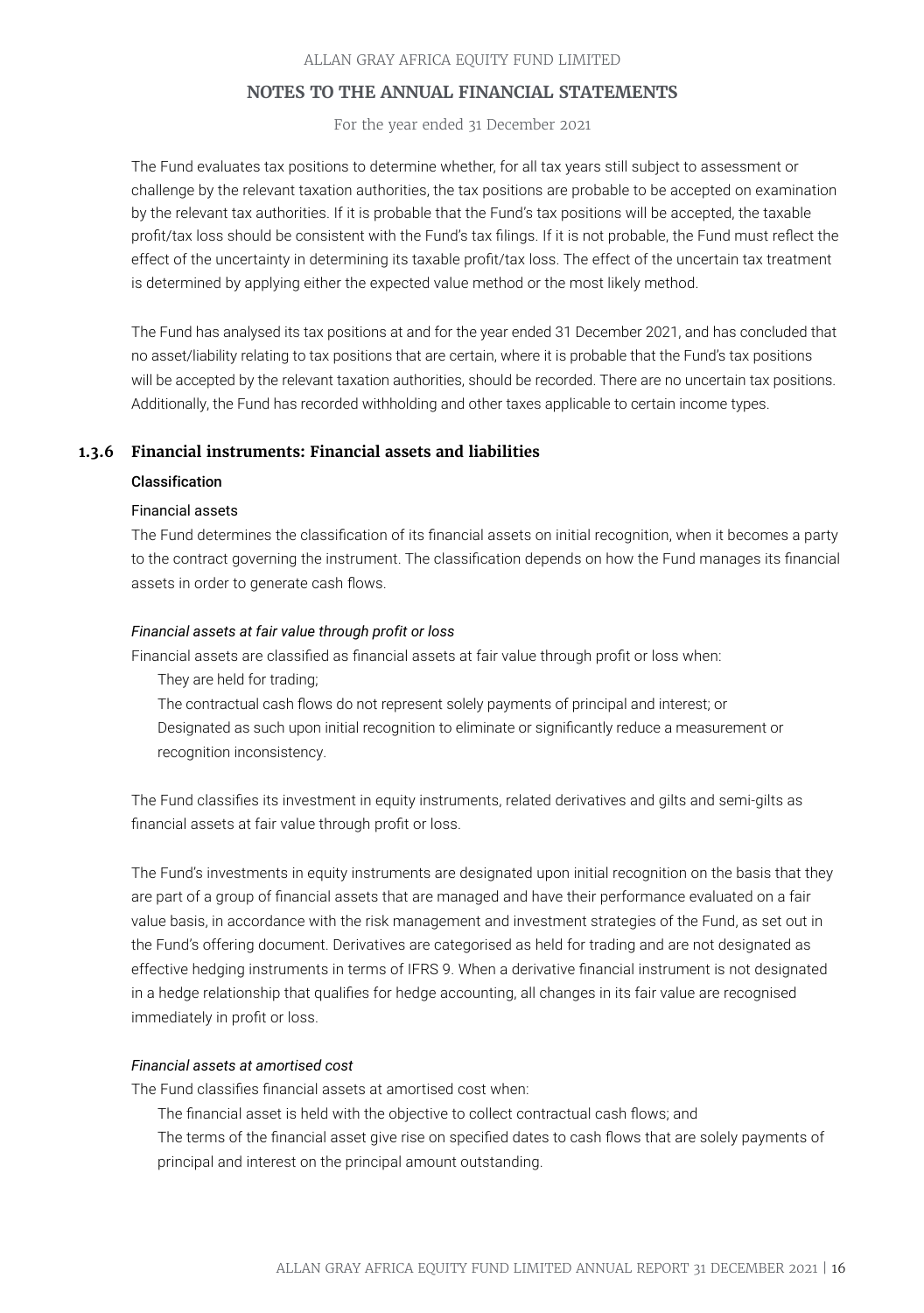For the year ended 31 December 2021

Financial assets at amortised cost are non-derivative financial assets with fixed or determinable payments that are not quoted in an active market. Financial assets at amortised cost comprise cash and cash equivalents and trade and other receivables, which include dividends receivable and amounts due from brokers, which are short-term in nature. Amortised cost approximates fair value due to the short-term nature of the financial assets.

#### Financial liabilities

The Fund determines the classification of its financial liabilities on initial recognition, when it becomes a party to the contract governing the instrument, according to the nature and purpose of the financial instrument.

#### *Financial liabilities at fair value through profit or loss*

Financial liabilities at fair value through profit or loss include financial liabilities held for trading and financial liabilities designated upon initial recognition as at fair value through profit or loss. Financial liabilities are classified as held for trading if they are incurred for the purpose of repurchasing in the near term. This category also includes derivative financial instruments entered into by the Fund that are not designated as hedging instruments in hedge relationships as defined by IFRS 9.

Financial liabilities designated upon initial recognition at fair value through profit or loss are designated at the initial date of recognition, and only if the criteria in IFRS 9 are satisfied.

#### *Financial liabilities at amortised cost*

The Fund classifies its trade and other payables and any distributions payable as financial liabilities at amortised cost, which are measured at amortised cost. Trade and other payables include accrued expenses and amounts due to brokers, which are short-term in nature. Amortised cost approximates fair value due to the short-term nature of the financial liabilities.

#### Recognition and measurement

A 'regular way' contract is one that requires the delivery of an asset within the time frame established, generally by regulation or convention within the marketplace concerned. Regular way purchases and sales of financial assets are recognised using trade date accounting. Trade date accounting refers to (a) the recognition of an asset to be received and the liability to pay for it on the trade date, and (b) derecognition of an asset that is sold, recognition of any gain or loss on disposal and the recognition of a receivable from the buyer for payment on the trade date. The trade date is the date that an entity commits itself to purchase or to sell an asset.

Financial instruments are recognised on the trade date at fair value, plus, in the case of assets not at fair value through profit or loss, directly attributable transaction costs. The Fund determines the classification of its financial instruments on initial recognition, when the Fund becomes a party to the contract governing the instrument.

#### Financial assets and financial liabilities at fair value through profit or loss

Financial assets and financial liabilities designated as at fair value through profit or loss are measured at fair value. Subsequent to initial recognition, investments at fair value through profit or loss are marked to market on a daily basis with changes in fair value taken through profit or loss as gains and losses. Attributable transaction costs are recognised in profit or loss as incurred.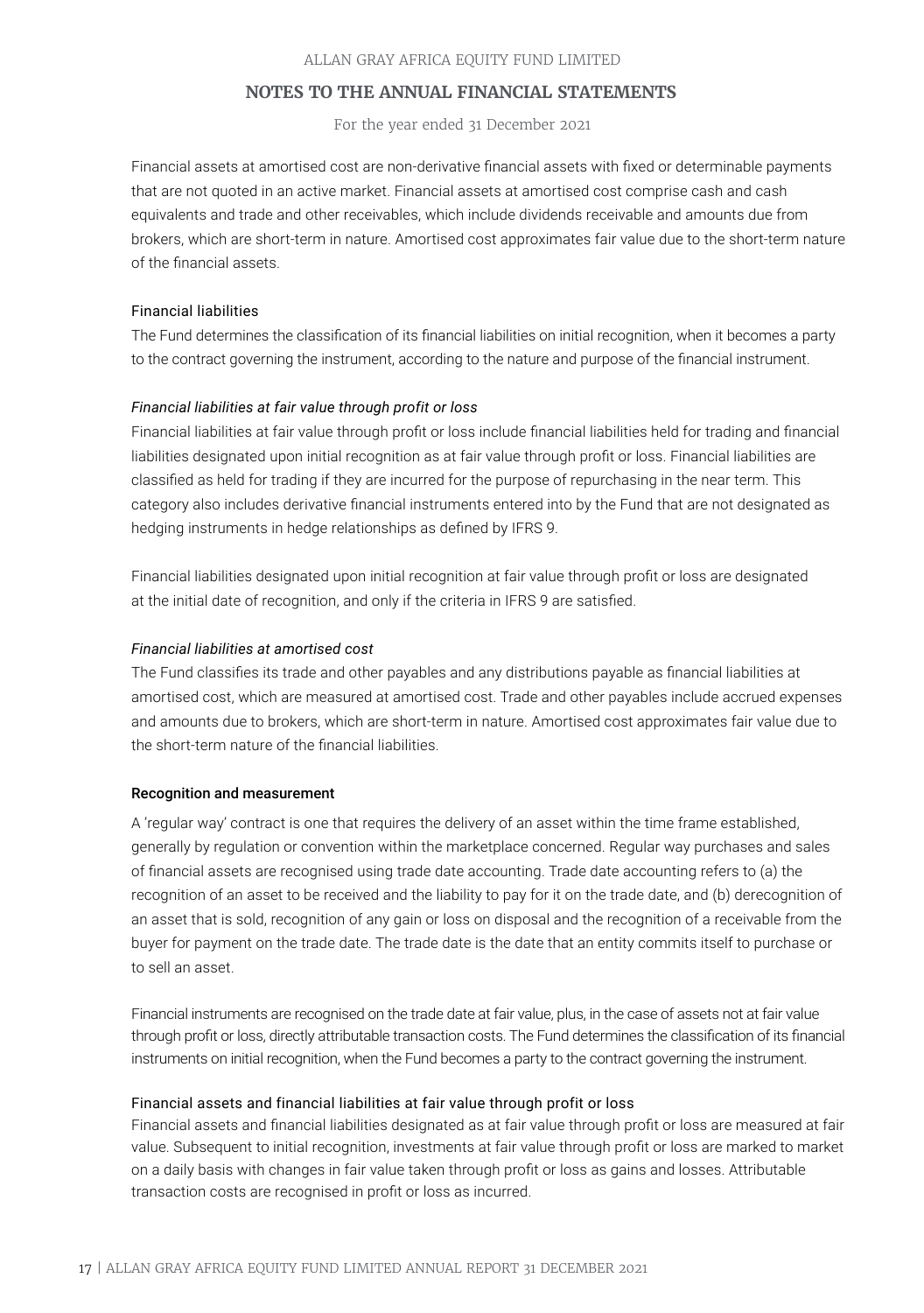For the year ended 31 December 2021

#### Financial assets and financial liabilities at amortised cost

Financial assets and financial liabilities at amortised cost are measured initially at fair value plus any directly attributable transaction costs. Subsequent to initial recognition, financial assets and financial liabilities at amortised cost are measured at amortised cost using the effective interest method, less any impairment losses. Amortised cost approximates fair value due to the short-term nature of financial assets and financialꢀliabilities.

Gains and losses are recognised in profit or loss when financial assets and financial liabilities at amortised cost are derecognised or impaired, and through the amortisation process.

#### Derecognition of financial assets and liabilities

A financial asset is derecognised where:

The rights to receive cash flows from the asset have expired, or

The Fund has transferred its rights to receive cash flows from the asset, or

The Fund has assumed an obligation to pay the received cash flows in full without material delay to a third party under a 'pass-through' arrangement and either (a) the Fund has transferred substantially all the risks and rewards of the asset, or (b) the Fund has neither transferred nor retained substantially all the risks and rewards of the asset, but has transferred control of the asset.

A financial liability is derecognised when the obligation under the liability is discharged, cancelled or expires. Where an existing financial liability is replaced by another from the same lender on substantially different terms, or the terms of an existing liability are substantially modified, such an exchange or modification is treated as a derecognition of the original liability and the recognition of a new liability, and the difference in the respective carrying amounts is recognised in profit or loss.

#### Impairment of financial assets

The Fund assesses at each reporting date whether an allowance for expected credit losses ('ECL') should be recognised. The ECL allowance does not require any trigger event to occur but rather relies on an expectation of future losses.

#### *Assets carried at amortised cost*

The allowance for ECL is determined based on the difference between the contractual cash flows and the cash flows expected to be received, discounted at the original effective interest rate. The Fund applies a simplified approach in determining the ECL based on its historical credit loss experience, days past due of the receivables and cash and cash equivalents and consideration of forward-looking factors specific to the counterparty and economic environment, the impact of which has been considered and concluded to be immaterial.

A financial asset is classified as in default when the contractual payments are 30 days past due unless there is specific information indicating that the Fund is unlikely to receive the outstanding amounts. A financial asset is written off when there is no reasonable expectation of recovering the contractual cash flows. The Fund holds trade receivables with no financing component and which have maturities of less than 12 months. All trade receivables are expected to be received within 30 days.

#### Determination of fair value

Financial instruments carried at fair value are valued based on a quoted market price. For all other financial instruments not valued based on a quoted market price, the fair value is determined by using appropriate valuation techniques.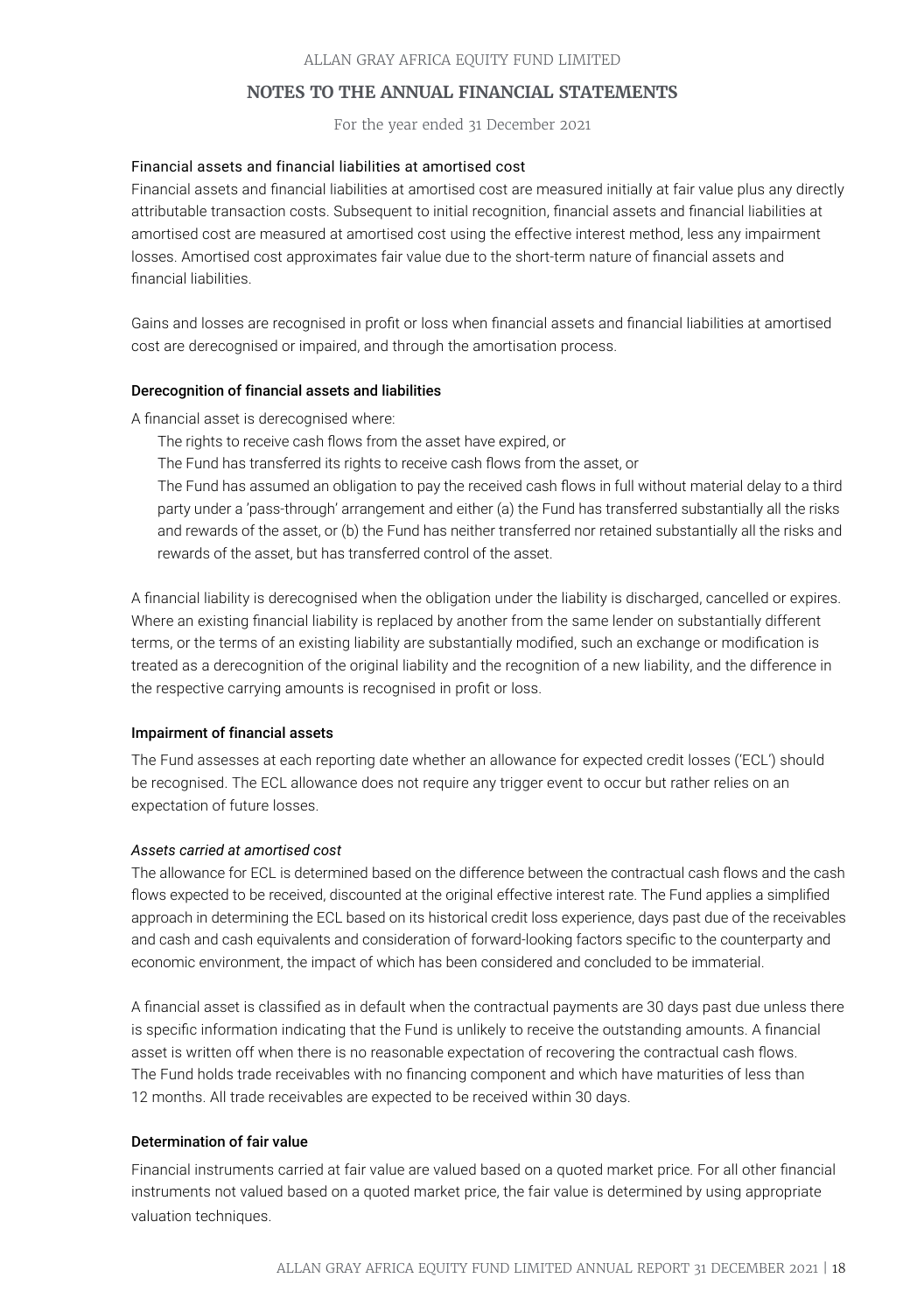For the year ended 31 December 2021

An analysis of fair values of financial instruments and further details as to how they are measured, is provided in note 7.2.

#### Offsetting financial instruments

A financial asset and a financial liability are offset, and the net amount is presented in the Statement of financial position, only when the Fund currently has a legally enforceable right to set off the recognised amounts and intends either to settle on a net basis, or to realise the asset and settle the liability simultaneously.

Income and expense items are only offset to the extent that their related instruments have been offset in the Statement of financial position.

#### **1.3.7 Cash and cash equivalents**

Cash and cash equivalents are short-term highly liquid investments that are readily convertible to known amounts of cash, and are subject to insignificant risk of changes in value. Balances held for the purposes of meeting short-term cash commitments, rather than for investment or other purposes, are current assets and disclosed separately on the face of the Statement of financial position.

#### **1.3.8 Amounts due from and to brokers**

Amounts due from and to brokers represent receivables for securities sold and payables for securities purchased (in a regular way transaction) that have been contracted for but not yet settled or delivered on the Statement of financial position date. These are included in trade and other receivables, and in trade and other payables, respectively.

A provision for impairment of amounts due from brokers is established when there is objective evidence that the Fund will not be able to collect all amounts due from the relevant broker.

#### **1.3.9 Foreign currencies**

The Fund's functional currency is the US dollar, which is the currency in which the performance of the Fund is evaluated and its liquidity is managed. Foreign currency items are recorded at the exchange rate ruling on the transaction date.

Monetary assets and liabilities denominated in foreign currencies are translated to US dollars at rates of exchange ruling at the Statement of financial position date or when settled. Gains and losses arising from the translation of these monetary assets and liabilities are recognised in profit or loss.

Realised and unrealised foreign currency gains or losses on investments measured at fair value through profit or loss are included in the Statement of comprehensive income in realised gains and losses on disposal of investments and unrealised losses on investments, respectively. Realised and unrealised foreign currency gains or losses on all other financial instruments denominated in foreign currencies are included in the Statement of comprehensive income in foreign exchange gains or losses.

The exchange rate applied in preparing these financial statements is based on the principles set out in IAS21. In the instances where the Fund has limited access to an exchange rate such that they conclude there is long-term lack of exchangeability, an estimated exchange rate is applied.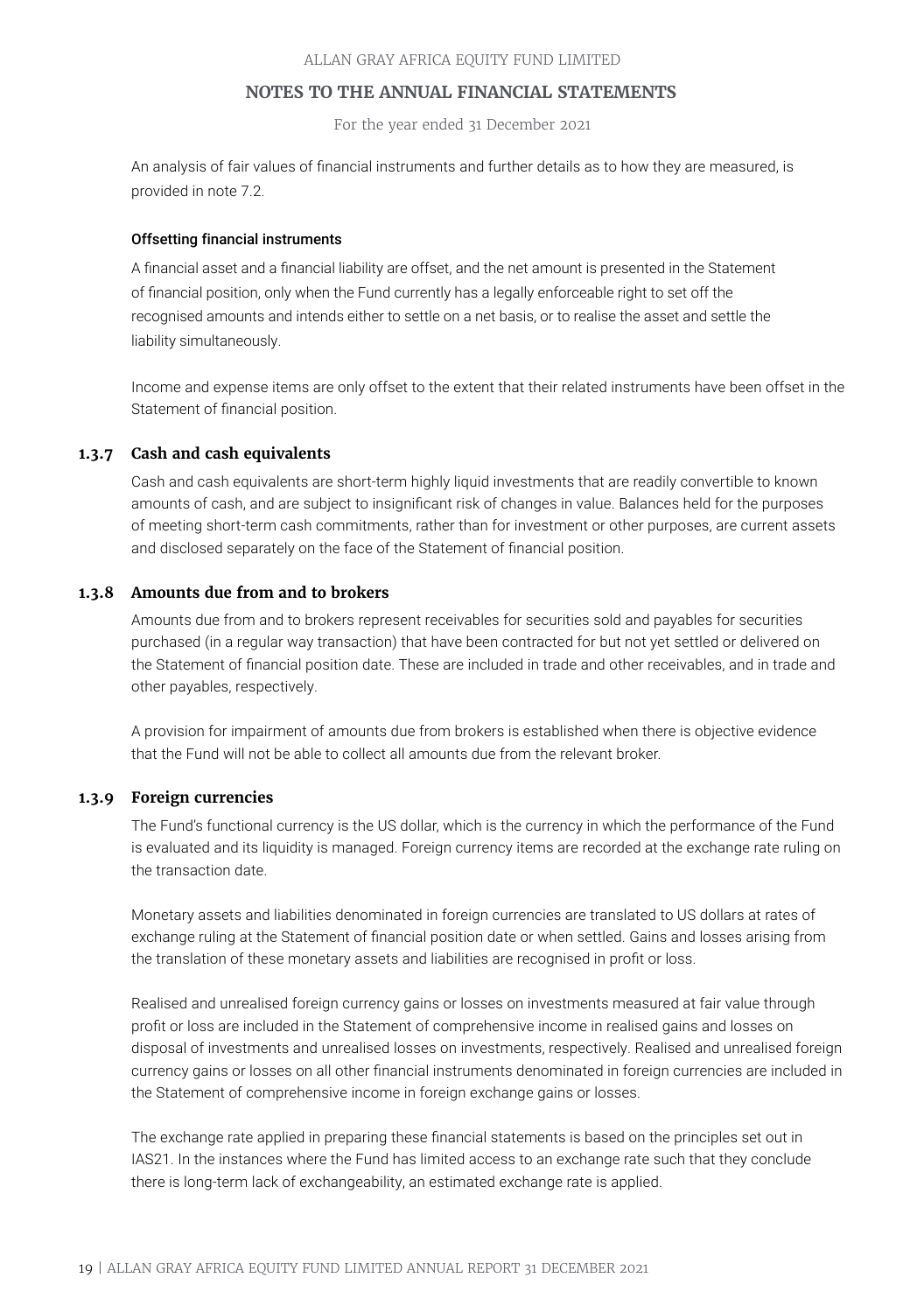For the year ended 31 December 2021

All foreign currency translations were at the official exchange rate as at 31 December 2021 except for the Zimbabwe market. The principles applied in determining the estimated exchange rate for the Zimbabwean dollar are disclosed in Note 12.

#### **1.3.10 Net assets attributable to holders of redeemable shares**

Shares issued by the Fund are classified as financial liabilities and disclosed as net assets attributable to holders of redeemable shares. The value of net assets attributable to holders is what is commonly known as the capital value of the Fund. This financial liability (as defined by IAS 32) represents the holders' right to a residual interest in the Fund's net assets.

#### **1.3.11 Critical judgement in applying the Fund's accounting policies**

The preparation of the Fund's financial statements requires the directors to make judgements, estimates and assumptions that affect the amounts recognised in the financial statements. However, uncertainty about these assumptions and estimates could result in outcomes that could require a material adjustment to the carrying amount of the asset or liability affected in the future.

#### *Fair value*

When the fair values of financial assets and liabilities recorded in the Statement of financial position cannot be derived from quoted market prices, they are determined using a variety of valuation techniques. Refer to Note 7.2.

#### *The effect of changes in foreign exchange rates*

The Fund applied its judgement in assessing whether the official exchange rate for the Zimbabwean dollar is considered observable, accessible and legal.

The Fund has further applied its judgement in determining an estimated exchange rate applied in respect of the Zimbabwe dollar-based line items reported in the financial statements. Further details are provided in Note 12.

#### **1.3.12 Events subsequent to year end**

There were no significant events subsequent to year-end up to the date of approval of these financial statements.

### **2. Financial assets and liabilities at fair value through profit or loss**

|                          | 2021<br><b>US\$</b> | 2020<br>US\$ |
|--------------------------|---------------------|--------------|
| <b>FINANCIAL ASSETS</b>  |                     |              |
| Gilts and semi-gilts     | 1759394             | 1625849      |
| Equities                 | 272 857 819         | 213 114 896  |
| <b>Futures contracts</b> |                     | 69 764       |
| <b>TOTAL</b>             | 274 617 213         | 214 810 509  |
|                          |                     |              |

| <b>FINANCIAL LIABILITIES</b> |         |  |
|------------------------------|---------|--|
| <b>Futures contracts</b>     | 273 286 |  |
| <b>TOTAL</b>                 | 273 286 |  |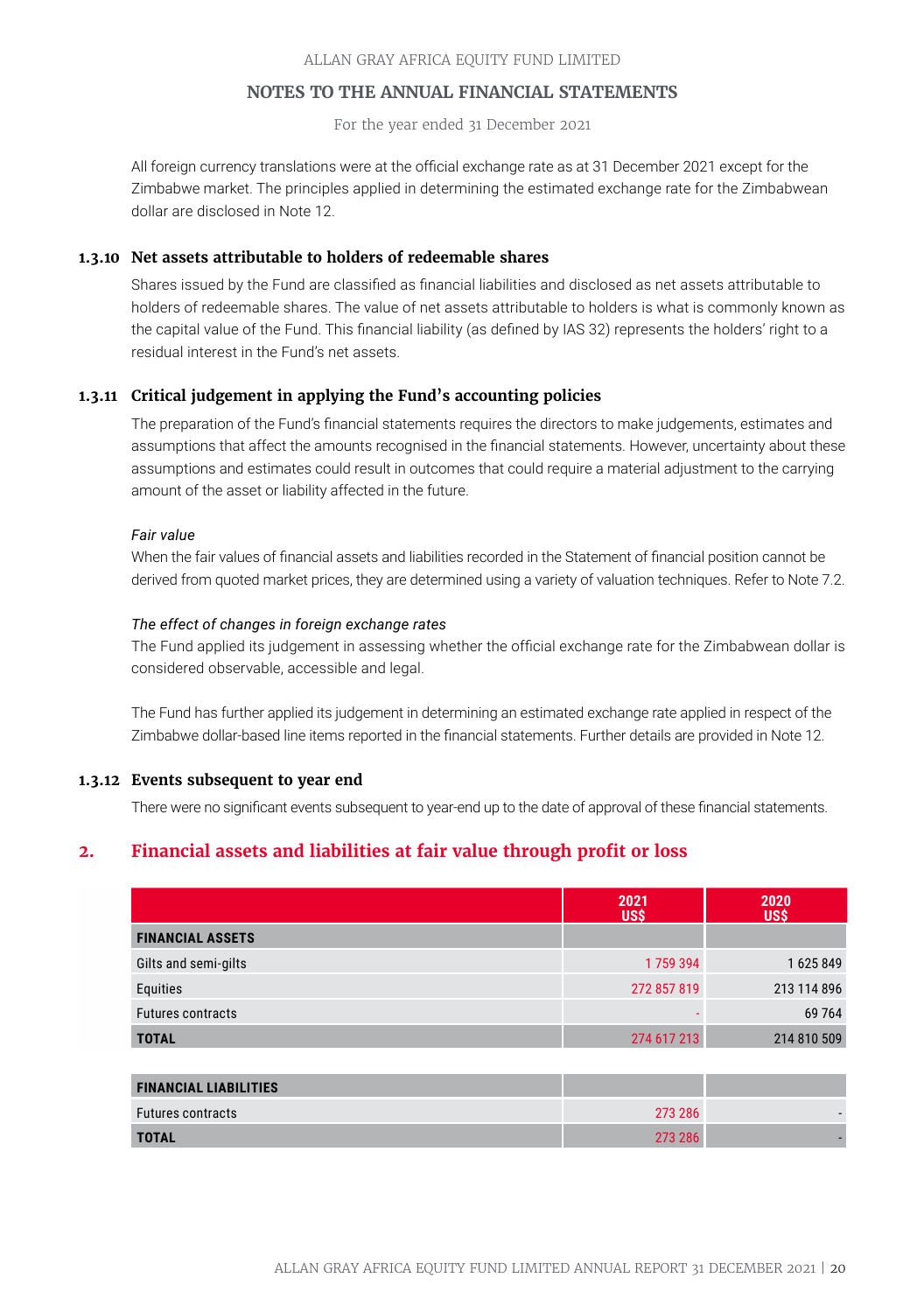For the year ended 31 December 2021

### **3. Cash and cash equivalents**

|                    | 2021<br><b>US\$</b> | 2020<br><b>USS</b> |
|--------------------|---------------------|--------------------|
| Cash held at banks | 8 147 197           | 8 2 2 5 0 7 8      |
| <b>TOTAL</b>       | 8 147 197           | 8 2 2 5 0 7 8      |

### **4. Trade and other receivables**

| Interest receivable                 | 522 370       | 411 062   |
|-------------------------------------|---------------|-----------|
| Dividends receivable                | 2757987       | 1 182 738 |
| Margin accounts on futures contract | 855 899       | 1425076   |
| Prepaid expenses                    | 25 017        | 3492      |
| <b>TOTAL</b>                        | 4 1 6 1 2 7 3 | 3 022 368 |

### **5. Trade and other payables**

| Management fees | 693 083 |       |
|-----------------|---------|-------|
| Other payables  | 65 881  | 58766 |
| <b>TOTAL</b>    | 758 964 | 58766 |

### **6. Notes to the statement of cash flows**

### **6.1 Net cash outflow from operations before working capital changes**

|                                                | 2021<br><b>US\$</b> | 2020<br><b>USS</b> |
|------------------------------------------------|---------------------|--------------------|
| Total comprehensive income/(loss) for the year | 66 482 896          | (6052813)          |
| <b>ADJUSTMENTS</b>                             |                     |                    |
| Realised losses on disposal of investments     | 6 676 318           | 36 793 407         |
| Unrealised gains on investments                | (64111094)          | (21 565 126)       |
| Foreign exchange losses                        | 550 643             | 292 411            |
| Interest income                                | (149675)            | (150692)           |
| Dividend income, net of withholding tax        | (1562888)           | (10927595)         |
| <b>TOTAL</b>                                   | (6179800)           | (1610408)          |

### **6.2 Working capital changes**

| Decrease/(increase) in trade and other receivables | 547 652   | (1428568) |
|----------------------------------------------------|-----------|-----------|
| Increase/(decrease) in trade and other payables    | 700 198   | (31291)   |
| <b>TOTAL</b>                                       | 1 247 850 | (1459859) |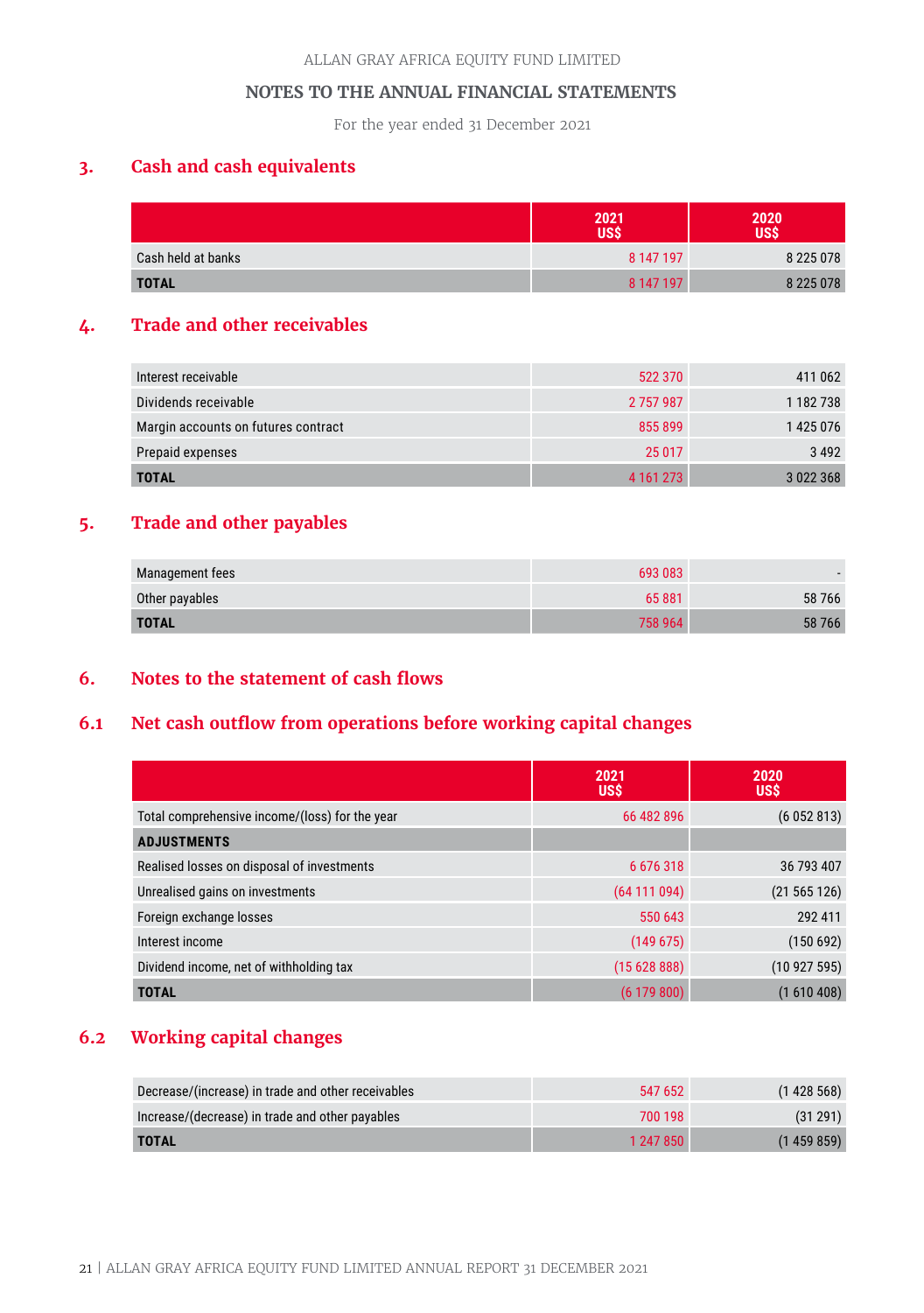For the year ended 31 December 2021

### **7. Financial instruments**

Details of the significant accounting policies and methods adopted, including the criteria for recognition, the basis of measurement and the basis on which income and expenses are recognised, in respect of each class of financial asset and financial liability are disclosed in Note 1 to the financial statements.

### **Categorisation of financial instruments at 31 December 2021**

|                                                          | <b>Financial</b><br>assets<br>measured at<br><i>amortised</i><br>cost<br><b>US\$</b> | <b>Financial</b><br><b>assets</b><br>measured at<br>fair value<br><b>USS</b> | <b>Financial</b><br><b>liabilities</b><br>measured at<br><i>amortised</i><br>cost<br><b>US\$</b> | <b>Financial</b><br><b>liabilities</b><br>measured at<br>fair value<br><b>US\$</b> | <b>Total</b><br><b>US\$</b> |
|----------------------------------------------------------|--------------------------------------------------------------------------------------|------------------------------------------------------------------------------|--------------------------------------------------------------------------------------------------|------------------------------------------------------------------------------------|-----------------------------|
| <b>ASSETS</b>                                            |                                                                                      |                                                                              |                                                                                                  |                                                                                    |                             |
| Financial assets at fair value through<br>profit or loss | ÷                                                                                    | 274 617 213                                                                  |                                                                                                  | ÷                                                                                  | 274 617 213                 |
| Cash and cash equivalents                                | 8 147 197                                                                            |                                                                              |                                                                                                  |                                                                                    | 8 147 197                   |
| Trade and other receivables                              | 4 1 6 1 2 7 3                                                                        |                                                                              |                                                                                                  |                                                                                    | 4 1 6 1 2 7 3               |
| <b>TOTAL ASSETS</b>                                      | 12 308 470                                                                           | 274 617 213                                                                  |                                                                                                  |                                                                                    | 286 925 683                 |
| <b>LIABILITIES</b>                                       |                                                                                      |                                                                              |                                                                                                  |                                                                                    |                             |
| Trade and other payables                                 |                                                                                      |                                                                              | 758 964                                                                                          |                                                                                    | 758 964                     |
| <b>Futures contracts</b>                                 |                                                                                      |                                                                              |                                                                                                  | 273 286                                                                            | 273 286                     |
| <b>TOTAL LIABILITIES</b>                                 |                                                                                      |                                                                              | 758 964                                                                                          | 273 286                                                                            | 1 032 250                   |

### **Categorisation of financial instruments at 31 December 2020**

|                                                       | <b>Financial</b><br>assets<br>measured at<br>amortised cost<br><b>USS</b> | <b>Financial</b><br>assets<br>measured at<br>fair value<br><b>USS</b> | <b>Financial</b><br><b>liabilities</b><br>measured at<br>amortised cost<br><b>US\$</b> | <b>Total</b><br><b>US\$</b> |
|-------------------------------------------------------|---------------------------------------------------------------------------|-----------------------------------------------------------------------|----------------------------------------------------------------------------------------|-----------------------------|
| <b>ASSETS</b>                                         |                                                                           |                                                                       |                                                                                        |                             |
| Financial assets at fair value through profit or loss |                                                                           | 214 740 745                                                           |                                                                                        | 214 740 745                 |
| Cash and cash equivalents                             | 8 2 2 5 0 7 8                                                             |                                                                       |                                                                                        | 8 2 2 5 0 7 8               |
| Trade and other receivables                           | 3 022 368                                                                 |                                                                       |                                                                                        | 3 0 2 2 3 6 8               |
| <b>Futures contracts</b>                              |                                                                           | 69 7 64                                                               |                                                                                        | 69 7 64                     |
| <b>TOTAL ASSETS</b>                                   | 11 247 446                                                                | 214 810 509                                                           |                                                                                        | 226 057 955                 |
| <b>LIABILITIES</b>                                    |                                                                           |                                                                       |                                                                                        |                             |
| Trade and other payables                              |                                                                           |                                                                       | 58766                                                                                  | 58766                       |
| <b>TOTAL LIABILITIES</b>                              |                                                                           |                                                                       | 58766                                                                                  | 58 766                      |

### **7.1 Financial risk management policies and objectives**

The Fund's investment portfolio may comprise equities, equity-linked securities, interest-bearing non-equity linked securities and cash and cash equivalents. The Fund may invest in listed and unlisted securities and these securities may be denominated in local or foreign currency.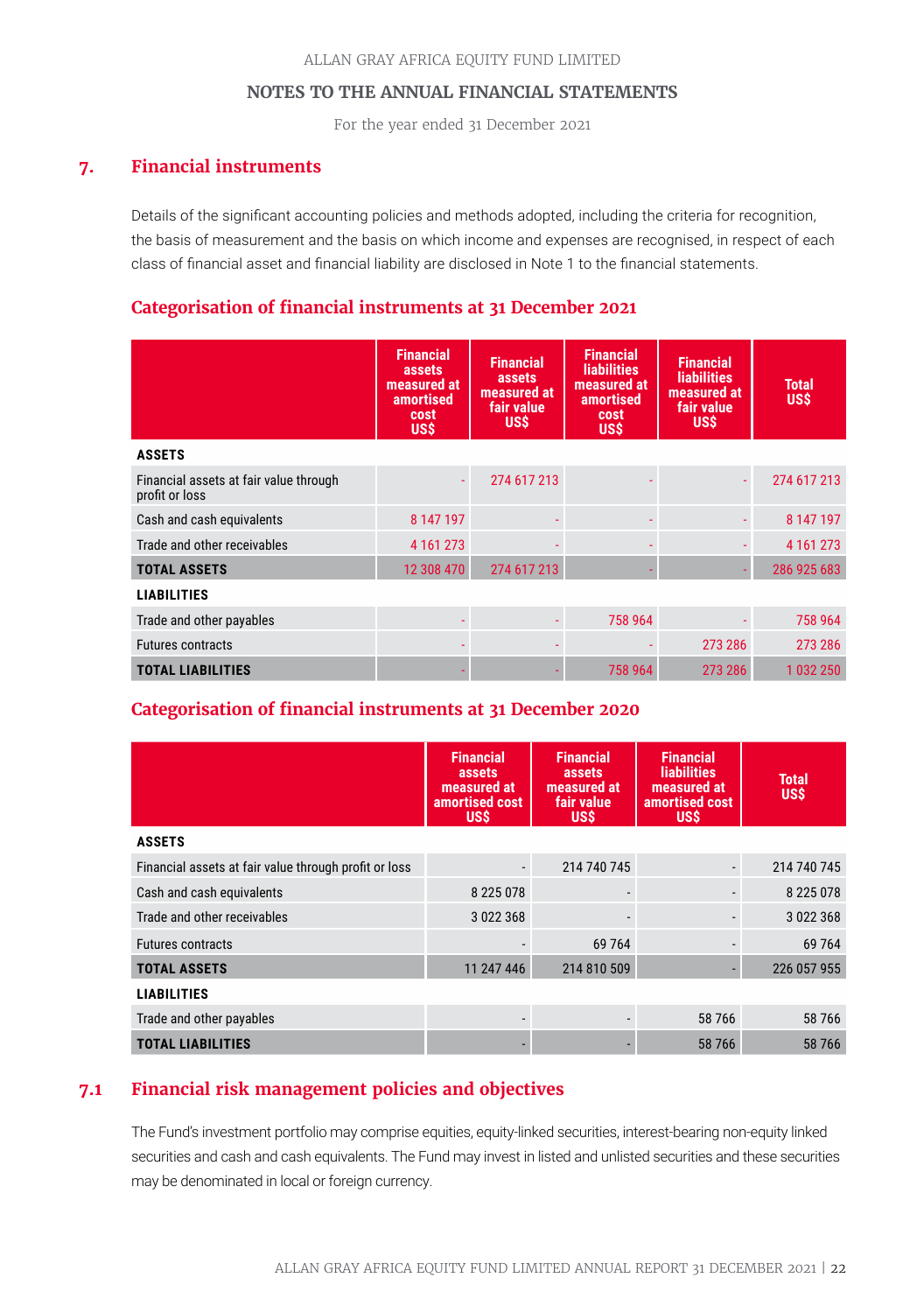For the year ended 31 December 2021

The Fund is invested in shares whose prices are below the assessment of their intrinsic value in the belief that they offer the highest prospective returns and lowest risk of loss. The Fund seeks to take advantage of opportunities that arise and may invest a substantial portion of the assets in a single country or region rather than a diversified portfolio of assets with exposure to a basket of African countries.

The Fund defines 'African equities' as equities in companies with significant business interests in Africa, regardless of the location of the stock exchange listing. The Fund's investing activities expose holders of Fund shares to various types of risks that are associated with the financial instruments and markets in which the Fund invests.

The Investment Manager continues to monitor developments related to the COVID-19 pandemic and the potential impact on the financial performance of the Fund. The Investment Manager has evaluated the impact of these events on the financial statements for the year ended 31 December 2021, and has determined that the impact of COVID-19 has been taken into account where necessary and no material events have been identified which would require further adjustment to or disclosure in the financial statements.

### **Market risk**

Market risk is defined as the risk that the fair value or future cash flows of a financial instrument will fluctuate because of changes in market prices and includes interest rate, foreign currency and other price risks.

The following table shows the Fund's exposure to price and interest rate risks, split into the different types of financial instruments held by the Fund at year end. The analysis only relates to instruments subject to those specific risks.

| <b>Exposure</b>                      | 2021<br>2020<br>US\$<br><b>US\$</b> |               |
|--------------------------------------|-------------------------------------|---------------|
| <b>SUBJECT TO PRICE RISK</b>         |                                     |               |
| Equities                             | 272 857 819                         | 213 114 896   |
| <b>SUBJECT TO INTEREST RATE RISK</b> |                                     |               |
| Cash and cash equivalents            | 8 147 197                           | 8 2 2 5 0 7 8 |
| Gilts and semi-gilts                 | 1759394                             | 1625849       |
| Margin accounts                      | 855 899                             | 1425076       |

#### **Price risk**

Price risk is the risk that the fair value or future cash flows of a financial instrument will fluctuate because of changes in market prices (other than those arising from interest rate or currency risk), whether the changes are caused by factors specific to the individual financial instrument or its issuer, or factors affecting similar financial instruments traded in the market. Holders of redeemable shares are exposed to changes in the market values of the individual investments underlying the Fund. Exposure to price risk is mainly through listed instruments.

As a result of the nature of the Fund's underlying investments, there will be significant price fluctuations in the pursuit of superior long-term returns, and there will be periods when the equities in the Fund underperform the Fund's benchmark and/or generate negative absolute returns. Short-term performance can be volatile, and investors are encouraged to focus on long-term returns when evaluating the Fund's performance, as the Investment Manager takes a long-term view when making investment decisions.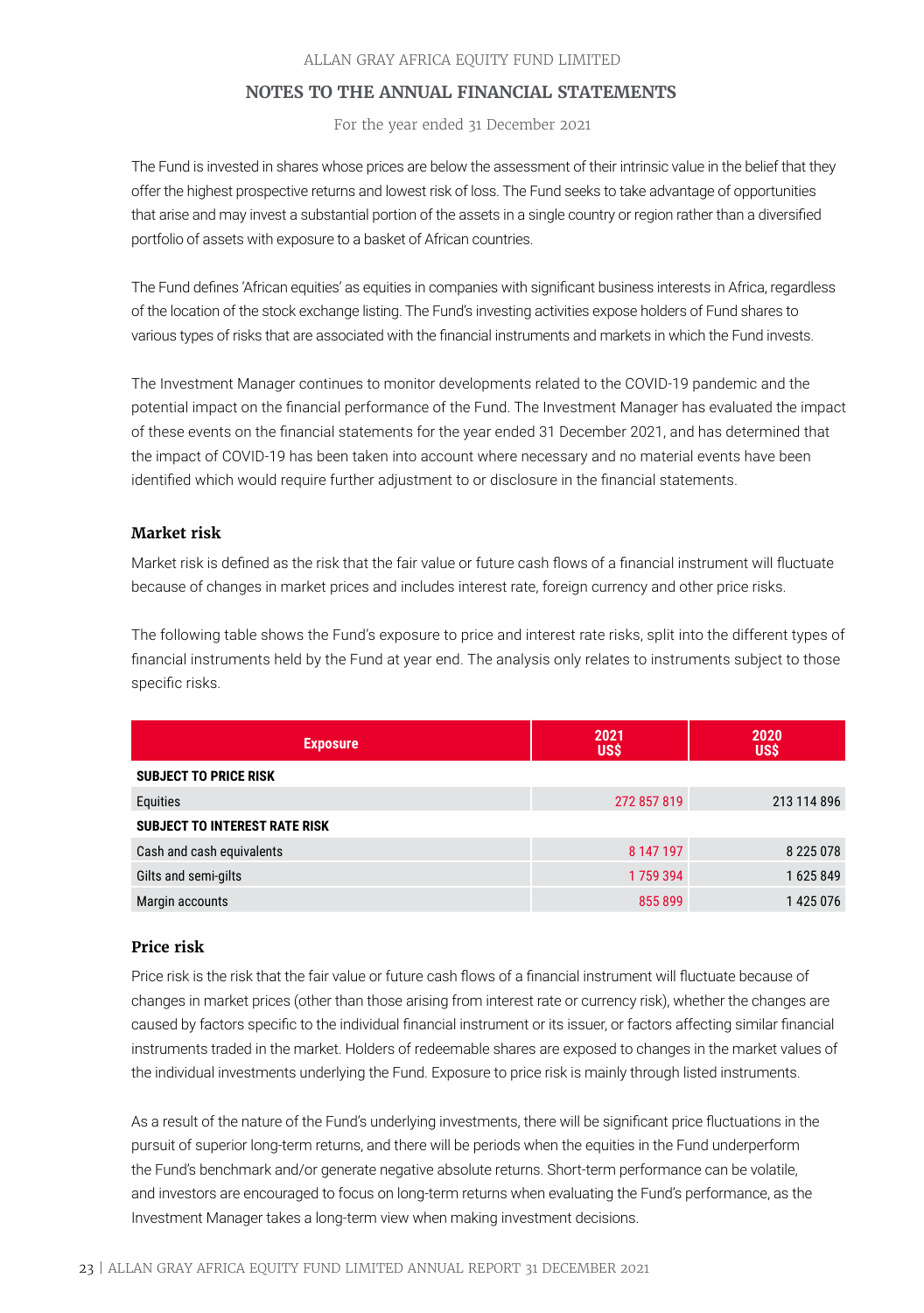For the year ended 31 December 2021

The Fund's portfolio is constructed based on proprietary investment research. This research is intended to enable the Fund to be invested in equities which offer superior fundamental value. Whether an equity offers superior fundamental value is determined by comparing the share price with an assessment of the equity's intrinsic value. Price risk is not managed in the Fund. Shares are typically bought when research and analysis indicate that the intrinsic value of the company far exceeds its market price, in anticipation of the price rising to its intrinsic value and it is believed there is a margin of safety. The lower the price of a share when compared to its assessed intrinsic value, the more attractive the equity's fundamental value is considered to be.

There has been no change to the Fund's exposure to price risk or the manner in which it manages and measures the risk. The following analysis indicates the possible impact on net assets attributable to holders of redeemable shares to price risk, until such time as the investments are sold. The table also illustrates the effect of possible changes in fair value of investments for price risk, assuming that all other variables remain constant. The disclosure provides information on the risks to which holders of redeemable shares are exposed and is not indicative of future performance.

|                                                                   | 2021<br>US\$ | 2020<br><b>USS</b> |
|-------------------------------------------------------------------|--------------|--------------------|
| <b>INVESTMENTS SUBJECT TO PRICE RISK</b>                          |              |                    |
| <b>EQUITIES</b>                                                   |              |                    |
| Effect on net assets attributable to holders of redeemable shares |              |                    |
| Gross exposure                                                    | 272 857 819  | 213 114 896        |
| $+/- 5%$                                                          | 13 642 891   | 10 655 745         |
| $+/- 10%$                                                         | 27 285 782   | 21 311 490         |
| $+/- 20%$                                                         | 54 571 564   | 42 622 979         |

#### **Concentration of equity price risk**

The following table analyses the Fund's concentration of equity price risk in the Fund's equity portfolio by sector allocation:

| % of equity securities        | 2021<br>% | 2020<br>% |
|-------------------------------|-----------|-----------|
| <b>Financials</b>             | 23.6      | 31.1      |
| <b>Basic materials</b>        | 22.7      | 22.4      |
| Consumer staples              | 18.0      | 16.8      |
| Telecommunications            | 14.8      | 7.9       |
| Technology                    | 9.9       | 10.4      |
| Energy                        | 6.4       | 6.3       |
| Industrials                   | 1.2       | 0.9       |
| <b>Utilities</b>              | 1.6       | 0.8       |
| <b>Consumer discretionary</b> | 1.8       | 3.3       |
| Healthcare                    |           | 0.1       |
| <b>TOTAL</b>                  | 100.0     | 100.0     |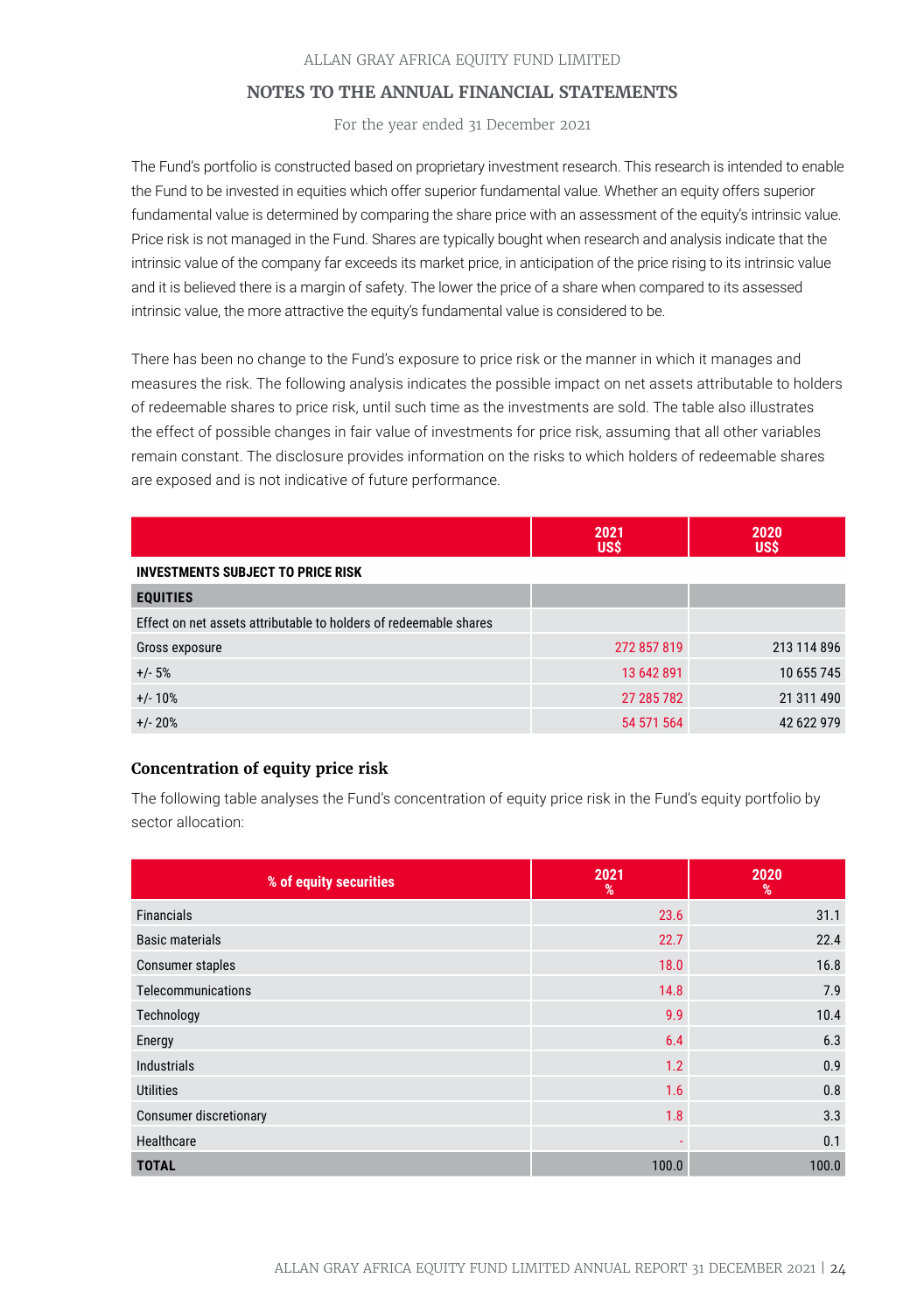For the year ended 31 December 2021

#### **Interest rate risk**

Interest rate risk is the risk that the fair value or future cash flows of a financial instrument will fluctuate because of changes in market interest rates. The Fund is exposed to interest rate risk through its exposure to holding cash and cash equivalents, gilts and semi-gilts and margin accounts. The Investment Manager manages the Fund's exposure to interest rates in accordance with the Fund's investment objectives and policies.

The following table illustrates the effect of reasonably possible changes in prevailing interest rates, with all other variables held constant. The actual results may differ from the sensitivity analysis, and the difference could be material. The disclosure provides information on the risks to which holders of redeemable shares are exposed and is not indicative of future performance.

|                                                                   | 2021<br><b>US\$</b> | 2020<br><b>US\$</b> |
|-------------------------------------------------------------------|---------------------|---------------------|
| <b>INVESTMENTS SUBJECT TO INTEREST RATE RISK</b>                  |                     |                     |
| <b>CASH AND CASH EQUIVALENTS</b>                                  | 8 147 197           | 8225078             |
| Effect on net assets attributable to holders of redeemable shares |                     |                     |
| $+/- 0.5%$                                                        | 40 736              | 41 1 25             |
| $+/- 1.0%$                                                        | 81 472              | 82 251              |
| <b>GILTS AND SEMI-GILTS</b>                                       | 1759394             | 1625849             |
| Effect on net assets attributable to holders of redeemable shares |                     |                     |
| $+/- 0.5%$                                                        | 8797                | 8 1 2 9             |
| $+/- 1.0%$                                                        | 17 594              | 16 258              |
| <b>MARGIN ACCOUNTS</b>                                            | 855 899             | 1 425 076           |
| Effect on net assets attributable to holders of redeemable shares |                     |                     |
| $+/- 0.5%$                                                        | 4 2 7 9             | 7125                |
| $+/- 1.0%$                                                        | 8 5 5 9             | 14 2 51             |

#### **Foreign currency risk**

Currency risk is the risk that the value of a financial instrument will fluctuate due to changes in foreign exchange rates. The Fund undertakes certain transactions denominated in foreign currencies and is therefore exposed to the effects of exchange rate fluctuations.

The following tables indicate the currencies to which the Fund had exposure at 31 December 2021 and 31 December 2020 on its financial assets and liabilities.

A positive number indicates an increase in net assets attributable to holders of redeemable shares where the US dollar weakens against the relevant currency. For a strengthening of the US dollar against the relevant currency, there would be an equal and opposite impact on the net assets attributable to holders of redeemable shares, and the balances below would be negative.

The foreign currency risk disclosure reports the Zimbabwean dollar net assets converted using the estimated exchange rate. As at 31 December 2020 the official exchange rate was used. Further information relating to the estimated exchange rate has been disclosed in Note 12.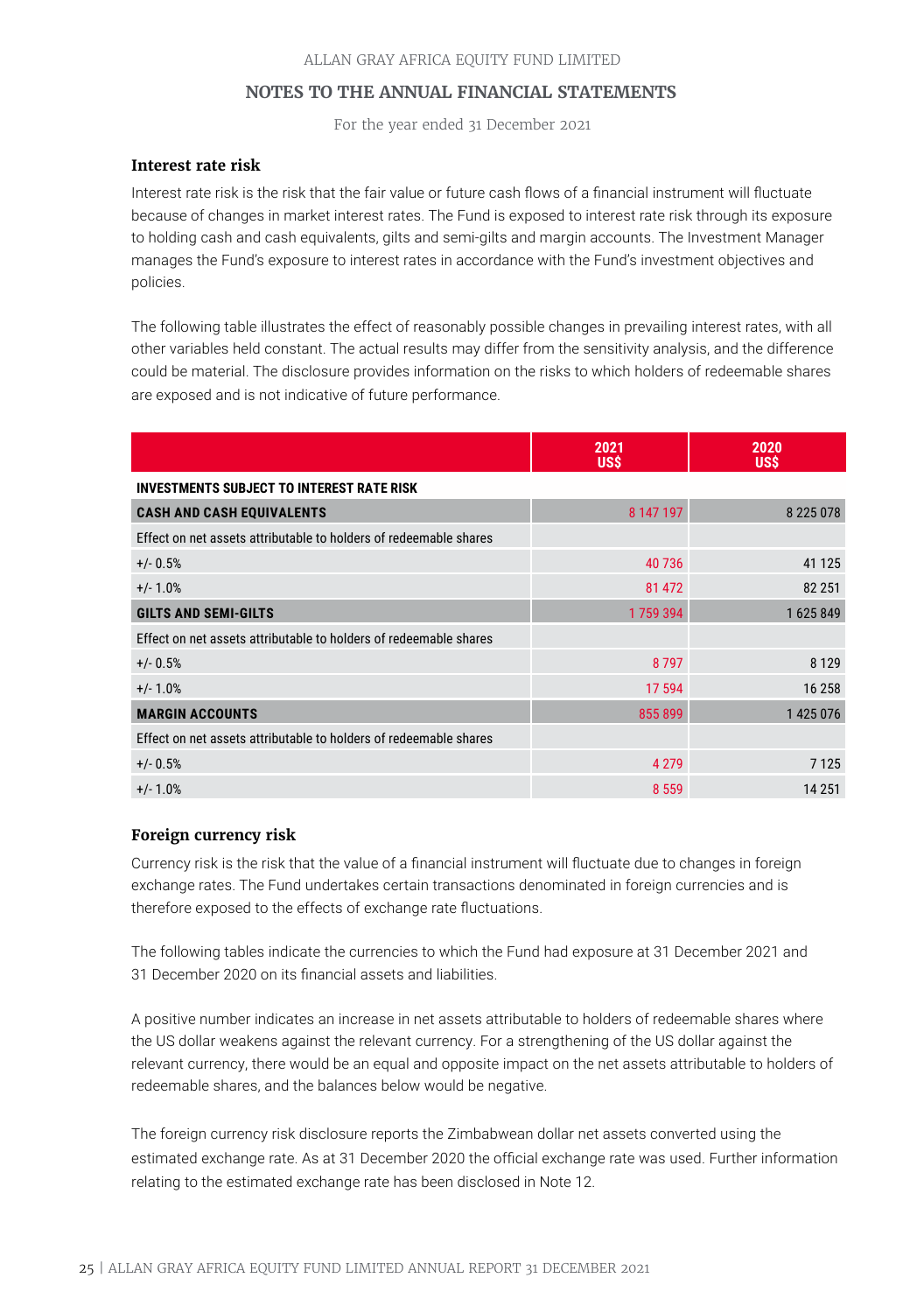For the year ended 31 December 2021

| <b>Currency impact</b><br><b>USS</b>                                                     |            |                        |             |            |               |
|------------------------------------------------------------------------------------------|------------|------------------------|-------------|------------|---------------|
| EFFECT ON NET ASSETS ATTRIBUTABLE TO HOLDERS OF REDEEMABLE SHARES AS AT 31 DECEMBER 2021 |            |                        |             |            |               |
| <b>CURRENCY</b>                                                                          |            | <b>NET ASSETS US\$</b> | $+/- 5%$    | $+/- 10%$  | $+/- 20%$     |
| Australian dollar                                                                        | <b>AUD</b> | 20 386 926             | 1 0 19 3 46 | 2038693    | 4 0 7 7 3 8 5 |
| British pound                                                                            | GBP        | 19 599 423             | 979 971     | 1959942    | 3 9 1 9 8 8 5 |
| Canadian dollar                                                                          | CAD        | 17325                  | 866         | 1 7 3 3    | 3465          |
| Egyptian pound                                                                           | EGP        | 20 623 538             | 1 031 177   | 2 062 354  | 4 124 708     |
| Euro                                                                                     | <b>EUR</b> | 70 019                 | 3 501       | 7002       | 14 004        |
| Kenyan shilling                                                                          | <b>KES</b> | 7 153 159              | 357 658     | 715316     | 1 430 632     |
| Nigerian naira                                                                           | <b>NGN</b> | 57 672 901             | 2883645     | 5767290    | 11 534 580    |
| South African rand                                                                       | ZAR        | 69 467 160             | 3 473 358   | 6946716    | 13 893 432    |
| Ugandan shilling                                                                         | <b>UGX</b> | 4 318 560              | 215928      | 431 856    | 863712        |
| West African franc                                                                       | <b>XOF</b> | 4 551 323              | 227 566     | 455 132    | 910 265       |
| Zimbabwean dollar                                                                        | <b>ZWL</b> | 75 920 725             | 3796036     | 7 592 072  | 15 184 145    |
|                                                                                          |            |                        | 13 989 052  | 27 978 106 | 55 956 213    |

#### **Currency impact US\$**

#### **EFFECT ON NET ASSETS ATTRIBUTABLE TO HOLDERS OF REDEEMABLE SHARES AS AT 31 DECEMBER 2020**

| <b>CURRENCY</b>      |            | <b>NET ASSETS USS</b> | $+/- 5%$      | $+/-10%$   | $+/- 20%$  |
|----------------------|------------|-----------------------|---------------|------------|------------|
| Australian dollar    | <b>AUD</b> | 12 199 136            | 609 957       | 1 219 914  | 2 439 827  |
| <b>British pound</b> | GBP        | 20 686 822            | 1 0 3 4 3 4 1 | 2 068 682  | 4 137 365  |
| Canadian dollar      | CAD        | 17 216                | 861           | 1722       | 3 4 4 3    |
| Egyptian pound       | <b>EGP</b> | 23 747 598            | 1187380       | 2 374 760  | 4749520    |
| Euro                 | <b>EUR</b> | 75833                 | 3792          | 7583       | 15 1 67    |
| Kenyan shilling      | <b>KES</b> | 6728751               | 336 438       | 672 875    | 1 345 750  |
| Nigerian naira       | <b>NGN</b> | 56 705 551            | 2835278       | 5 670 555  | 11 341 110 |
| South African rand   | ZAR        | 59 376 617            | 2968831       | 5937662    | 11 875 323 |
| Ugandan shilling     | <b>UGX</b> | 4884030               | 244 202       | 488 403    | 976 806    |
| West African franc   | <b>XOF</b> | 4746868               | 237 343       | 474 687    | 949 374    |
| Zimbabwean dollar    | <b>ZWL</b> | 29 980 729            | 1499036       | 2998073    | 5 996 146  |
|                      |            |                       | 10 957 459    | 21 914 916 | 43 829 830 |

#### **Credit risk**

Credit risk refers to the risk that a counterparty will default on its contractual obligations, resulting in financial loss to the Fund.

At year end, financial assets exposed to credit risk comprised cash and cash equivalents, trade and other receivables and gilts and semi-gilts. The Investment Manager monitors the creditworthiness of the Fund's counterparties (e.g. brokers, custodians and banks) by reviewing their credit ratings, financial statements and press releases on a regular basis.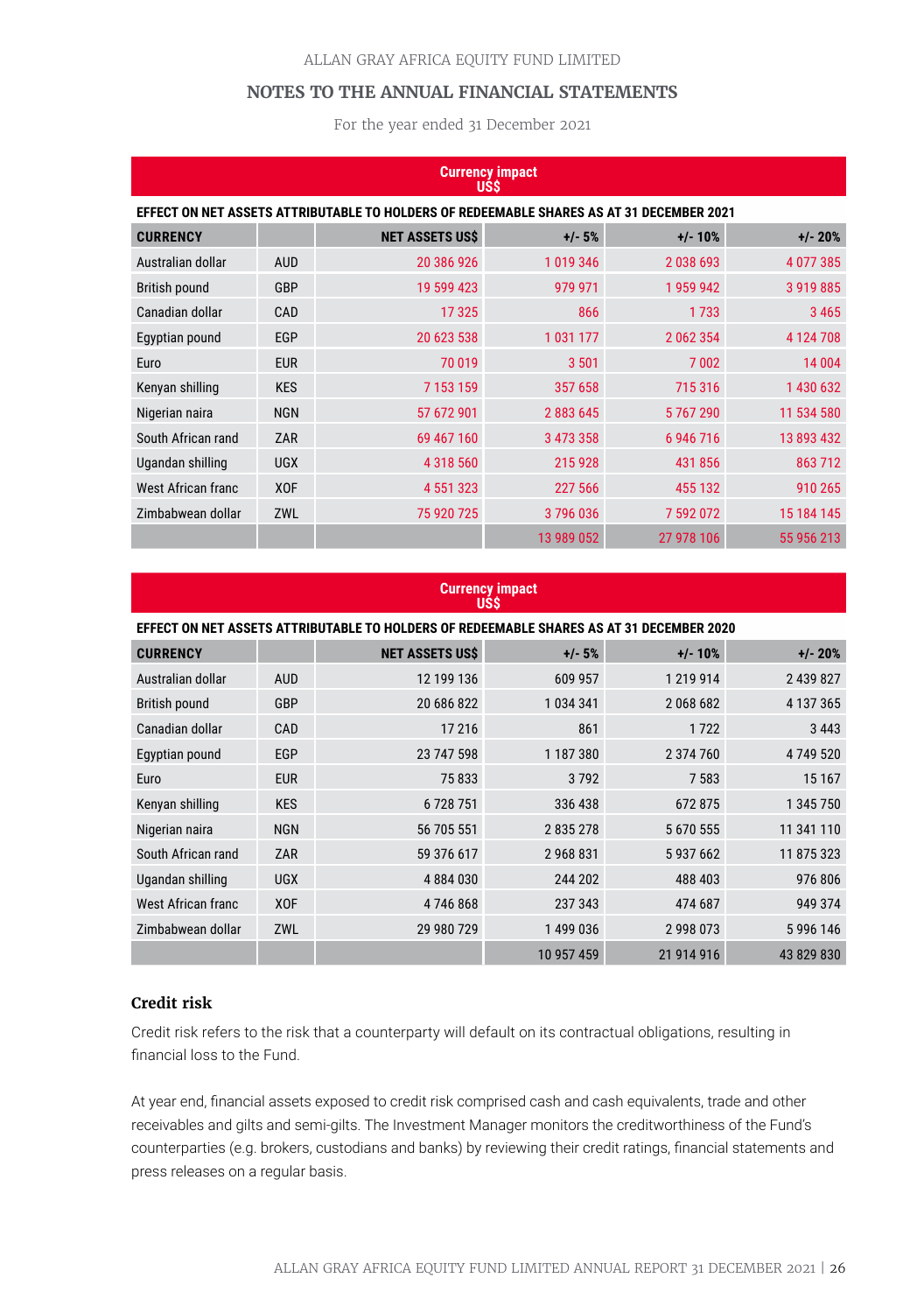For the year ended 31 December 2021

The compliance departments of Citibank Europe plc (the 'Administrator') and the Investment Manager monitor compliance with applicable regulations and the investment mandate on a daily basis.

The following table provides an analysis of the credit quality of the Fund's cash and cash equivalents, margin accounts and gilts and semi-gilts at reporting date by rating agency category. The credit quality has been assessed by reference to Fitch credit ratings, and where unavailable, Moody's ratings have been used. Ratings are presented in ascending order of credit risk.

|                      | 2021      | 2020                     |
|----------------------|-----------|--------------------------|
| <b>CREDIT RATING</b> | % OF FUND | % OF FUND                |
| AAA                  | 0.3%      | $\overline{\phantom{a}}$ |
| $A+$                 |           | 3.6%                     |
| $\overline{A}$       | 2.8%      |                          |
| $\mathsf{B}$         |           | 0.6%                     |
| <b>NR</b>            | 0.6%      | 0.7%                     |
|                      | 3.7       | 5.0%                     |

Note that the balance (96.3% of the Fund's net assets, 2020: 95.0%) comprises other financial assets at fair value through profit or loss, trade and other receivables, and trade and other payables, which have been excluded from the table above.

### **Liquidity risk**

Liquidity risk is the risk that the Fund may not be able to generate sufficient cash resources to settle its obligations in full as they fall due or can only do so on terms that are materially disadvantageous.

The Fund invests in markets that are considered emerging markets. Such markets are generally less mature and developed than those in advanced countries. Liquidity risk management rests with the Investment Manager, which has built an appropriate liquidity risk management framework for the management of the Fund's short, medium and long-term funding and liquidity management requirements.

The Fund's redeemable shares are redeemable for cash equal to the proportionate share of the Fund's net asset value. The Fund is therefore potentially exposed to weekly redemptions by the holders of redeemable shares.

The Fund may not borrow other than to meet redemptions. Such borrowing is limited to 10% of the Fund's net asset value and must be repaid within 90 days. The Investment Manager's compliance department monitors compliance with the applicable requirements.

Where total members' redemptions on any dealing day are more than US\$5 000 000 or 2.5% of the total net asset value of the Fund (whichever is less), the Investment Manager may, at its discretion, redeem only 2.5% of the total net asset value of the Fund or US\$5 000 000 (whichever is less), on a pro rata basis among the members, per dealing day. If any redemption requests are not satisfied in full, the balance thereof will be carried forward to the following dealing day, subject to the same 2.5% restriction. The Investment Manager retains the right to distribute all or part of the redemption proceeds in specie (in kind).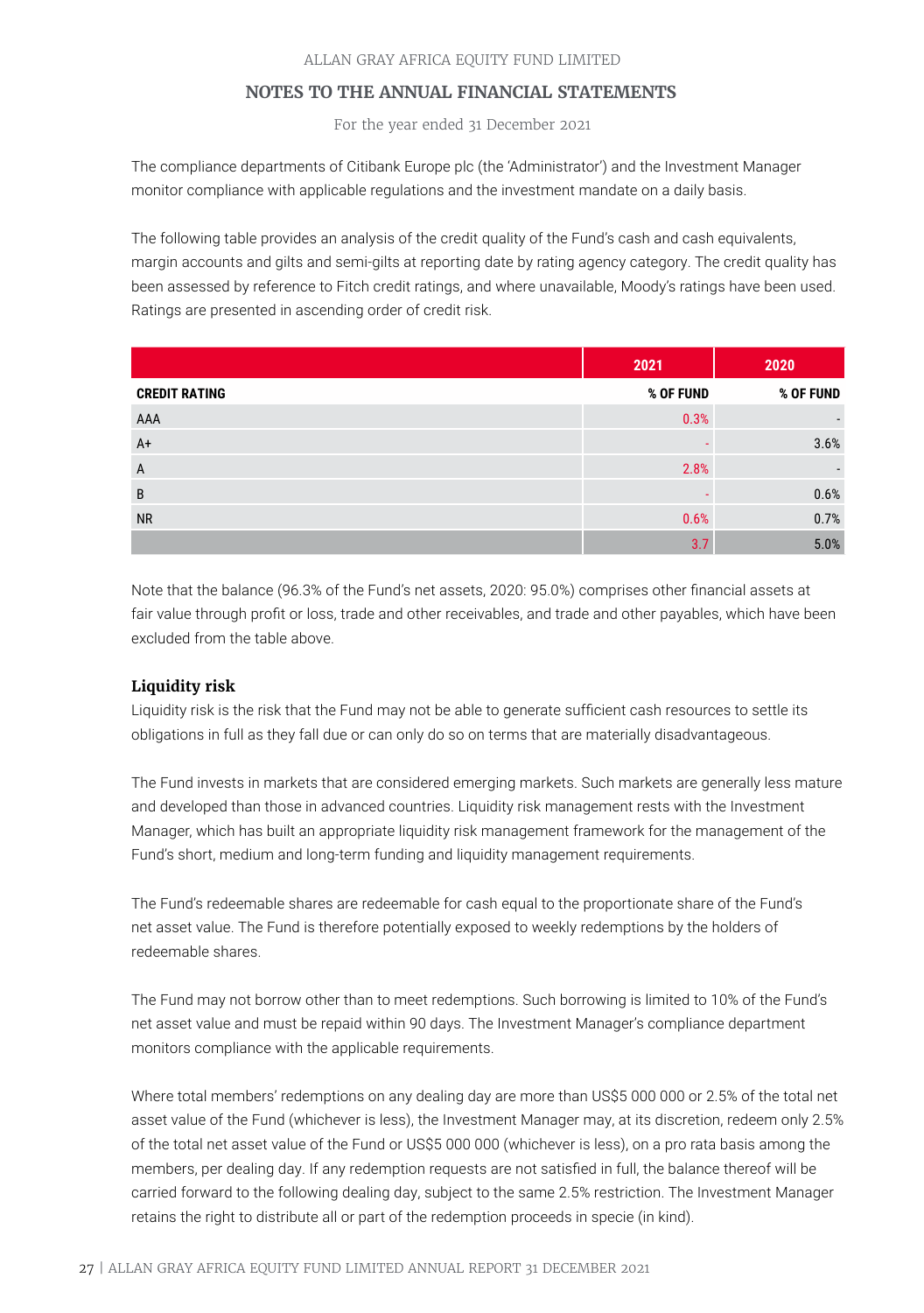For the year ended 31 December 2021

The Fund invests primarily in marketable securities and other financial instruments, which under normal market conditions, are readily convertible to cash. In addition, the Fund's policy is to maintain sufficient cash and cash equivalents to meet normal operating requirements and expected redemption requests. Trade and other payables are due on demand. Net assets attributable to holders of redeemable shares and distributions payable are settled within 30 days.

### **7.2 Fair value**

The directors of the Fund are of the opinion that the fair value of all financial instruments, other than those measured at fair value through profit or loss, approximates the carrying amount in the Statement of financial position as these balances are due within 30 days. IFRS 7 and IFRS 13 require fair value measurements to be disclosed by the source of inputs, using a three-level hierarchy, as follows:

**Level 1** – quoted (unadjusted) market prices in active markets for identical assets or liabilities

**Level 2** – those involving inputs that are directly or indirectly observable

**Level 3** – those with inputs for the asset or liability that are not based on observable market data (unobservable inputs)

The fair values of financial assets and financial liabilities are determined as follows:

The fair values of financial assets and financial liabilities traded in active liquid markets such as listed equity securities are based on quoted market prices at the close of trading, and are classified within level 1.

An active market is a market in which transactions for the asset or liability take place with sufficient frequency and volume to provide pricing information on an ongoing basis.

Certain investments that are not valued using quoted market prices can be valued based on other observable market data at the discretion of the Investment Manager. Securities not traded through recognised public securities exchanges can be valued on the valuation date based on other reliable sources, such as quotations by recognised investment dealers. Investments not listed on public securities exchanges, or for which reliable quotations are not readily available, are valued using valuation models based on assumptions that may not be supported by observable market inputs. These investments are classified as level 2 or 3.

Transfers between levels of the fair value hierarchy are deemed to have occurred at the beginning of the reporting period.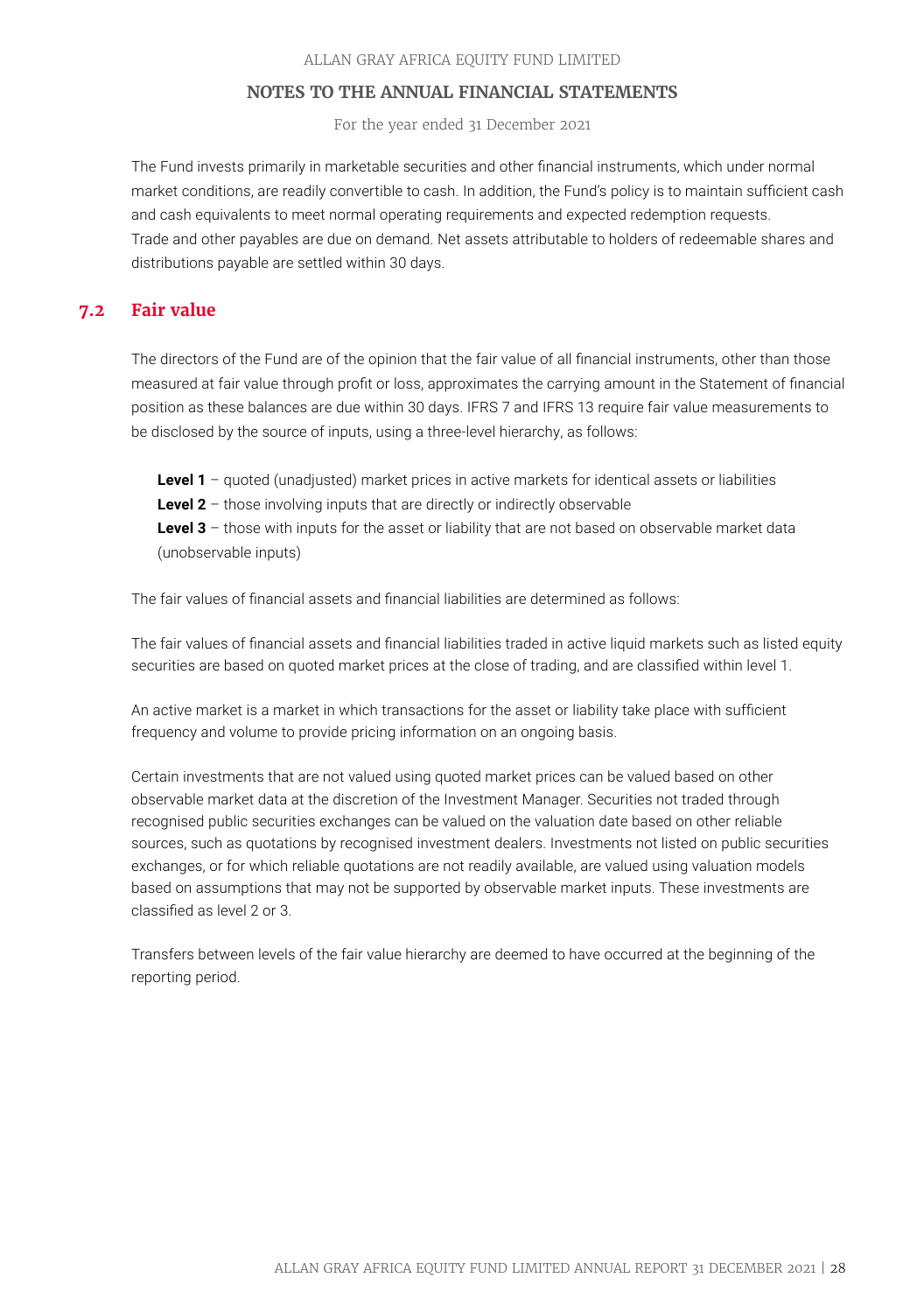For the year ended 31 December 2021

The table below analyses financial instruments, measured at fair value at 31 December 2021, by the level in the fair value hierarchy into which the fair value measurement is categorised.

|                         | <b>US\$</b>                                 |                                                 |                                                 |              |  |
|-------------------------|---------------------------------------------|-------------------------------------------------|-------------------------------------------------|--------------|--|
|                         | <b>Quoted market</b><br>prices<br>(Level 1) | <b>Observable</b><br><i>inputs</i><br>(Level 2) | Significant<br>unobservable inputs<br>(Level 3) | <b>Total</b> |  |
| <b>FINANCIAL ASSETS</b> |                                             |                                                 |                                                 |              |  |
| Equities                | 272 857 819                                 |                                                 |                                                 | 272 857 819  |  |
| Gilts and semi-gilts    |                                             |                                                 | 1759394                                         | 1759394      |  |
| <b>TOTAL</b>            | 272 857 819                                 |                                                 | 1759394                                         | 274 617 213  |  |

| <b>FINANCIAL LIABILITIES</b> |  |         |  |         |  |
|------------------------------|--|---------|--|---------|--|
| <b>Futures contracts</b>     |  | 273 286 |  | 273 286 |  |
| <b>TOTAL</b>                 |  | 273 286 |  |         |  |

The table below analyses financial instruments, measured at fair value at 31 December 2020, by the level in the fair value hierarchy into which the fair value measurement is categorised.

|                          | US\$                                        |                                                 |                                                        |              |  |
|--------------------------|---------------------------------------------|-------------------------------------------------|--------------------------------------------------------|--------------|--|
|                          | <b>Quoted market</b><br>prices<br>(Level 1) | <b>Observable</b><br><i>inputs</i><br>(Level 2) | <b>Significant</b><br>unobservable inputs<br>(Level 3) | <b>Total</b> |  |
| <b>FINANCIAL ASSETS</b>  |                                             |                                                 |                                                        |              |  |
| Equities                 | 213 114 896                                 |                                                 |                                                        | 213 114 896  |  |
| Gilts and semi-gilts     |                                             |                                                 | 1625849                                                | 1625849      |  |
| <b>Futures contracts</b> |                                             | 69 7 64                                         |                                                        | 69 7 64      |  |
|                          | 213 114 896                                 | 69 7 64                                         | 1625849                                                | 214 810 509  |  |

There were no transfers between levels during the year ended 31 December 2021.

The Investment Manager uses a discounted cash flow valuation technique to estimate the fair value of a Zimbabwean bond at 31 December 2021 and 31 December 2020. The key unobservable assumption used in the valuation is the discount rate of 12.5%. This valuation process is subjective and the results may vary according to the inputs and process applied.

For fair value measurements in level 3 of the fair value hierarchy, changing the discount rate would have the following effect on profit/(loss):

| <b>Effect on profit or loss</b>       | 2021<br>US\$ | 2020<br><b>US\$</b> |
|---------------------------------------|--------------|---------------------|
| INCREASE/(DECREASE) OF DISCOUNT RATE: |              |                     |
| $+/- 5%$                              | 16 958       | 33 4 62             |
| $+/- 10%$                             | 33 9 16      | 67802               |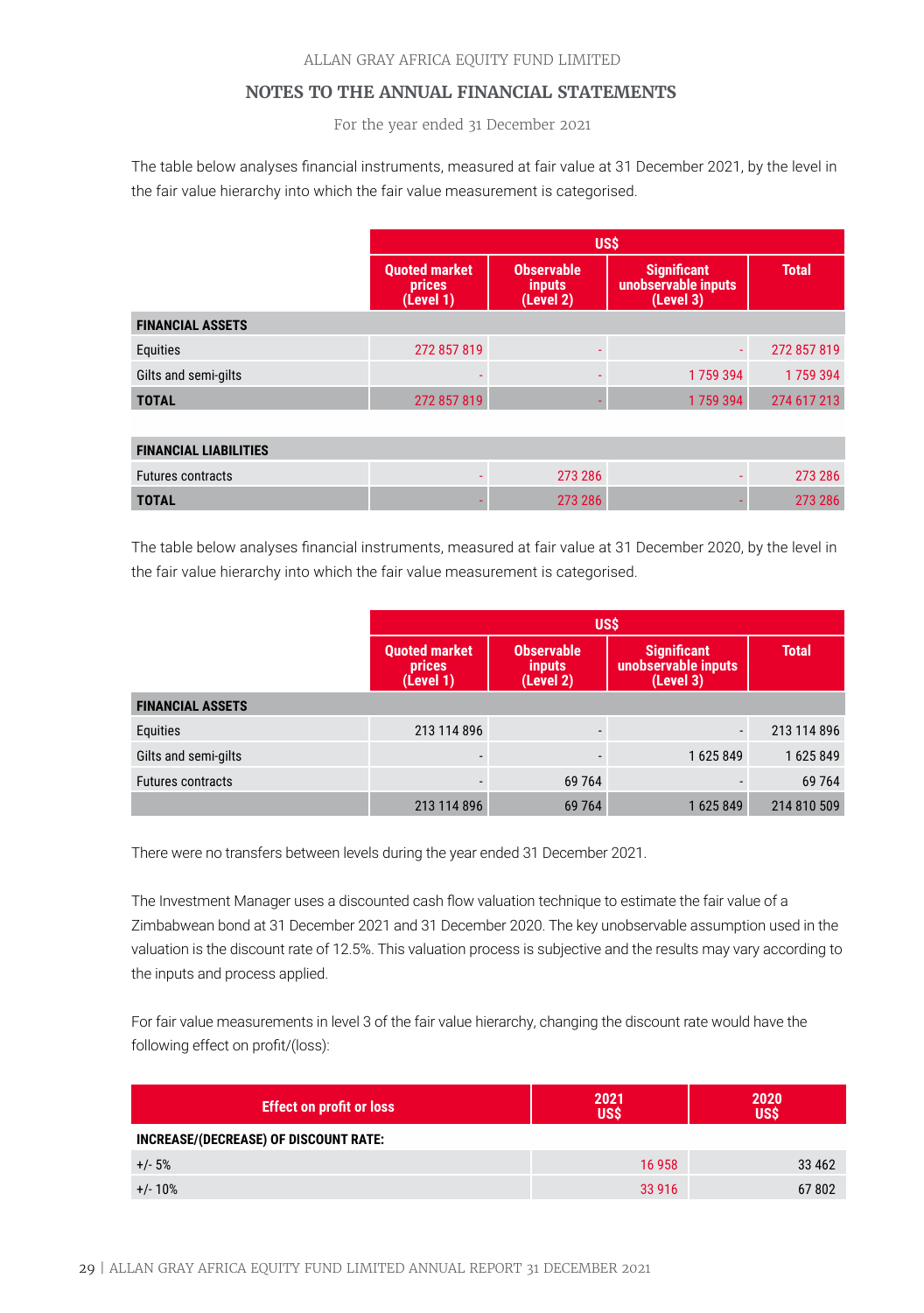For the year ended 31 December 2021

### **8. Share capital**

Notwithstanding that the net assets attributable to holders of redeemable shares are classified as financial liabilities, the directors of the Fund consider these to represent the Fund's capital. The number of shares issued and redeemed during the years is reported below. The Fund is not subject to any externally imposed capital requirements. The Fund's authorised share capital at 31 December 2021 and 31 December 2020 is detailed below. Fund shares are divided into three share classes (Class A, Class B and Class C), which participate pro rata in the Fund's net assets and dividends, and are redeemable and non-voting. Founder shares do not participate in the Fund's portfolio, are redeemable at par value only after all Fund shares have been redeemed, and carry the right to vote. If the Fund is wound up or dissolved, the Founder shares will participate only to the extent of their par value. All of the authorised Founder shares of the Fund have been issued as fully paid and are held by the Investment Manager. The Founder shares are classified as a trade and other payable in the Statement of financial position. As at 31 December 2021, only shares in Class A and Class B had been issued.

|                                      | <b>Allan Gray Africa</b><br><b>Equity Fund Limited</b> |
|--------------------------------------|--------------------------------------------------------|
| Fund shares par value (per share)    | <b>US\$0.10</b>                                        |
| <b>Authorised Fund shares</b>        | 100 million                                            |
| Founder shares par value (per share) | <b>US\$1.00</b>                                        |
| Authorised and issued Founder shares | 12 000                                                 |

The 31 December 2020 share capital information was resubmitted with the Registrar of Companies of Bermuda. This did not have an impact on the financial statements other than the above disclosure.

| <b>Fund share transactions (shares)</b> | <b>Class A</b> | <b>Class B</b> |
|-----------------------------------------|----------------|----------------|
| <b>BALANCE AT 31 DECEMBER 2019</b>      | 1 213 987      | 129 430        |
| Subscriptions                           | 3 2 5 9        | 77 128         |
| Redemptions                             | (86665)        | (424)          |
| <b>BALANCE AT 31 DECEMBER 2020</b>      | 1 130 581      | 206 134        |
| Subscriptions                           | 330            | 196            |
| Redemptions                             | (29331)        | (888)          |
| <b>BALANCE AT 31 DECEMBER 2021</b>      | 1 101 580      | 205 442        |

| <b>Fund share transactions (US\$)</b> | 2021<br>US\$ | 2020<br>US\$ |
|---------------------------------------|--------------|--------------|
| Subscriptions                         | 104 004      | 12 576 992   |
| Redemptions                           | (6692656)    | (13 450 035) |
| <b>NET CAPITAL WITHDRAWALS</b>        | (6588652)    | (873043)     |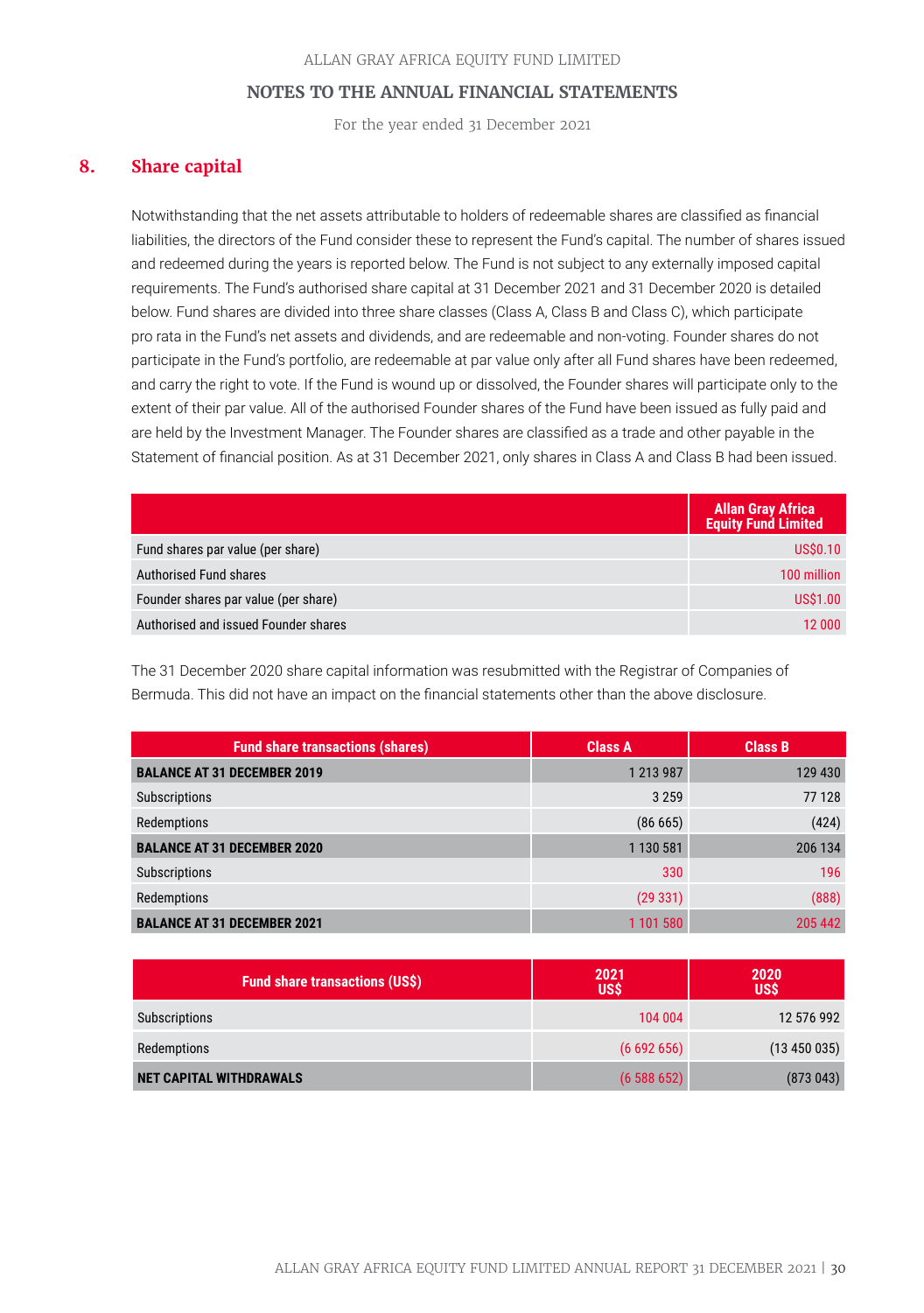For the year ended 31 December 2021

| Net asset value per share | <b>Class A</b> | Class B |
|---------------------------|----------------|---------|
| On 31 December 2020       | 168.80         | 169.99  |
| On 31 December 2021       | 217.71         | 224.23  |

No income distributions were declared by the Fund for the year ended 31 December 2021 and 31 December 2020.

### **9. Commitments**

The Fund has a US\$4 million clearing facility for dollar cash clearing, US\$2 million direct facility for temporary overdraft cash, US\$1.35 million direct unallocated facility, US\$4 million clearing intraday facility, US\$5 million pre-settlement facility for foreign exchange, and a US\$10 million settlement facility for foreign exchange. These facilities expire annually on 31 May and automatically roll over.

### **10. Related party transactions**

The Orbis Group of funds ('Orbis funds') are managed by Orbis Investment Management Limited. A related party relationship exists between Orbis Investment Management Limited and Allan Gray Bermuda Limited, the Investment Manager of the Fund, by virtue of a common ultimate shareholder. At 31 December 2021, Orbis funds and Orbis Investment Management Limited held 750 454 shares of the Fund (2020: 776 700 shares).

At 31 December 2021, the Allan Gray South African Unit Trusts held 129 626 shares in the Fund (2020: 129 430).

Directors of the Fund and the Investment Manager held nil shares directly in the Fund at 31 December 2021 (2020: 786).

No rights, contingent or otherwise, to subscribe for shares have been granted to the Investment Manager, its directors and the directors of the Fund.

The directors of the Fund received total fees of US\$24 000 from the Fund (2020: US\$18 000). During the financial year ended 31 December 2021, a director waived his fee of US\$8 000 (2020: US\$6 000). Orbis Administration Limited waived any fees due in respect of company secretarial services rendered to the Fund.

The Investment Manager's fee consists of a base fee (Class A: 1%) and 20% sharing of the Fund's out- or underperformance of its benchmark subject to a minimum fee of 0% per annum, a maximum of 5% per annum and a high watermark principle. Affiliates of the Investment Manager within the Allan Gray Group manage global asset portfolios for their clients as well as a number of Allan Gray's institutional asset pools and collective investment schemes (collectively the 'Institutional Clients'). To avoid the layering of fees, applicable Institutional Clients are invested in the Class B shares and are not charged a fee in the Fund.

During the financial year ended 31 December 2021, the management fee incurred by the Fund was US\$5 564 348 (2020: US\$911 156). The management fee that was payable by the Fund at 31 December 2021 was US\$693 083. There was no management fee payable at 31 December 2020.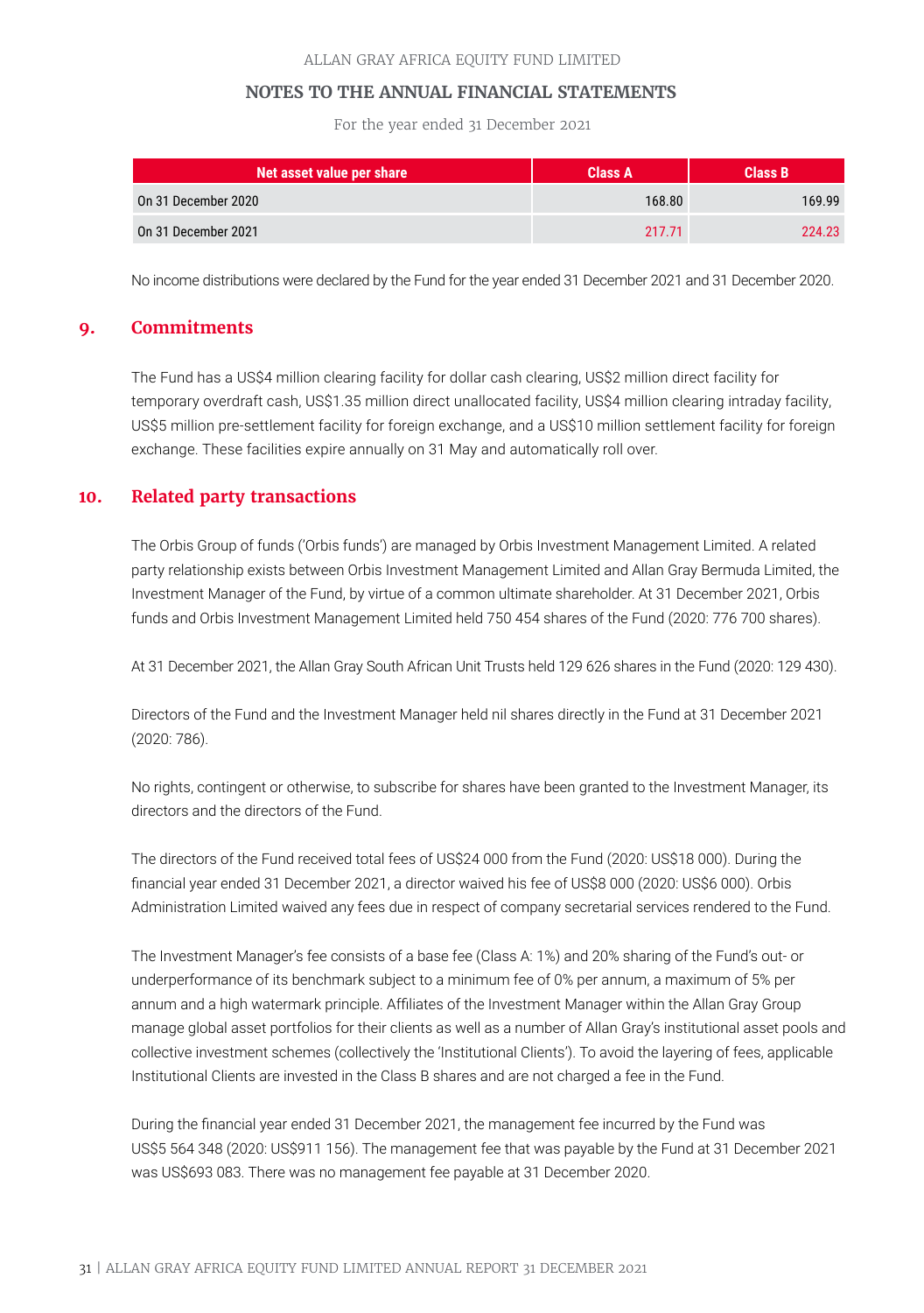For the year ended 31 December 2021

### **11. Derivative contracts**

Typically, derivative contracts serve as components of the Fund's investment strategy and are utilised primarily to structure and hedge investments, to enhance performance and reduce risk to the Fund (the Fund does not designate any derivative as a hedging instrument for hedge accounting purposes). The derivative contracts that the Fund holds include futures. The Fund uses derivative financial instruments to hedge its risks associated primarily with fair value risks relating to equity instruments.

Derivatives often reflect at their inception only a mutual exchange of promises with little or no transfer of tangible consideration. However, these instruments frequently involve a high degree of leverage and are very volatile. A relatively small movement in the underlying value of a derivative contract may have a significant impact on the profit or loss of the Fund.

At 31 December 2021 and 31 December 2020 the Fund had positions in futures contracts.

#### **Futures contracts**

Futures contracts are contractual agreements to buy or sell a specified financial instrument at a specific price and date in the future. Futures contracts are transacted in standardised amounts on regulated exchanges and are subject to daily cash margin requirements.

At 31 December 2021, the Fund had credit exposure to the counterparties of futures contracts as all open contracts had not been settled prior to year end. The following table discloses the total exposure and fair value gains recognised over the period.

Futures contracts held for risk management purposes:

|                                             | 2021<br>USŚ | 2020<br><b>USS</b> |
|---------------------------------------------|-------------|--------------------|
| Futures contracts (total exposure)          | (443, 506)  | (211788)           |
| Fair value gains recognised during the year | 208 910     | 69 7 64            |

### **12. The effects of changes in foreign exchange rates**

During the current period the accessibility of the Zimbabwean dollar through the official channels deteriorated, given the existing capital controls, limited liquidity available to investors and the persistent high levels of inflation. This was evidenced through delays in the official auction process whereby exchanging Zimbabwean dollars to US dollars within a reasonable time frame became difficult. The Fund has therefore classified the Zimbabwe dollar exchange rate as lacking accessibility.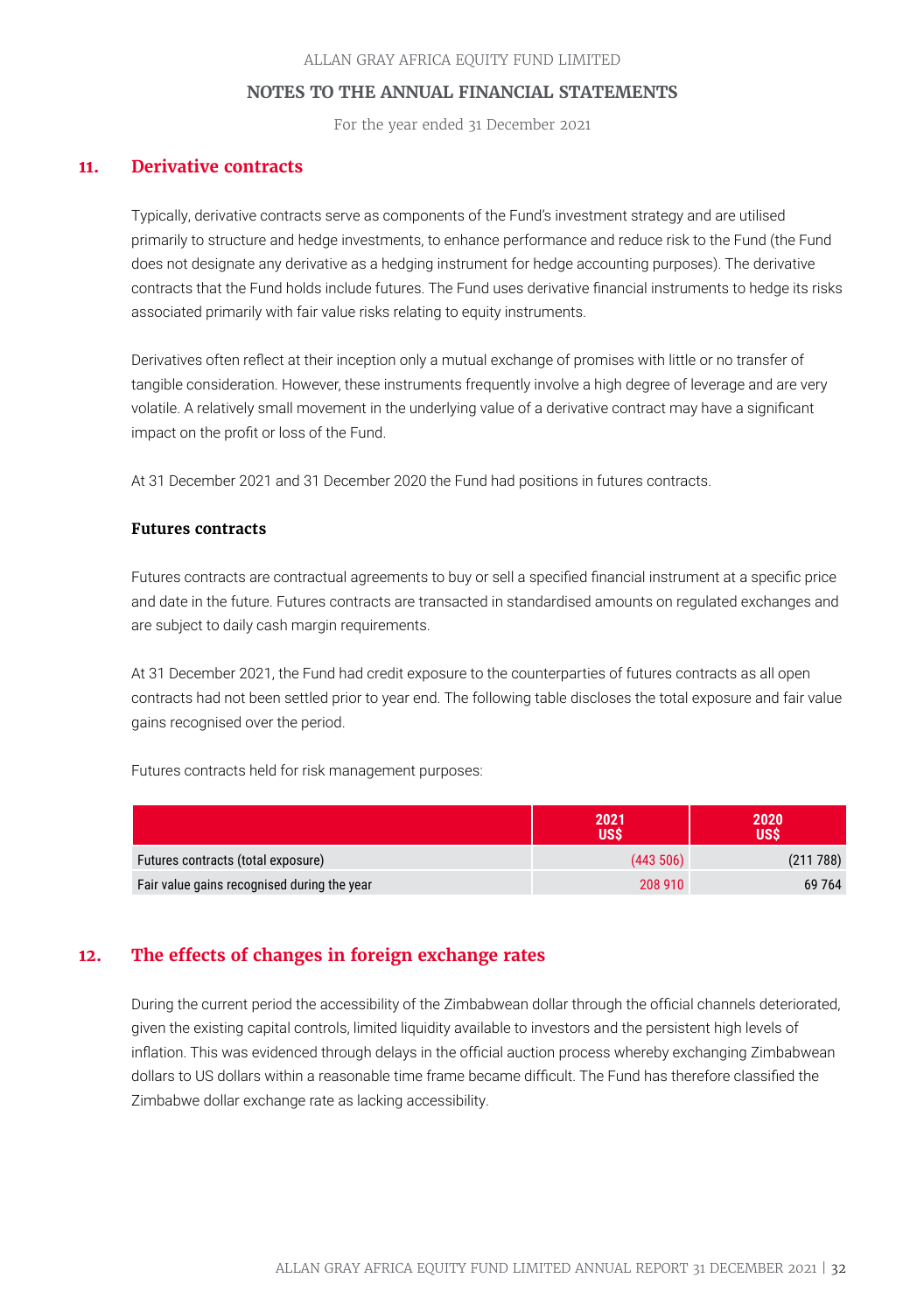For the year ended 31 December 2021

Accordingly, the Fund's net assets denominated in Zimbabwe dollars have been translated using an alternative exchange rate which is considered to be a fair representation of the exchange rate achievable on the realization of the Zimbabwe investments in US dollars. The alternative exchange rate was determined by assessing exchange rates based on market conditions and/or reported by various independent sources. The alternative exchange rate calculated is 221 ZWL:USD compared to the 109 ZWL:USD quoted exchange rate.

The impact of applying the estimated exchange rate instead of the official exchange rate on the net assets of the Fund has been done below. No estimated exchange rate was used as at 31 December 2020.

| <b>Net assets impact</b>    | Decrease in net assets |
|-----------------------------|------------------------|
| Equity                      | (76 559 640)           |
| Cash and cash equivalents   | (152614)               |
| Trade and other receivables | (872629)               |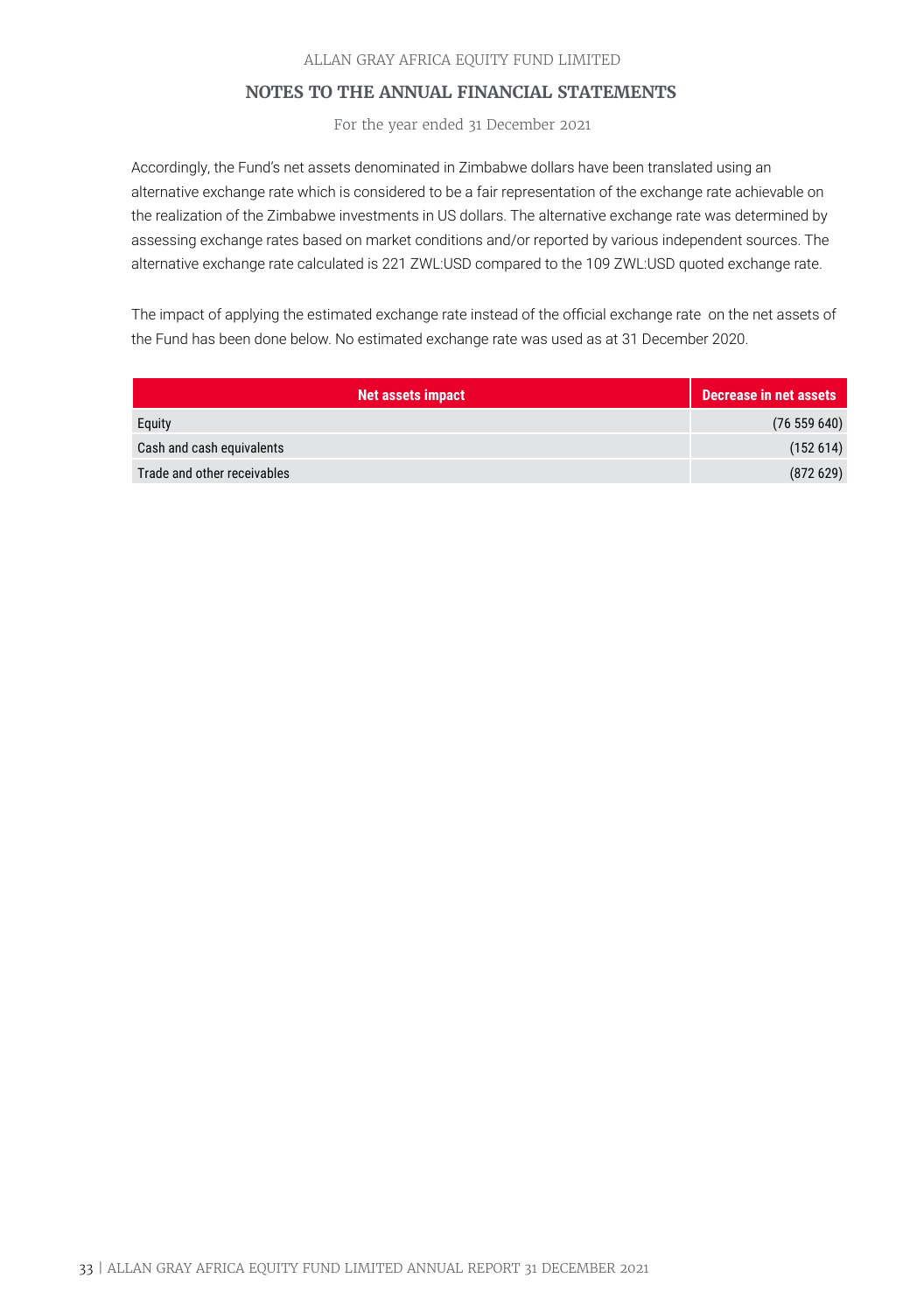## ALLAN GRAY AFRICA EQUITY FUND LIMITED **IMPORTANT NOTES FOR INVESTORS**

### **Fund information**

The Fund is incorporated and registered under the laws of Bermuda and is supervised by the Bermuda Monetary Authority. The Fund is also listed on the Bermuda Stock Exchange. The primary custodian of the Fund is Citibank N.A. The custodian can be contacted at 390 Greenwich Street, New York, New York, USA. The Investment Manager has appointed Allan Gray Unit Trust Management (RF) Proprietary Limited (the "Representative") as its representative for the purpose of approval in terms of the Collective Investment Schemes Control Act 45 of 2002. The Representative is incorporated under the laws of South Africa and is supervised by the Financial Sector Conduct Authority (FSCA). The Investment Manager of the Fund is Allan Gray Bermuda Limited. Certain capitalised terms are defined in the glossary section of the Fund's prospectus.

The Fund may be closed to new investments at any time to be managed according to its mandate. Shares in the Fund are traded at ruling prices and the Fund can engage in borrowing and scrip lending. The Fund may borrow up to 10% of the market value of the portfolio to bridge insufficient liquidity. This report does not constitute a financial promotion, a recommendation, an offer to sell or a solicitation to buy shares in the Fund. Investments in the Fund are made according to the terms and conditions and subject to the restrictions set out in the prospectus. The offering of shares in the Fund may be restricted in certain jurisdictions. Please contact the Allan Gray service team to confirm if there are any restrictions that apply to you.

### **European Union Savings Directive and Directive on Administrative Cooperation**

The European Union Savings Directive 2003/48/EC of 3 June 2003 on taxation of savings income in the form of interest payments was repealed in November 2015, as a consequence of the adoption in December 2015 of the EU Directive on Administrative Cooperation 2014/107/EU. The Directive on Administrative Cooperation expands the scope of income and information subject to automatic exchange between EU member states to include not only interest income, but also dividends and other types of capital income, as well as the annual balance of the accounts producing such income. The directors of the Fund believe that the Fund is exempt from the application of the EU Directive on Administrative Cooperation.

### **United Kingdom Reporting Fund Status**

HM Revenue & Customs has approved certain Share Classes of the Fund as Reporting Funds. A list of those Share Classes approved as Reporting Funds, together with the effective date of approval, is available on request from the Investment Manager. Certain Share Classes received certification as a distributing fund from HM Revenue & Customs ('Distributor Status') prior to their approval as a Reporting Fund. Distributor Status is no longer available and has been replaced by the new Reporting Fund regime.

Under the Reporting Fund regime, investors are not entitled to receive annual distributions from the Fund and UK investors may be liable to tax annually on their share of Fund income, without receiving a distribution of that income from the Fund. Additionally, for fiscal years beginning on or after 1 April 2017, any performance-based element of fund management fees is no longer deductible in computing a Fund's reportable income for the period. Each year, the Fund will make available, a report for each approved Share Class, which will provide relevant fund income information for UK investors' tax purposes.

Unlike Distributor Status, which was subject to a retrospective application and certification process at the end of each year, a Share Class will continue to qualify as a Reporting Fund unless and until it fails to comply with the relevant requirements. The directors intend to manage the Fund in such a way that under existing United Kingdom legislation the approved Share Classes should continue to qualify under the Reporting Funds regime. There can be no assurance that a Share Class will continue to qualify under the Reporting Fund regime. Those Share Classes that are not approved as Reporting Funds are deemed to be Non-Reporting Funds.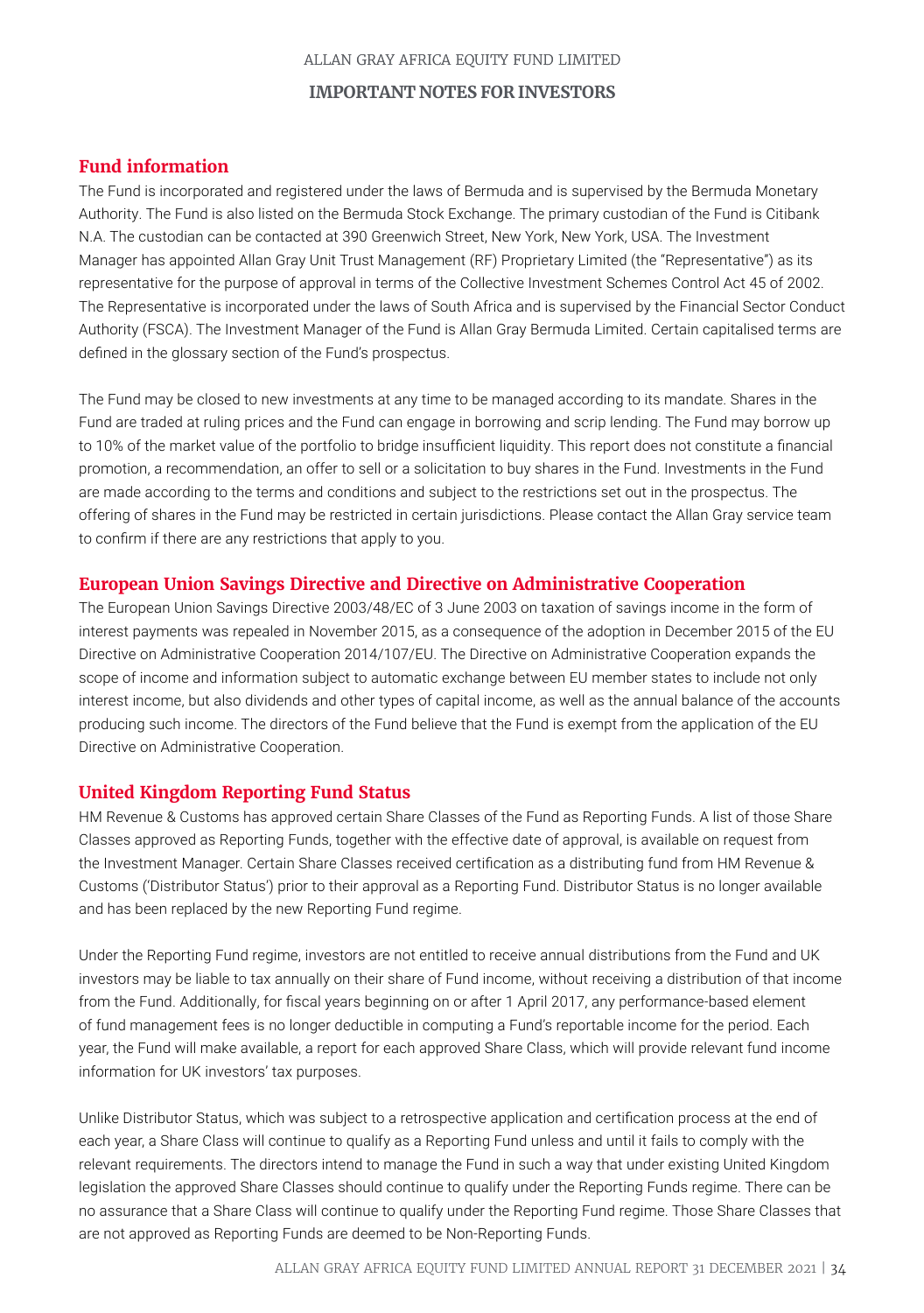#### **IMPORTANT NOTES FOR INVESTORS IMPORTANT NOTES FOR INVESTORS**

#### **Notice to investors in the European Economic Area ('EEA')**

The Fund is not currently marketed in the EEA. As a result, the Investment Manager does not comply with the requirements of the Alternative Investment Fund Managers Directive ('AIFMD'), and persons located in any EEA member state ('European Investors') are only permitted to subscribe for shares in the Fund at the discretion of the Investment Manager and subject to compliance with applicable law.

European Investors who are permitted to invest in the Fund will not benefit from any of the protections of the AIFMD which a European Investor making an investment in a non-European fund would otherwise have, including but without limitation, certain initial disclosure requirements, periodic reporting on illiquid assets and leverage, and certain annual reporting requirements.

### **Performance**

Collective investment schemes in securities (unit trusts or mutual funds) are generally medium- to long-term investments. Where annualised performance is mentioned, this refers to the average return per year over the period. The value of shares may go down as well as up and past performance is not necessarily a guide to future performance. Movements in exchange rates may cause the value of underlying international investments to go up or down. Neither the Investment Manager, the Fund nor the Representative provide any guarantee regarding the capital or the performance of the Fund. Performance figures are provided by the Investment Manager and are for lump sum investments with income distributions reinvested. Actual investor performance may differ as a result of the investment date, the date of reinvestment and applicable taxes.

#### **Benchmark data**

#### **MSCI Index**

Source: MSCI. MSCI makes no express or implied warranties or representations and shall have no liability whatsoever with respect to any MSCI data contained herein. The MSCI data may not be further redistributed or used as a basis for other indexes or any securities or financial products. This report is not approved, endorsed, reviewed or produced by MSCI. None of the MSCI data is intended to constitute investment advice or a recommendation to make (or refrain from making) any kind of investment decision and may not be relied on as such.

#### **FTSE/JSE Capped Shareholder Weighted All Share Index**

The FTSE/JSE Capped Shareholder Weighted All Share Index is calculated by FTSE International Limited ("FTSE") in conjunction with the JSE Limited ("JSE") in accordance with standard criteria. The FTSE/JSE Capped Shareholder Weighted All Share Index is the proprietary information of FTSE and the JSE. All copyright subsisting in the values and constituent lists of the FTSE/JSE Capped Shareholder Weighted All Share Index vests in FTSE and the JSE jointly. All their rights are reserved.

#### **Share price**

Share prices are calculated on a net asset value basis, which is the total market value determined per the Fund's internal pricing valuation policy of all assets in the Fund including any income accruals and less any permissible deductions from the Fund divided by the number of shares in issue. Forward pricing is used. The weekly price of the Fund is normally calculated each Friday. Purchase requests must be received by the Registrar of the Fund by 17:00 South African time on that dealing day to receive that week's price. Redemption requests must be received by the Registrar of the Fund by 17:00 South African time, on the particular dealing day on which shares are to be redeemed to receive that week's price.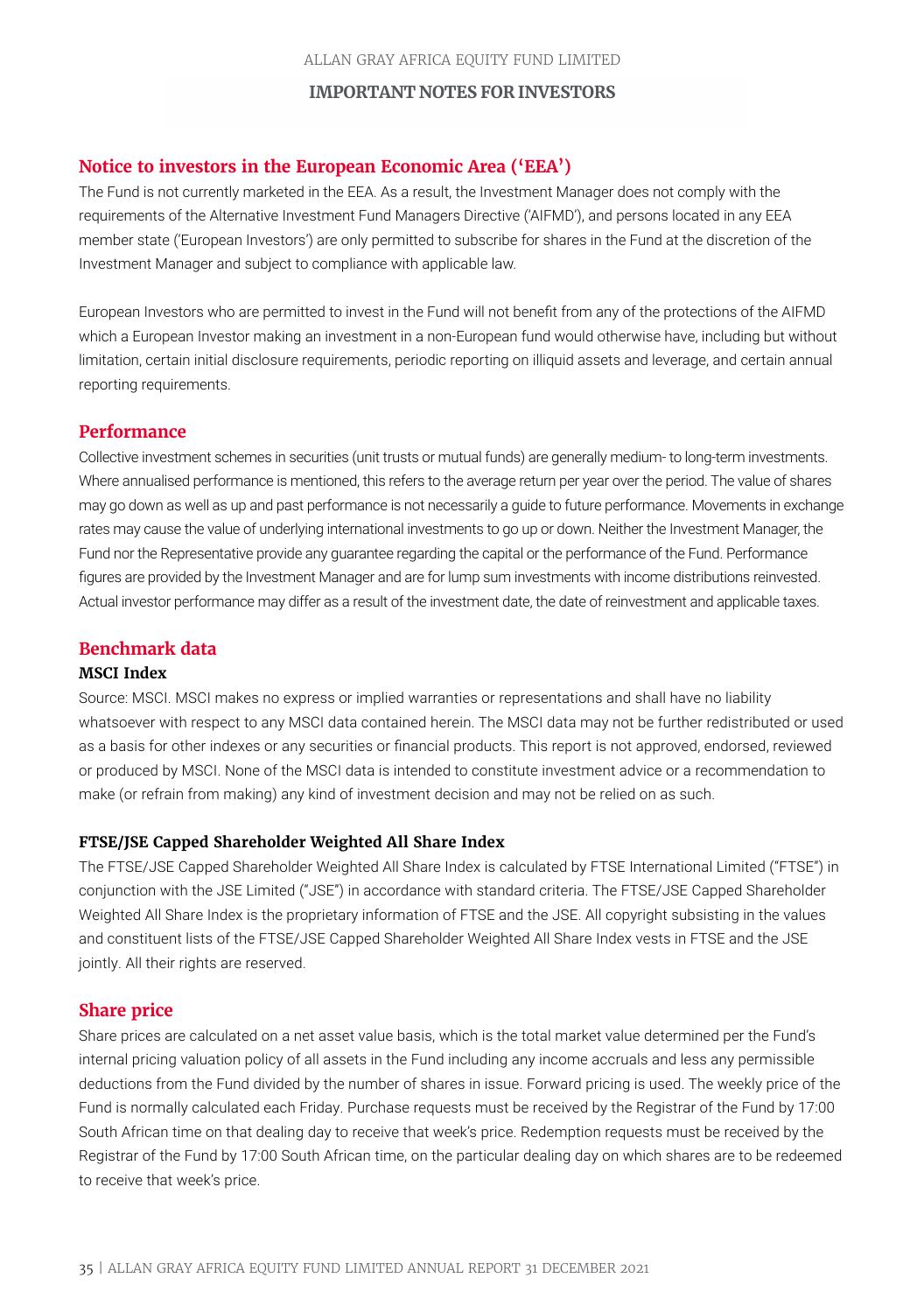### ALLAN GRAY AFRICA EQUITY FUND LIMITED

#### **IMPORTANT NOTES FOR INVESTORS**

#### **Fees and charges**

Permissible deductions from the Fund may include management fees, brokerage, securities transfer tax ('STT'), auditor's fees, bank charges and custody fees. A schedule of fees, charges and maximum commissions is available on request from the Representative.

### **Total expense ratio ('TER') and transaction costs**

The total expense ratio ('TER') is the annualised percentage of the Fund's average assets under management that has been used to pay the Fund's actual expenses over the past one- and three-year periods. The TER includes the annual management fees that have been charged (both the fee at benchmark and any performance component charged) and other expenses like audit fees. Transaction costs (including brokerage, securities transfer tax and investor protection levies where applicable) are shown separately. Transaction costs are necessary costs in administering the Fund and impact Fund returns. They should not be considered in isolation as returns may be impacted by many other factors over time including market returns, the type of fund, the investment decisions of the Investment Manager and the TER. Since Fund returns are quoted after the deduction of these expenses, the TER and transaction costs should not be deducted again from published returns. As collective investment scheme expenses vary, the current TER cannot be used as an indication of future TERs. A higher TER does not necessarily imply a poor return, nor does a low TER imply a good return. Instead, when investing, the investment objective of the Fund should be aligned with the investor's objective and compared against the performance of the Fund. The TER and other funds' TERs should then be used to evaluate whether the Fund performance offers value for money. The sum of the TER and transaction costs is shown as the total investment charge ('TIC').

### **African markets**

African markets are generally less mature and developed than those in advanced countries and have varying laws and regulations. There are significant risks involved in investing in securities listed in African markets including liquidity risks, sometimes aggravated by rapid and large outflows of `hot money' and capital flight, concentration risk, currency risks, political and social instability, the possibility of expropriation, confiscatory taxation or nationalisation of assets and the establishment of foreign exchange controls which may include the suspension of the ability to transfer currency from a given country. In many cases, such risks are significantly higher than those in developed markets. Furthermore, African markets often have a more limited number of potential buyers and issuers and may be dependent on revenue from particular commodities or international aid. Additionally, African markets may have less government supervision and regulation, differences in auditing and financial reporting standards, and less developed legal systems. African markets also often have less developed securities settlement processes which may delay or prevent settlement of securities transactions. African markets also typically have smaller economies or less developed capital markets than more developed markets.

#### **Contractual risk**

The Fund can use derivatives to manage its exposure to stock markets, currencies and/or interest rates and this exposes the Fund to contractual risk. Contractual risk includes the risk that a counterparty will not settle a transaction according to its terms and conditions because of a dispute over the terms of the contract (whether or not bona fide) or because of a credit or liquidity problem, causing the Fund to suffer a loss. Such contract counterparty risk is accentuated for contracts with longer maturities where events may intervene to prevent settlement, or where the Fund has concentrated its transactions with a single or small group of counterparties.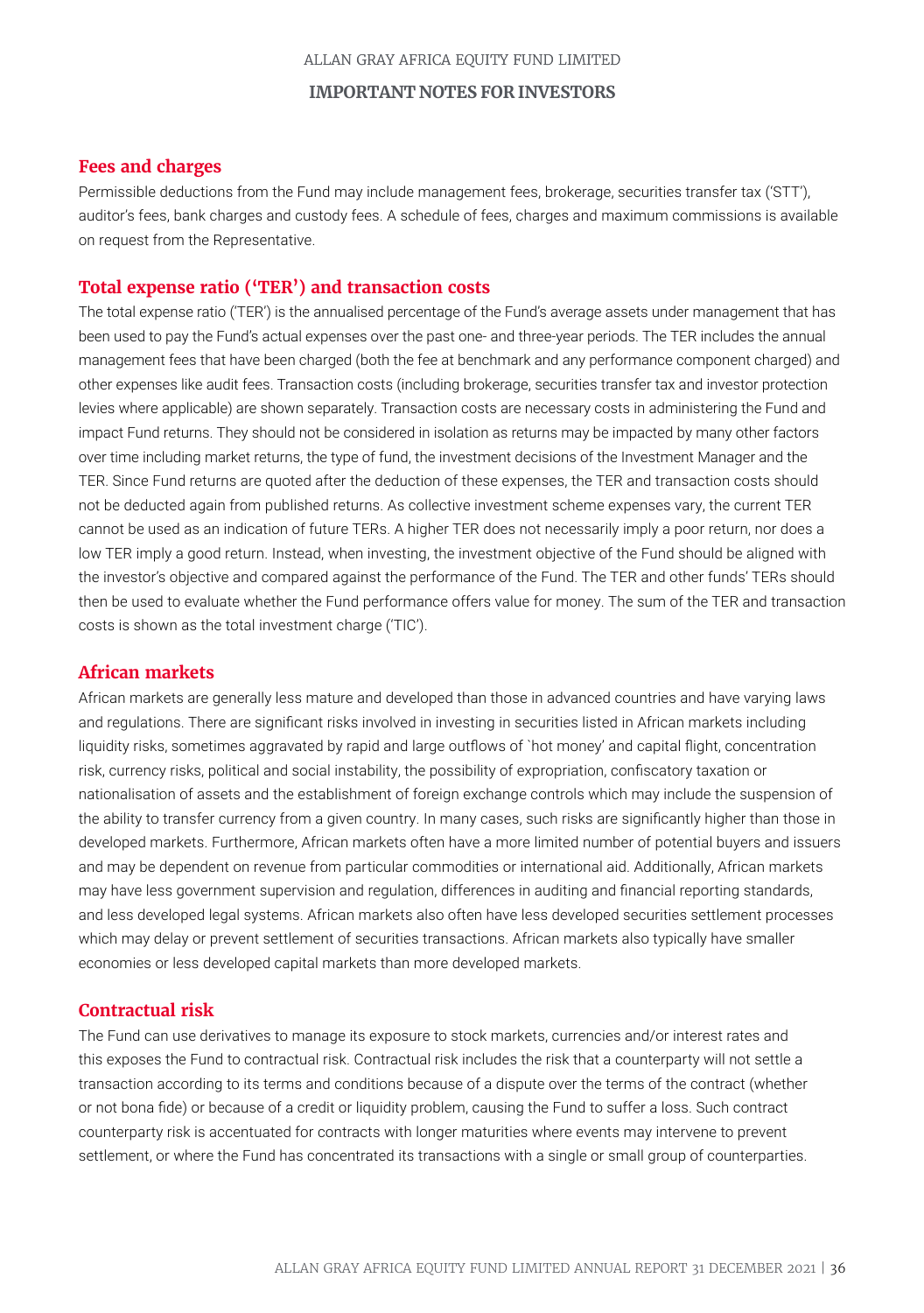### **IMPORTANT NOTES FOR INVESTORS**

### **Derivatives**

Borrowing, leveraging, and trading securities on margin will result in interest charges and, depending on the amount of trading activity, such charges could be substantial. The low margin deposits normally required in futures and forward trading utilised by the Fund permit a high degree of leverage; accordingly, a relatively small price movement in a futures or forward contract may result in immediate and substantial losses to the investor.

Price movements of forward contracts and other derivative contracts in which the assets of the Fund may be invested are highly volatile and are influenced by, among other things, interest rates, changing supply and demand relationships, trade, fiscal, monetary and exchange control programmes and policies of governments, and national and international political and economic events and policies. Forward contracts are not traded on exchanges and are not standardised; rather, banks and dealers act as principals in these markets, negotiating each transaction on an individual basis. Trading in forward contracts is substantially unregulated and there is no limitation on daily price movements.

### **Additional information**

You can obtain additional information about the Fund, including copies of the factsheet, prospectus and application forms, free of charge, by contacting the Allan Gray service team, at 0860 000 654 or +27 (0)21 415 2301 or by email at allangraybermuda@allangray.com.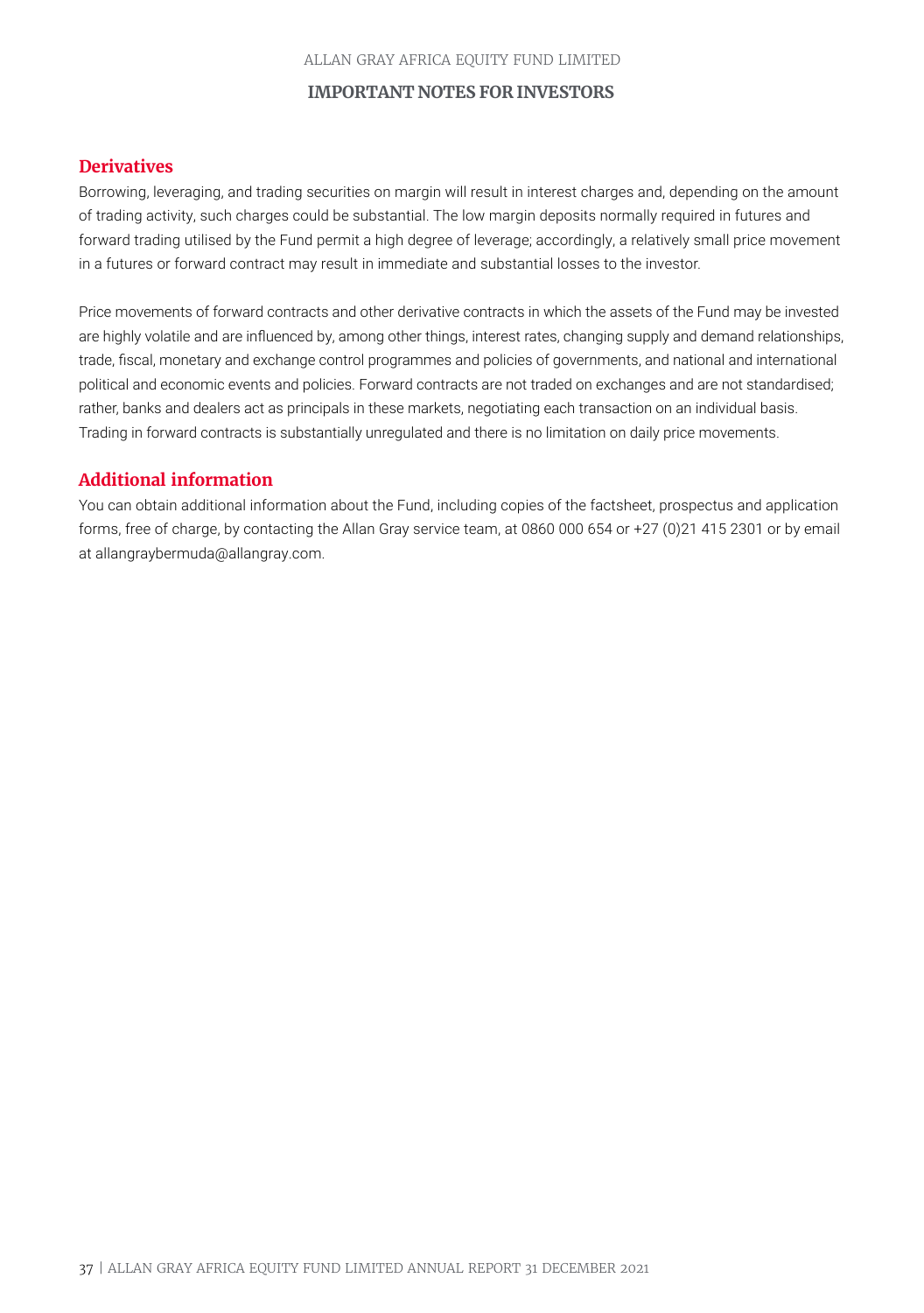#### ALLAN GRAY AFRICA EQUITY FUND LIMITED

#### **CHARACTERISTICS AND DIRECTORY**

### **Domicile and structure**

Bermuda open-ended investment company

### **Regulation**

The Fund is incorporated and registered under the laws of Bermuda and is supervised by the Bermuda Monetary Authority. The Fund is also listed on the Bermuda Stock Exchange.

### **Registered Office**

Clarendon House 2 Church Street Hamilton, HM11 Bermuda

### **Company Secretary**

Conyers Corporate Services (Bermuda) Limited

#### **Directors**

Craig T Bodenstab BCom MBA CFA John C R Collis BCom BA (Jurisprudence) Elizabeth Denman BA (Hons) LLB Tapologo Motshubi BCom (Hons) CA (SA) ACPA CFA

#### **Investment Manager**

Allan Gray Bermuda Limited Clarendon House 2 Church Street Hamilton, HM11 Bermuda

### **Investment Adviser**

Allan Gray Proprietary Limited 1 Silo Square V&A Waterfront Cape Town 8001 South Africa

#### **Registrar and transfer agent**

Allan Gray Proprietary Limited 1 Silo Square V&A Waterfront Cape Town 8001 South Africa Tel +27 21 415 2301 Fax +27 21 415 2413 Email allangraybermuda@allangray.com

### **Administrator**

Citibank Europe plc Luxembourg Branch 31 - Z.A. Bourmicht L-8070 Bertrange Luxembourg

### **Custodian**

Citibank N.A., New York Offices 390 Greenwich Street New York, New York 10013 USA

### **Auditors**

Ernst & Young Ltd. 3 Bermudiana Road Hamilton, HM 08 Bermuda